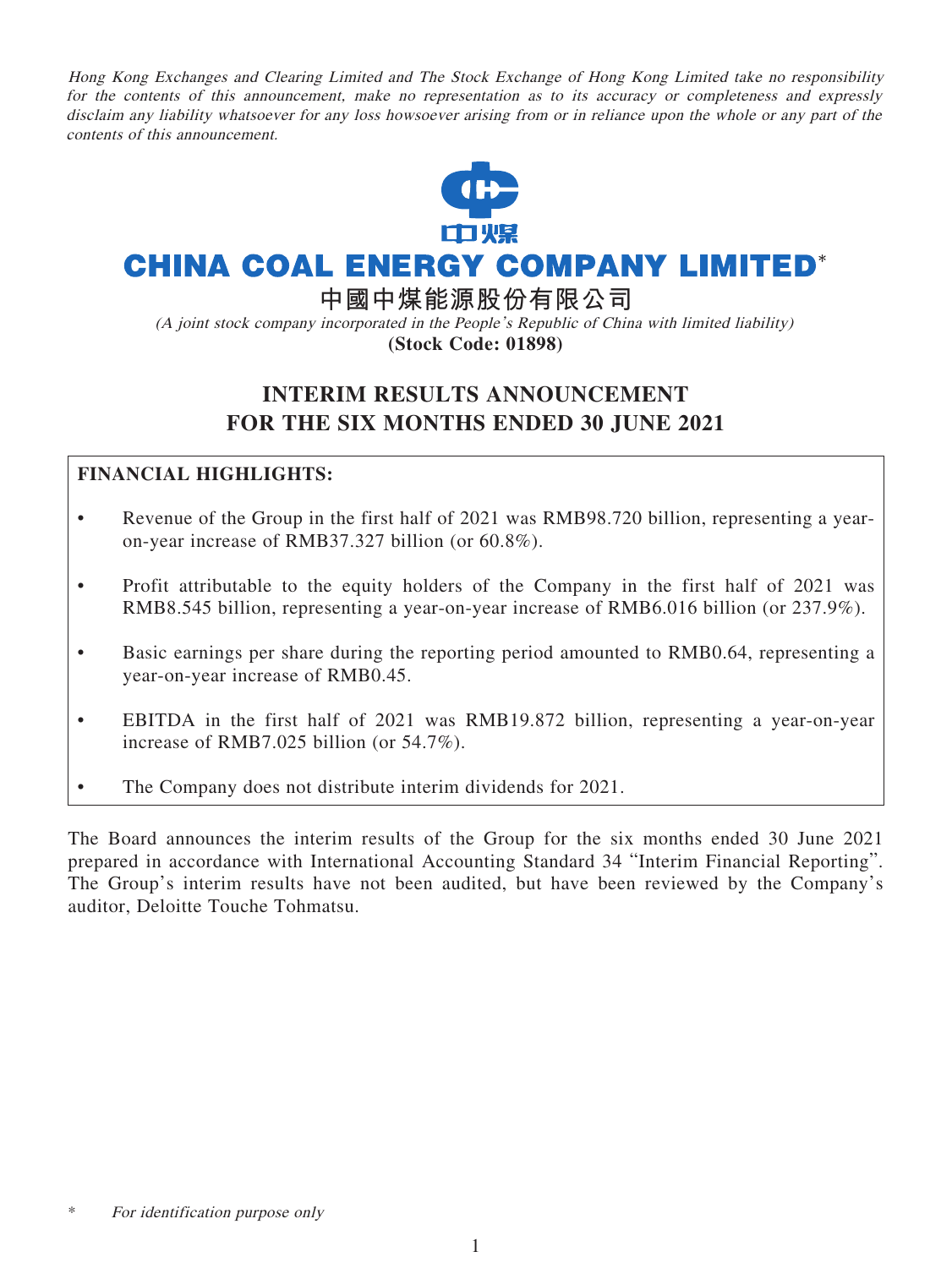# **CONDENSED CONSOLIDATED STATEMENT OF PROFIT OR LOSS AND OTHER COMPREHENSIVE INCOME**

FOR THE SIX MONTHS ENDED 30 JUNE 2021

|                                                   |                | Six months ended 30 June<br>2021 | 2020           |
|---------------------------------------------------|----------------|----------------------------------|----------------|
|                                                   | <b>Notes</b>   | <b>RMB'000</b>                   | <b>RMB'000</b> |
|                                                   |                | (Unaudited)                      | (Unaudited)    |
| Revenue                                           |                | 98,719,897                       | 61,393,186     |
| <b>Cost of sales</b>                              |                |                                  |                |
| Materials used and goods traded                   |                | (60, 514, 494)                   | (32, 240, 470) |
| Staff costs                                       |                | (2,703,382)                      | (2,178,265)    |
| Depreciation and amortisation                     |                | (5, 148, 574)                    | (4,704,029)    |
| Repairs and maintenance                           |                | (1,144,857)                      | (895, 402)     |
| Transportation costs and port expenses            |                | (5,363,496)                      | (5,668,138)    |
| Sales taxes and surcharges                        |                | (2,507,343)                      | (1,700,821)    |
| Others                                            |                | (4,200,625)                      | (3,889,030)    |
|                                                   |                | (81, 582, 771)                   | (51, 276, 155) |
| <b>Gross profit</b>                               |                | 17, 137, 126                     | 10,117,031     |
| Selling expenses                                  |                | (468, 368)                       | (388, 722)     |
| General and administrative expenses               |                | (2, 186, 647)                    | (1,901,964)    |
| Other income                                      |                | 1,600                            | 1,600          |
| Other gains and losses, net                       |                | 57,895                           | 67,228         |
| Impairment losses under expected                  |                |                                  |                |
| credit loss model, net of reversal                |                | (21, 941)                        | (15, 417)      |
| <b>Profit from operations</b>                     |                | 14,519,665                       | 7,879,756      |
| Finance income                                    | $\overline{4}$ | 53,828                           | 89,404         |
| Finance costs                                     | $\overline{4}$ | (2,049,973)                      | (2,467,279)    |
| Share of profits of associates and joint ventures |                | 1,852,894                        | 264,148        |
| Profit before income tax                          |                | 14,376,414                       | 5,766,029      |
| Income tax expense                                | 5              | (2,935,866)                      | (1, 592, 100)  |
| Profit for the period                             |                | 11,440,548                       | 4,173,929      |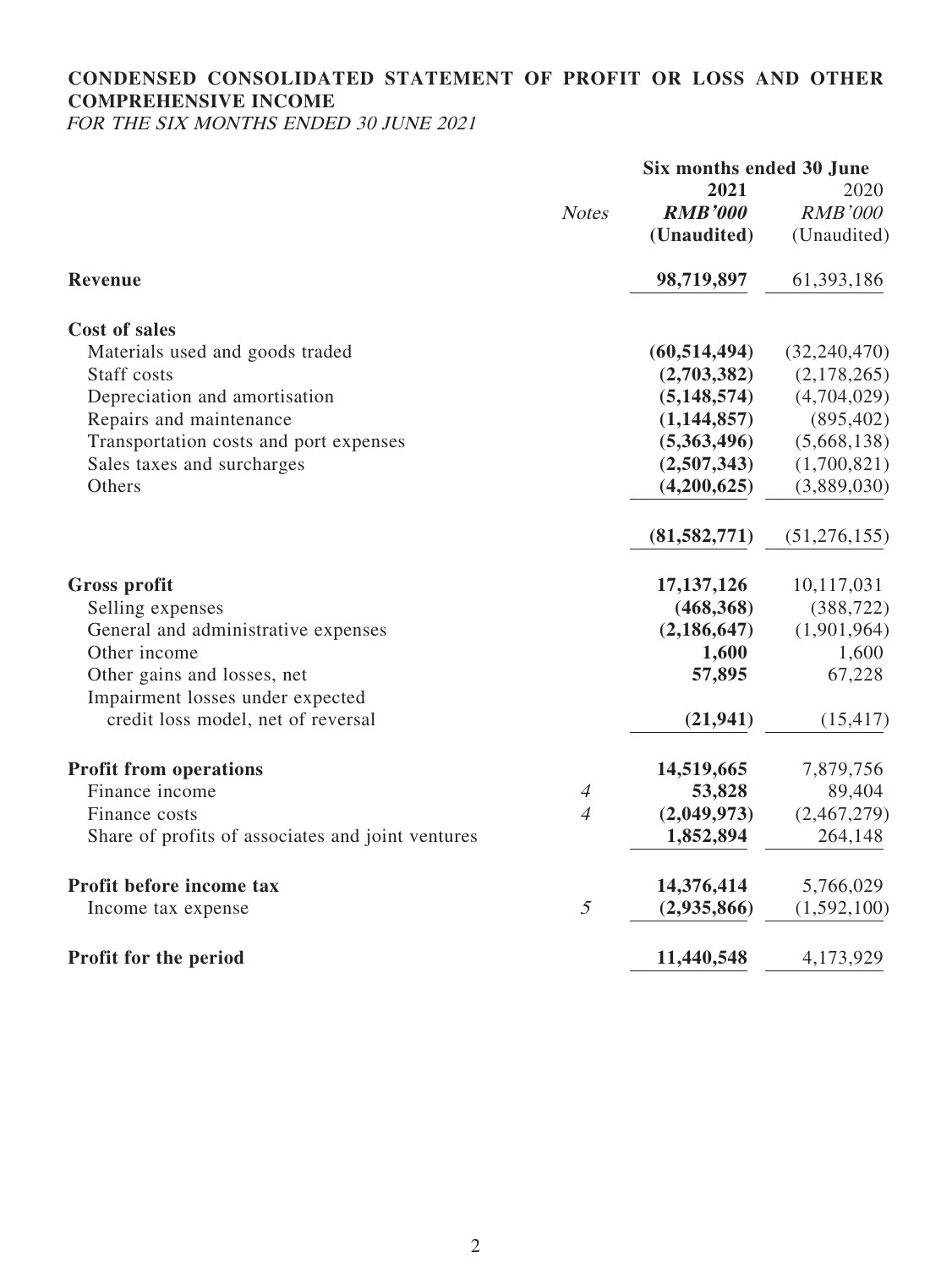|                                                                                                                                                                                                |             | Six months ended 30 June              |                                       |  |
|------------------------------------------------------------------------------------------------------------------------------------------------------------------------------------------------|-------------|---------------------------------------|---------------------------------------|--|
|                                                                                                                                                                                                | <b>Note</b> | 2021<br><b>RMB'000</b><br>(Unaudited) | 2020<br><b>RMB'000</b><br>(Unaudited) |  |
| Other comprehensive income (expense):<br>Item that will not be reclassified to profit or loss<br>Fair value changes on equity instruments at fair<br>value through other comprehensive income, |             |                                       |                                       |  |
| net of tax                                                                                                                                                                                     |             | 10,235                                | (15, 173)                             |  |
| Items that may be reclassified subsequently to<br>profit or loss<br>Fair value changes on debt instruments at fair value                                                                       |             |                                       |                                       |  |
| through other comprehensive income, net of tax<br>Reversal of impairment loss for debt instruments at<br>fair value through other comprehensive income                                         |             | (8,257)                               | 28,130                                |  |
| included in profit or loss                                                                                                                                                                     |             | (1,588)                               | (9, 333)                              |  |
| Exchange differences arising on translation of<br>foreign operations                                                                                                                           |             | (16, 552)                             | (96)                                  |  |
|                                                                                                                                                                                                |             | (26, 397)                             | 18,701                                |  |
| Other comprehensive (expense) income for the period,<br>net of tax                                                                                                                             |             | (16, 162)                             | 3,528                                 |  |
| Total comprehensive income for the period                                                                                                                                                      |             | 11,424,386                            | 4, 177, 457                           |  |
| Profit for the period attributable to:                                                                                                                                                         |             |                                       |                                       |  |
| Equity holders of the Company                                                                                                                                                                  |             | 8,544,695                             | 2,529,122                             |  |
| Non-controlling interests                                                                                                                                                                      |             | 2,895,853                             | 1,644,807                             |  |
|                                                                                                                                                                                                |             | 11,440,548                            | 4,173,929                             |  |
| Total comprehensive income for the period<br>attributable to:                                                                                                                                  |             |                                       |                                       |  |
| Equity holders of the Company                                                                                                                                                                  |             | 8,536,227                             | 2,527,991                             |  |
| Non-controlling interests                                                                                                                                                                      |             | 2,888,159                             | 1,649,466                             |  |
|                                                                                                                                                                                                |             | 11,424,386                            | 4, 177, 457                           |  |
| Basic and diluted earnings per share for profit                                                                                                                                                |             |                                       |                                       |  |
| attributable to equity holders of the Company<br>(RMB)                                                                                                                                         | 7           | 0.64                                  | 0.19                                  |  |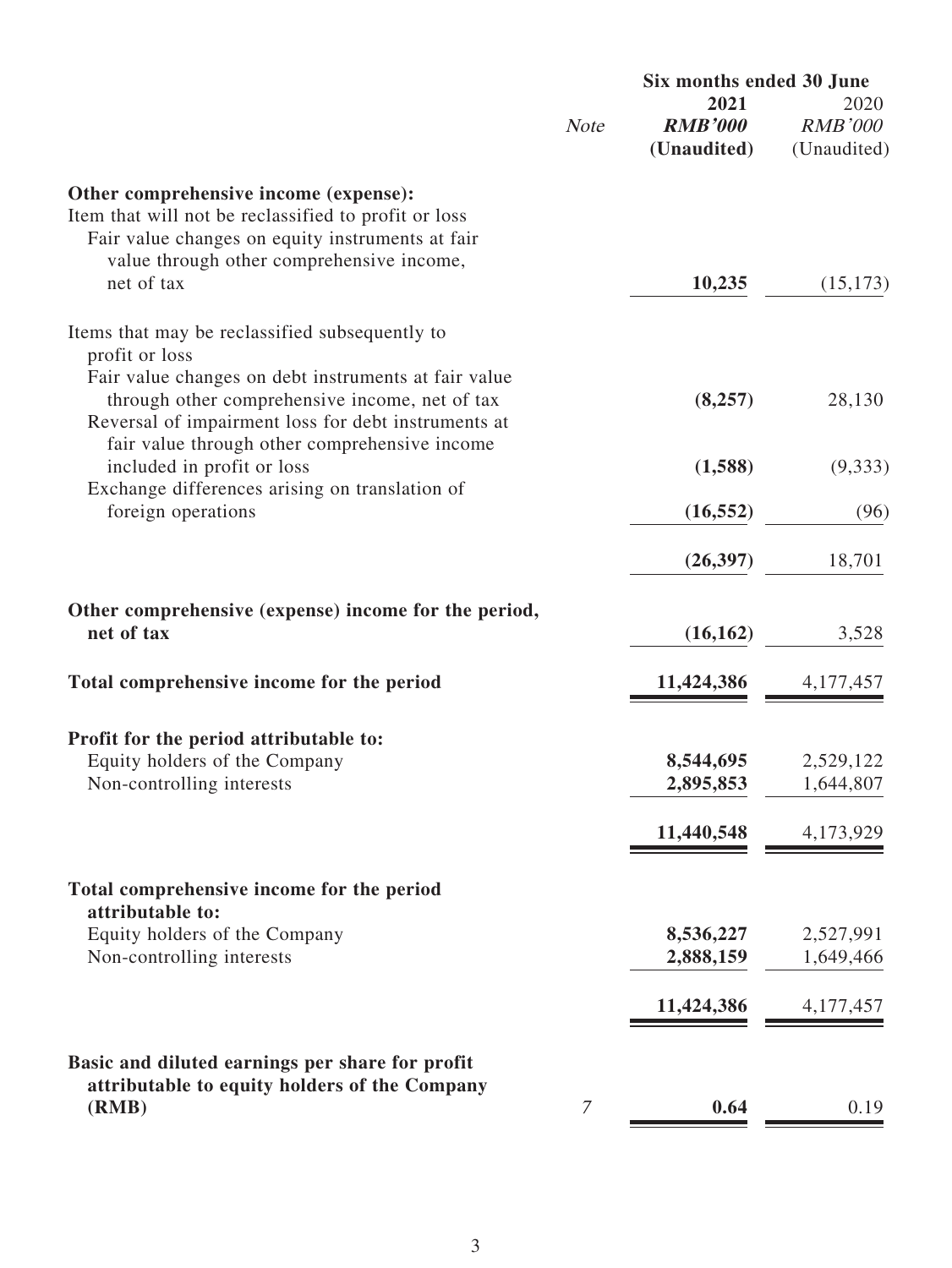# **CONDENSED CONSOLIDATED STATEMENT OF FINANCIAL POSITION** AT 30 JUNE 2021

|                                                       |              | 30 June        | 31 December    |
|-------------------------------------------------------|--------------|----------------|----------------|
|                                                       |              | 2021           | 2020           |
|                                                       | <b>Notes</b> | <b>RMB'000</b> | <b>RMB'000</b> |
|                                                       |              | (Unaudited)    | (Audited)      |
| <b>Non-current assets</b>                             |              |                |                |
| Property, plant and equipment                         |              | 131,522,876    | 133,678,512    |
| Right-of-use assets                                   |              | 456,218        | 376,688        |
| Investment properties                                 |              | 86,575         | 88,768         |
| Mining rights                                         |              | 41,963,709     | 41,876,581     |
| Intangible assets                                     |              | 1,535,379      | 1,596,331      |
| Land use rights                                       |              | 6,337,768      | 6,189,530      |
| Goodwill                                              |              | 6,084          | 6,084          |
| Interests in associates                               |              | 22,103,761     | 20,653,583     |
| Interests in joint ventures                           |              | 3,352,518      | 3,210,569      |
| Equity instruments at fair value                      |              |                |                |
| through other comprehensive income                    |              | 2,287,311      | 2,276,738      |
| Deferred income tax assets                            |              | 2,292,034      | 2,279,022      |
| Long-term receivables                                 |              | 442,874        | 296,999        |
| Other non-current assets                              |              | 5,557,981      | 6,819,656      |
| <b>Total non-current assets</b>                       |              | 217,945,088    | 219,349,061    |
| <b>Current assets</b>                                 |              |                |                |
| Inventories                                           |              | 7,356,191      | 7,050,244      |
| Trade receivables                                     | 8            | 8,243,677      | 7,241,095      |
| Debt instruments at fair value                        |              |                |                |
| through other comprehensive income                    |              | 4,283,028      | 3,520,723      |
| Contract assets                                       |              | 1,830,260      | 1,482,759      |
| Prepayments and other receivables                     |              | 8,809,747      | 6,981,047      |
| Restricted bank deposits                              |              | 5,383,355      | 4,551,140      |
| Term deposits with initial terms of over three months |              | 27,656,551     | 16,356,551     |
| Cash and cash equivalents                             |              | 19,677,084     | 15,041,195     |
| <b>Total current assets</b>                           |              | 83,239,893     | 62,224,754     |
| <b>TOTAL ASSETS</b>                                   |              | 301,184,981    | 281,573,815    |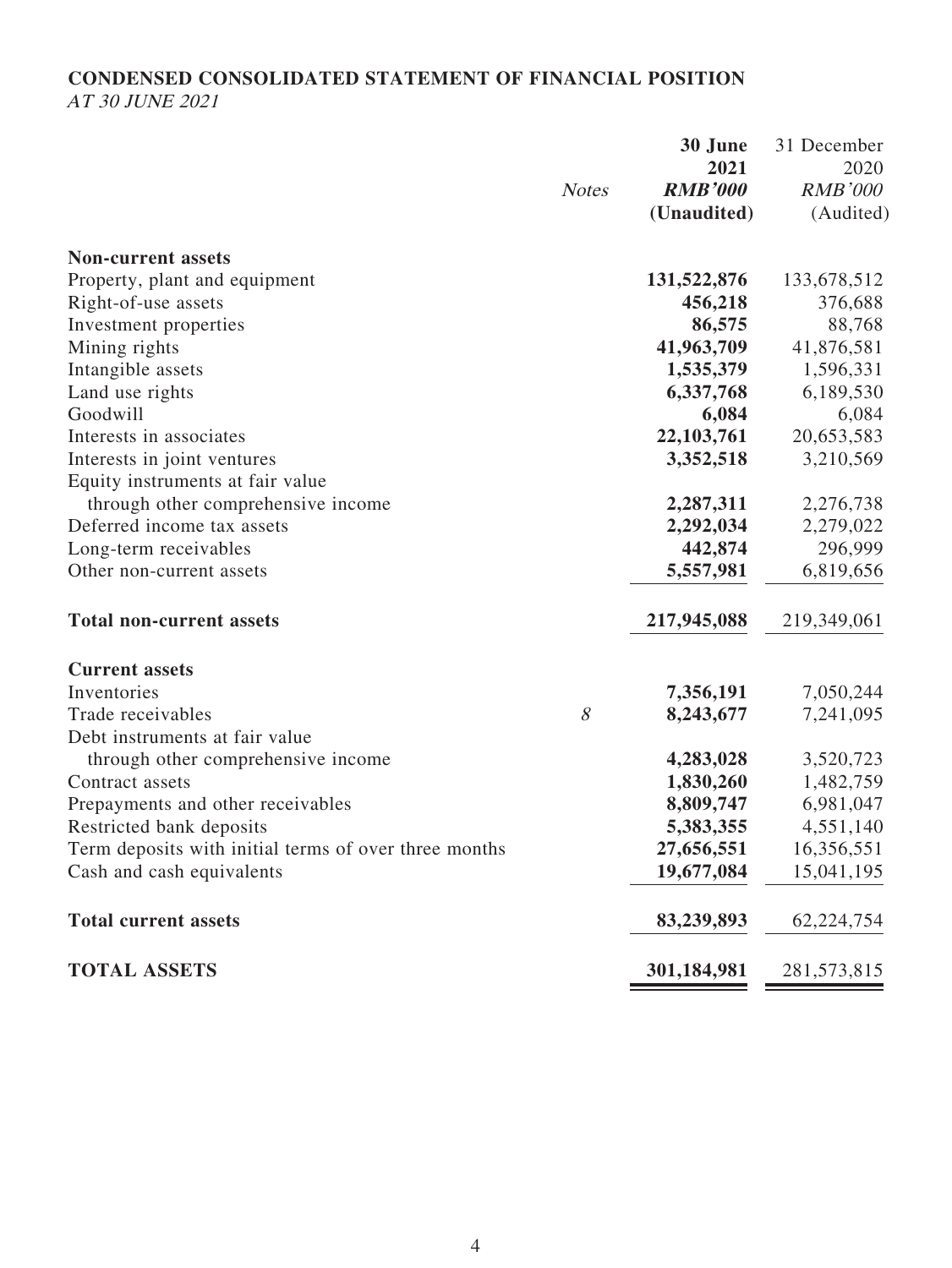|                                                                               | <b>Notes</b> | 30 June<br>2021<br><b>RMB'000</b><br>(Unaudited) | 31 December<br>2020<br><b>RMB'000</b><br>(Audited) |
|-------------------------------------------------------------------------------|--------------|--------------------------------------------------|----------------------------------------------------|
| <b>Current liabilities</b>                                                    |              |                                                  |                                                    |
| Trade and notes payables                                                      | 9            | 25,287,074                                       | 25, 142, 302                                       |
| <b>Contract liabilities</b>                                                   |              | 3,278,603                                        | 3,605,775                                          |
| Accruals, advances and other payables                                         |              | 21,390,693                                       | 16,639,596                                         |
| Taxes payables                                                                |              | 1,793,828                                        | 714,956                                            |
| Lease liabilities                                                             |              | 69,974                                           | 37,207                                             |
| Short-term borrowings                                                         |              | 1,071,547                                        | 1,668,547                                          |
| Current portion of long-term borrowings<br>Current portion of long-term bonds |              | 8,484,113<br>12,975,254                          | 15,472,354<br>5,797,259                            |
| Current portion of provision for close down,                                  |              |                                                  |                                                    |
| restoration and environmental costs                                           |              | 69,503                                           | 71,607                                             |
| <b>Total current liabilities</b>                                              |              | 74,420,589                                       | 69,149,603                                         |
| <b>Non-current liabilities</b>                                                |              |                                                  |                                                    |
| Long-term borrowings                                                          |              | 63,133,069                                       | 51,516,595                                         |
| Long-term bonds<br>Deferred income tax liabilities                            |              | 14,243,179<br>5,742,232                          | 21,214,064<br>5,784,058                            |
| Lease liabilities                                                             |              | 458,632                                          | 409,074                                            |
| Provision                                                                     |              | 33,684                                           | 33,740                                             |
| Provision for employee benefits                                               |              | 101,873                                          | 109,805                                            |
| Provision for close down, restoration and                                     |              |                                                  |                                                    |
| environmental costs<br>Deferred revenue                                       |              | 3,530,018<br>1,444,501                           | 3,197,338<br>1,472,858                             |
| Other long-term liabilities                                                   |              | 5,217,086                                        | 5,021,082                                          |
|                                                                               |              |                                                  |                                                    |
| <b>Total non-current liabilities</b>                                          |              | 93,904,274                                       | 88,758,614                                         |
| <b>Total liabilities</b>                                                      |              | 168, 324, 863                                    | 157,908,217                                        |
| <b>Equity</b>                                                                 |              |                                                  |                                                    |
| Share capital                                                                 |              | 13,258,663                                       | 13,258,663                                         |
| Reserves                                                                      |              | 47,783,289                                       | 46,917,259                                         |
| Retained earnings                                                             |              | 46,377,095                                       | 40,483,559                                         |
| Equity attributable to the equity holders of the Company                      |              | 107,419,047                                      | 100,659,481                                        |
| Non-controlling interests                                                     |              | 25,441,071                                       | 23,006,117                                         |
| <b>Total equity</b>                                                           |              | 132,860,118                                      | 123,665,598                                        |
| <b>TOTAL EQUITY AND LIABILITIES</b>                                           |              | 301,184,981                                      | 281,573,815                                        |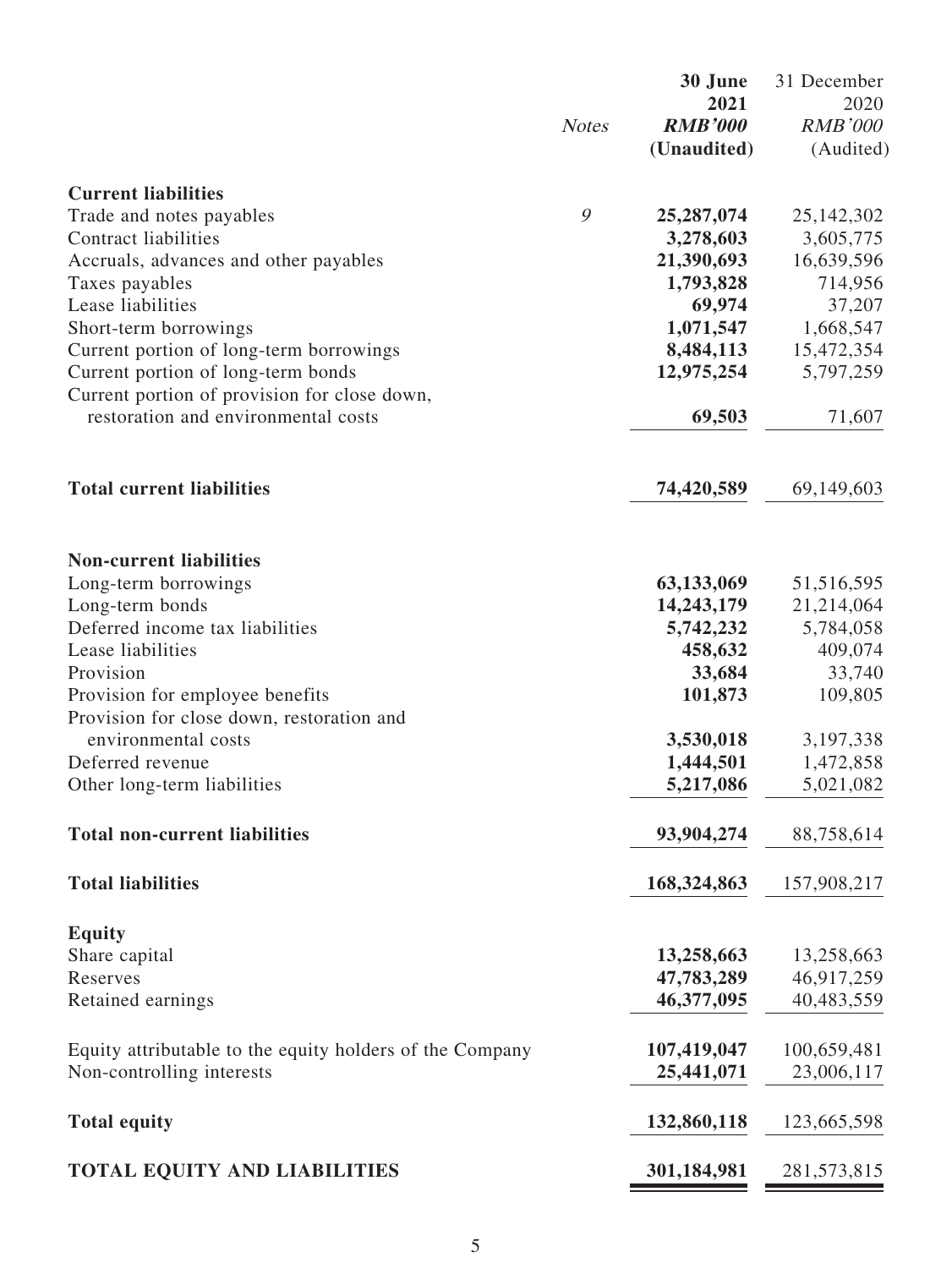#### **NOTES TO THE CONDENSED CONSOLIDATED FINANCIAL STATEMENTS** FOR THE SIX MONTHS ENDED 30 JUNE 2021

#### **1. ORGANISATION AND PRINCIPAL ACTIVITIES**

China Coal Energy Company Limited (the "Company") was established in The People's Republic of China (the "PRC") on 22 August 2006 as a joint stock company with limited liability under the Company Law of the PRC as a result of a group restructuring of China National Coal Group Corporation ("China Coal Group" or the "Parent Company") in preparing for the listing of the Company's shares on The Main Board of The Stock Exchange of Hong Kong Limited (the "Restructuring"). The Company and its subsidiaries (collectively the "Group") is principally engaged in mining and processing of coal, sales of coal and coal-chemical products, manufacturing and sales of coal mining machinery and finance services. The address of the Company's registered office is No.1 Huangsidajie, Chaoyang District, Beijing, the PRC.

The H shares of the Company have been listed on the Main Board of The Stock Exchange of Hong Kong Limited since December 2006, while its A shares have been listed on the Shanghai Stock Exchange since February 2008.

These condensed consolidated financial statements are presented in Renminbi ("RMB"), which is also the functional currency of the Company.

#### **2. BASIS OF PREPARATION**

The condensed consolidated financial statements for the six months ended 30 June 2021 have been prepared in accordance with International Accounting Standard 34 "Interim Financial Reporting" ("IAS 34") issued by the International Accounting Standards Board ("IASB") as well as with the applicable disclosure requirements of Appendix 16 to the Rules Governing the Listing of Securities on The Stock Exchange of Hong Kong Limited.

#### **3. SEGMENTS INFORMATION**

#### **3.1 General information**

#### **(a) Factors that management used to identify the entity's operating and reportable segments**

The chief operating decision maker ("CODM") has been identified as the Management Office (經營層).

The Group's operating and reportable segments are entities or group of entities that offer different products and services. The following reportable segments are presented in a manner consistent with the way in which information is reported internally to the Group's CODM for the purpose of resources allocation and performance assessment. They are managed according to different nature of products and services, production process and the environment in which they are operating. Most of these entities engage in just one single business under one operating segment, except for a few entities dealing with a variety of operations. Financial information of entities operating more than one segment have been separately presented as discrete segment information for CODM's review.

#### **(b) Operating and reportable segments**

The Group's operating and reportable segments are coal, coal-chemical products, mining machinery and finance.

- Coal Production and sales of coal;
- Coal-chemical products Production and sales of coal-chemical products;
- Mining machinery Manufacturing and sales of mining machinery; and
- Finance Providing deposits-taking, loans, bills acceptance and discount and other financial services to the entities within the Group and China Coal Group.

In addition, segments relating to electricity generating, aluminium, equipment trading agency services, tendering services and other insignificant manufacturing businesses which are not separately reported and are combined and disclosed within "Others" segment category.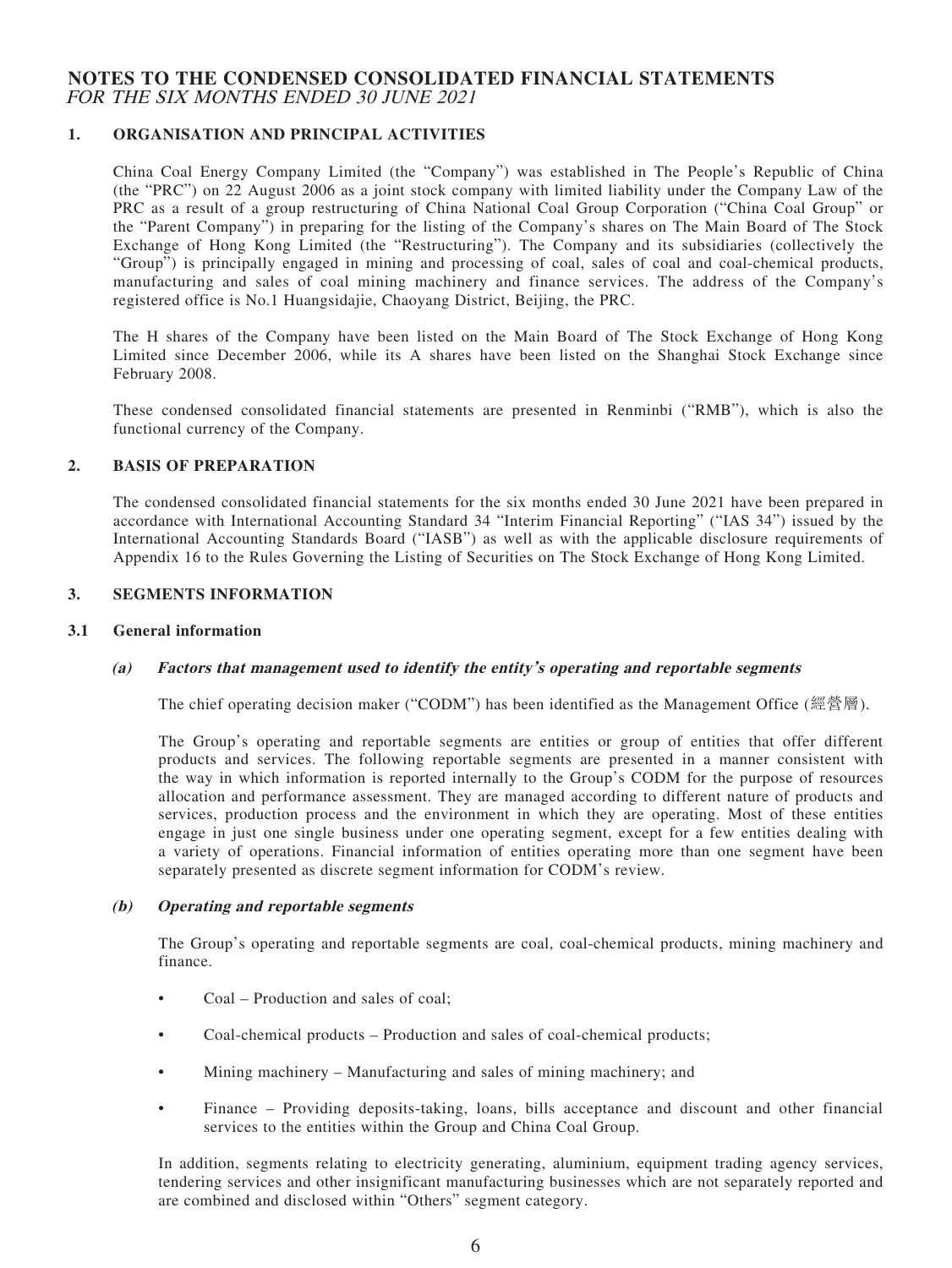#### **3.2 Information about operating and reportable segment profit or loss, assets and liabilities**

#### **(a) Measurement of operating and reportable segment profit or loss, assets and liabilities**

The CODM evaluates performance on the basis of profit or loss before income tax expense. The Group accounts for inter-segment sales and transfers as if the sales or transfers were made to third parties, i.e. at current market prices. The amounts of segment information are denominated in RMB, which is consistent with the amounts in the reports used by the CODM.

Segment assets and liabilities are those operating assets and liabilities that are employed by a segment in its operating activities and that either are directly attributable to the segment or can be allocated to the segment on a reasonable basis. Segment assets and liabilities exclude deferred income tax assets, deferred income tax liabilities, taxes payable or tax advanced payment and assets and liabilities of head office.

#### **(b) Operating and reportable segments' profit or loss, assets and liabilities**

|                                                               | For the six months ended 30 June 2021 (Unaudited) and as at 30 June 2021 (Unaudited)<br>Coal- |                                        |                                       |                           |                                 |                                    | Inter-                               |                                   |                         |
|---------------------------------------------------------------|-----------------------------------------------------------------------------------------------|----------------------------------------|---------------------------------------|---------------------------|---------------------------------|------------------------------------|--------------------------------------|-----------------------------------|-------------------------|
|                                                               | Coal<br><b>RMB'000</b>                                                                        | chemical<br>products<br><b>RMB'000</b> | Mining<br>machinery<br><b>RMB'000</b> | Finance<br><b>RMB'000</b> | <b>Others</b><br><b>RMB'000</b> | Total<br>segment<br><b>RMB'000</b> | <b>Unallocated</b><br><b>RMB'000</b> | segment<br>elimination<br>RMB'000 | Total<br><b>RMB'000</b> |
| <b>Segment revenue</b>                                        |                                                                                               |                                        |                                       |                           |                                 |                                    |                                      |                                   |                         |
| Total revenue                                                 | 83,318,501                                                                                    | 10,594,259                             | 4,955,846                             | 745,276                   | 4,284,105                       | 103,897,987                        |                                      | (5,178,090)                       | 98,719,897              |
| Inter-segment revenue                                         | (3,728,192)                                                                                   | (184, 495)                             | (525, 344)                            | (185, 395)                | (554, 664)                      | (5,178,090)                        |                                      | 5,178,090                         |                         |
| Revenue from external customers                               | 79,590,309                                                                                    | 10,409,764                             | 4,430,502                             | 559,881                   | 3,729,441                       | 98,719,897                         |                                      |                                   | 98,719,897              |
| <b>Segment results</b>                                        |                                                                                               |                                        |                                       |                           |                                 |                                    |                                      |                                   |                         |
| Profit (loss) from operations                                 | 11,789,770                                                                                    | 1,757,125                              | 279,128                               | 470,543                   | 402,870                         | 14,699,436                         | (183, 330)                           | 3,559                             | 14,519,665              |
| Profit (loss) before income tax                               | 11,607,017                                                                                    | 2,543,238                              | 239,316                               | 470,160                   | 322,791                         | 15,182,522                         | (826, 038)                           | 19,930                            | 14,376,414              |
| Interest income                                               | 189,137                                                                                       | 22,456                                 | 9,181                                 | -                         | 7,808                           | 228,582                            | 537,598                              | (712, 352)                        | 53,828                  |
| Interest expense                                              | (1,000,427)                                                                                   | (408, 552)                             | (33,982)                              | $\overline{\phantom{0}}$  | (116, 492)                      | (1,559,453)                        | (1, 255, 816)                        | 754,939                           | (2,060,330)             |
| Depreciation and amortisation<br>Share of profits (losses) of | (3,319,306)                                                                                   | (1,392,072)                            | (232, 593)                            | (815)                     | (399, 640)                      | (5,344,426)                        | (8,058)                              |                                   | (5, 352, 484)           |
| associates and joint ventures                                 | 624,491                                                                                       | 1,172,053                              | (18, 895)                             |                           | $\qquad \qquad -$               | 1,777,649                          | 75,245                               |                                   | 1,852,894               |
| Income tax expense                                            | (2,471,242)                                                                                   | (222, 082)                             | (33, 234)                             | (116, 470)                | (57, 457)                       | (2,900,485)                        |                                      | (35,381)                          | (2,935,866)             |
| Other material non-cash items<br>(Provision for) reversal of  |                                                                                               |                                        |                                       |                           |                                 |                                    |                                      |                                   |                         |
| impairment of other assets                                    | (5,936)                                                                                       | (59)                                   | (15, 547)                             | (16, 024)                 | 5,520                           | (32,046)                           | (1,047)                              | 15,413                            | (17,680)                |
| <b>Addition to non-current assets</b>                         | 3,673,528                                                                                     | 687,773                                | 63,060                                |                           | 14,171                          | 4,438,532                          | 6,616                                |                                   | 4,445,148               |
| <b>Segment assets and liabilities</b>                         |                                                                                               |                                        |                                       |                           |                                 |                                    |                                      |                                   |                         |
| Total assets                                                  | 164,246,524                                                                                   | 59,301,013                             | 18,569,328                            | 56,977,305                | 13,406,490                      | 312,500,660                        | 13,857,053                           | (25, 172, 732)                    | 301,184,981             |
| Including: interests in associates                            |                                                                                               |                                        |                                       |                           |                                 |                                    |                                      |                                   |                         |
| and joint ventures                                            | 7,942,203                                                                                     | 12,665,543                             | 894,351                               |                           | 128,659                         | 21,630,756                         | 3,825,523                            |                                   | 25,456,279              |
| <b>Total liabilities</b>                                      | 72,739,649                                                                                    | 20,868,550                             | 7,468,018                             | 52,738,788                | 8,798,447                       | 162,613,452                        | 68,950,308                           | (63, 238, 897)                    | 168,324,863             |
|                                                               |                                                                                               |                                        |                                       |                           |                                 |                                    |                                      |                                   |                         |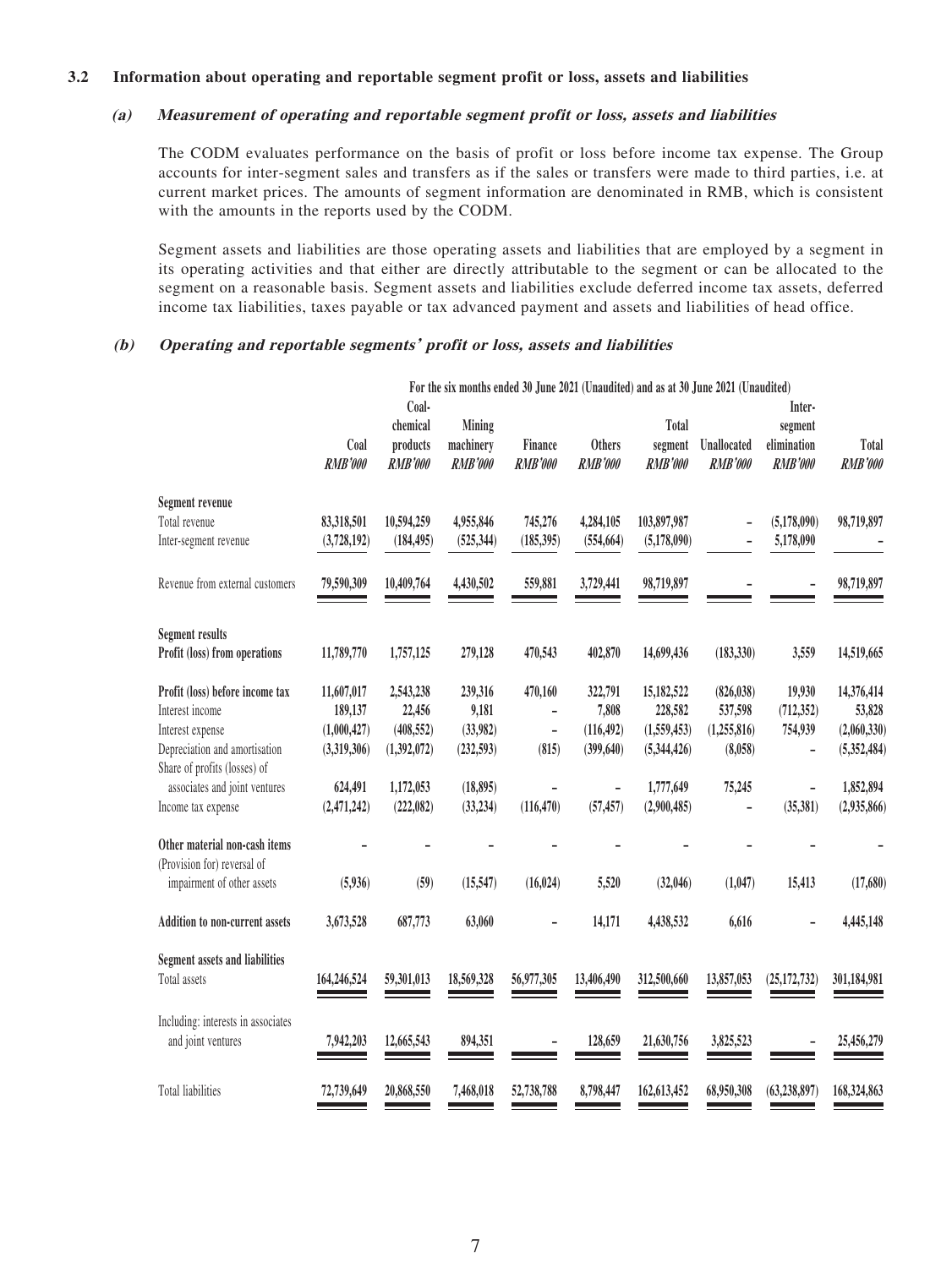|                                                               |                        |                                          |                                       |                           |                          | For the six months ended 30 June 2020 (Unaudited) and as at 31 December 2020 (Audited) |                               |                                             |                         |
|---------------------------------------------------------------|------------------------|------------------------------------------|---------------------------------------|---------------------------|--------------------------|----------------------------------------------------------------------------------------|-------------------------------|---------------------------------------------|-------------------------|
|                                                               | Coal<br><b>RMB'000</b> | Coal-<br>chemical<br>products<br>RMB'000 | Mining<br>machinery<br><b>RMB'000</b> | Finance<br><b>RMB'000</b> | Others<br><b>RMB'000</b> | Total<br>segment<br>RMB'000                                                            | Unallocated<br><b>RMB'000</b> | Inter-<br>segment<br>elimination<br>RMB'000 | Total<br><b>RMB'000</b> |
| Segment revenue                                               |                        |                                          |                                       |                           |                          |                                                                                        |                               |                                             |                         |
| Total revenue                                                 | 48,244,478             | 8,094,764                                | 4,561,222                             | 575,436                   | 3,255,861                | 64,731,761                                                                             | L,                            | (3,338,575)                                 | 61,393,186              |
| Inter-segment revenue                                         | (1,869,837)            | (124, 634)                               | (603, 932)                            | (207, 952)                | (532, 220)               | (3,338,575)                                                                            | $\bar{ }$                     | 3,338,575                                   |                         |
| Revenue from external customers                               | 46,374,641             | 7,970,130                                | 3,957,290                             | 367,484                   | 2,723,641                | 61,393,186                                                                             |                               |                                             | 61,393,186              |
| <b>Segment results</b>                                        |                        |                                          |                                       |                           |                          |                                                                                        |                               |                                             |                         |
| Profit (loss) from operations                                 | 6,147,947              | 894,932                                  | 244,042                               | 405,240                   | 435,454                  | 8,127,615                                                                              | (145, 120)                    | (102, 739)                                  | 7,879,756               |
| Profit (loss) before income tax                               | 5,556,789              | 245,047                                  | 224,205                               | 404,959                   | 317,767                  | 6,748,767                                                                              | (971, 301)                    | (11, 437)                                   | 5,766,029               |
| Interest income                                               | 213,435                | 19,753                                   | 2,964                                 | L,                        | 7,153                    | 243,305                                                                                | 660,995                       | (814,896)                                   | 89,404                  |
| Interest expense                                              | (1,109,893)            | (566, 533)                               | (47,545)                              | $\frac{1}{2}$             | (125, 726)               | (1,849,697)                                                                            | (1,525,547)                   | 905,543                                     | (2,469,701)             |
| Depreciation and amortisation<br>Share of profits (losses) of | (2,955,252)            | (1,489,192)                              | (200, 084)                            | (693)                     | (313, 468)               | (4,958,689)                                                                            | (8,755)                       |                                             | (4,967,444)             |
| associates and joint ventures                                 | 309,380                | (99,672)                                 | 18,943                                | ÷,                        | (2,669)                  | 225,982                                                                                | 38,166                        | $\overline{\phantom{a}}$                    | 264,148                 |
| Income tax expense                                            | (1,396,521)            | (65, 832)                                | (15, 105)                             | (105, 722)                | (7, 336)                 | (1,590,516)                                                                            |                               | (1,584)                                     | (1,592,100)             |
| Other material non-cash items<br>(Provision for) reversal of  |                        |                                          |                                       |                           |                          |                                                                                        |                               |                                             |                         |
| impairment of other assets                                    | 490                    | 11,040                                   | (17,903)                              | 12,597                    | (16, 265)                | (10,041)                                                                               | (183)                         | (18, 416)                                   | (28, 640)               |
| <b>Addition to non-current assets</b>                         | 4,325,384              | 5,948,154                                | 269,975                               | 1,558                     | 21,658                   | 10,566,729                                                                             | 35,346                        |                                             | 10,602,075              |
| <b>Segment assets and liabilities</b>                         |                        |                                          |                                       |                           |                          |                                                                                        |                               |                                             |                         |
| Total assets                                                  | 153,791,317            | 48,432,897                               | 17,529,288                            | 40,299,025                | 12,821,013               | 272,873,540                                                                            | 37,150,889                    | (28, 450, 614)                              | 281,573,815             |
| Including: interests in associates<br>and joint ventures      | 7,521,296              | 11,493,490                               | 914,596                               |                           | 128,659                  | 20,058,041                                                                             | 3,806,111                     |                                             | 23,864,152              |
| <b>Total liabilities</b>                                      | 68,441,751             | 23,106,958                               | 6,644,003                             | 35,949,046                | 5,919,125                | 140,060,883                                                                            | 67,700,482                    | (49, 853, 148)                              | 157,908,217             |
|                                                               |                        |                                          |                                       |                           |                          |                                                                                        |                               |                                             |                         |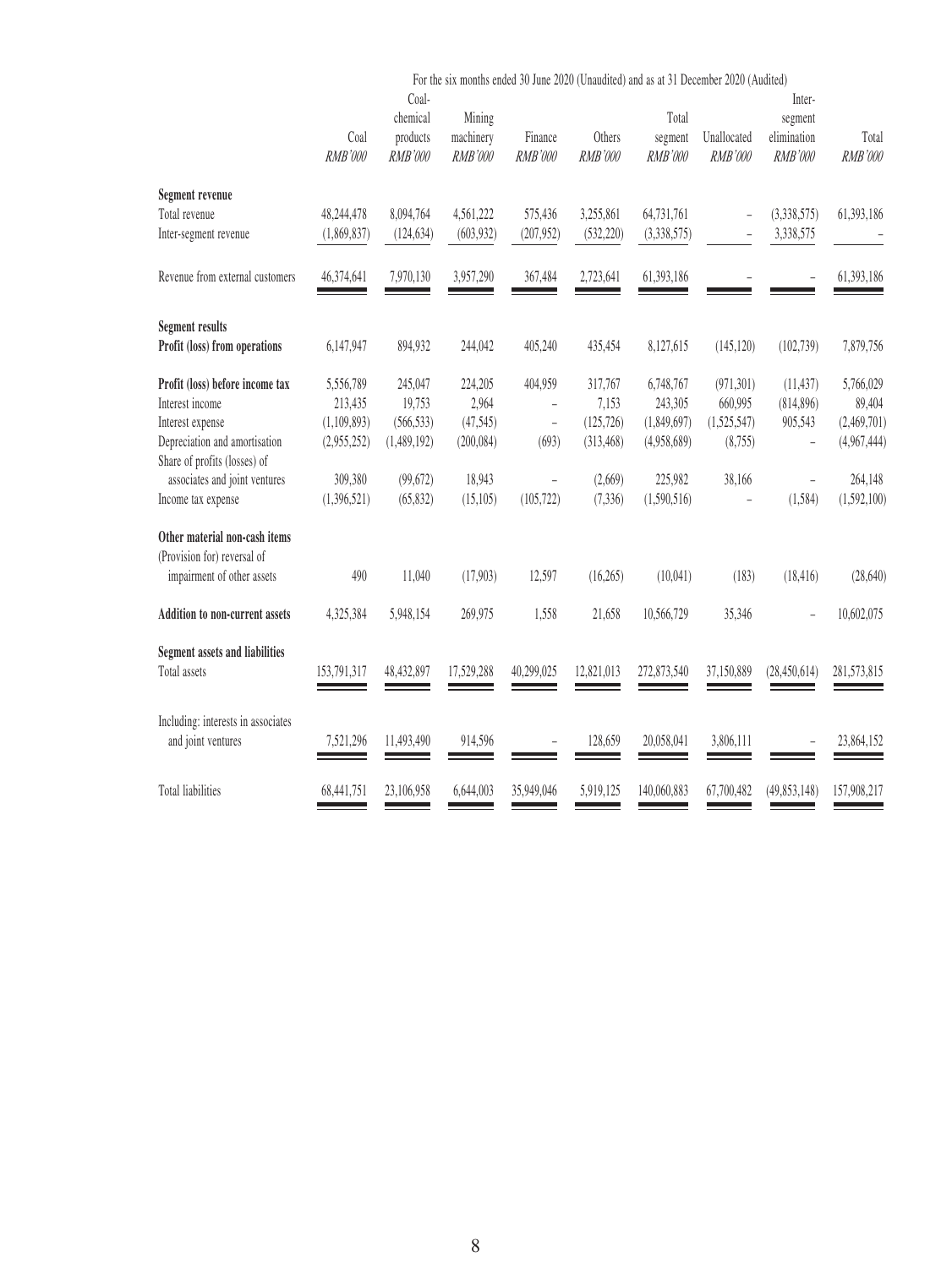#### **3.3 Geographical information**

Information about the Group's revenue from external customers is presented based on the geographical location of the operations with reference to the customers' location. Information about the Group's non-current assets is presented based on the geographical location of the assets.

#### **Analysis of revenue**

|                  | Six months ended 30 June |                |  |
|------------------|--------------------------|----------------|--|
|                  | 2021                     | 2020           |  |
|                  | <b>RMB'000</b>           | <b>RMB'000</b> |  |
|                  | (Unaudited)              | (Unaudited)    |  |
| Domestic markets | 98, 184, 287             | 61,024,723     |  |
| Overseas markets | 535,610                  | 368,463        |  |
|                  | 98,719,897               | 61,393,186     |  |

#### **Analysis of non-current assets**

|                  | 30 June<br>2021 | 31 December<br>2020 |
|------------------|-----------------|---------------------|
|                  | <b>RMB'000</b>  | <b>RMB'000</b>      |
|                  | (Unaudited)     | (Audited)           |
| Domestic markets | 209,804,323     | 210,168,808         |
| Overseas markets | 850             | 386                 |
|                  | 209,805,173     | 210,169,194         |

#### Note:

The non-current assets above exclude financial instruments, deferred income tax assets and finance lease receivables.

#### **3.4 Major customers**

No revenue from transaction with single external customer was amounted to 10% or more of the Group's revenue for the six months ended 30 June 2021 and 2020.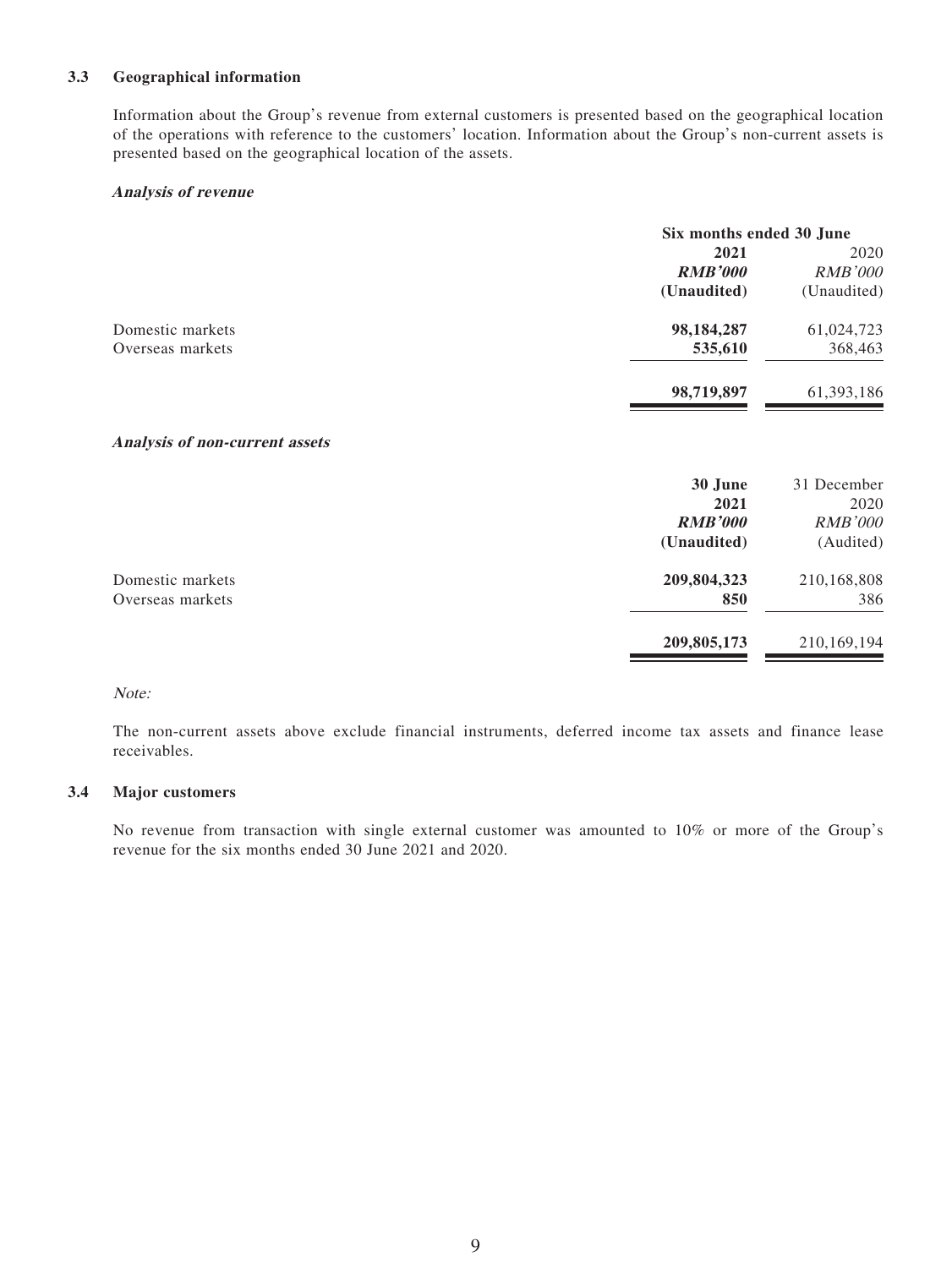|                                                       | Six months ended 30 June |                |  |
|-------------------------------------------------------|--------------------------|----------------|--|
|                                                       | 2021                     | 2020           |  |
|                                                       | <b>RMB'000</b>           | <b>RMB'000</b> |  |
|                                                       | (Unaudited)              | (Unaudited)    |  |
| Finance income:                                       |                          |                |  |
| - Interest income on bank deposits                    | 38,802                   | 44,361         |  |
| - Interest income on loans receivables                | 15,026                   | 45,043         |  |
| Total finance income                                  | 53,828                   | 89,404         |  |
| Interest expense:                                     |                          |                |  |
| - Borrowings                                          | 1,467,289                | 1,563,495      |  |
| - Bonds payable                                       | 646,139                  | 902,129        |  |
| - Unwinding of discount                               | 151,016                  | 121,245        |  |
| - Lease liabilities                                   | 13,381                   | 13,304         |  |
| Other incidental bank charges                         | 248                      | 2,613          |  |
| Net foreign exchange gains                            | (10, 605)                | (5,035)        |  |
|                                                       | 2,267,468                | 2,597,751      |  |
| Less: amounts capitalised on qualifying assets (Note) | (217, 495)               | (130, 472)     |  |
| Total finance costs                                   | 2,049,973                | 2,467,279      |  |
| Finance costs, net                                    | 1,996,145                | 2,377,875      |  |

Note:

Capitalisation rates of finance costs capitalised on qualifying assets were as follows:

|                                                      | Six months ended 30 June |                   |  |
|------------------------------------------------------|--------------------------|-------------------|--|
|                                                      | 2021                     | 2020              |  |
|                                                      | (Unaudited)              | (Unaudited)       |  |
| Capitalisation rates used to determine the amount of |                          |                   |  |
| finance costs eligible for capitalisation            | $1.20\% - 4.89\%$        | $1.20\% - 4.80\%$ |  |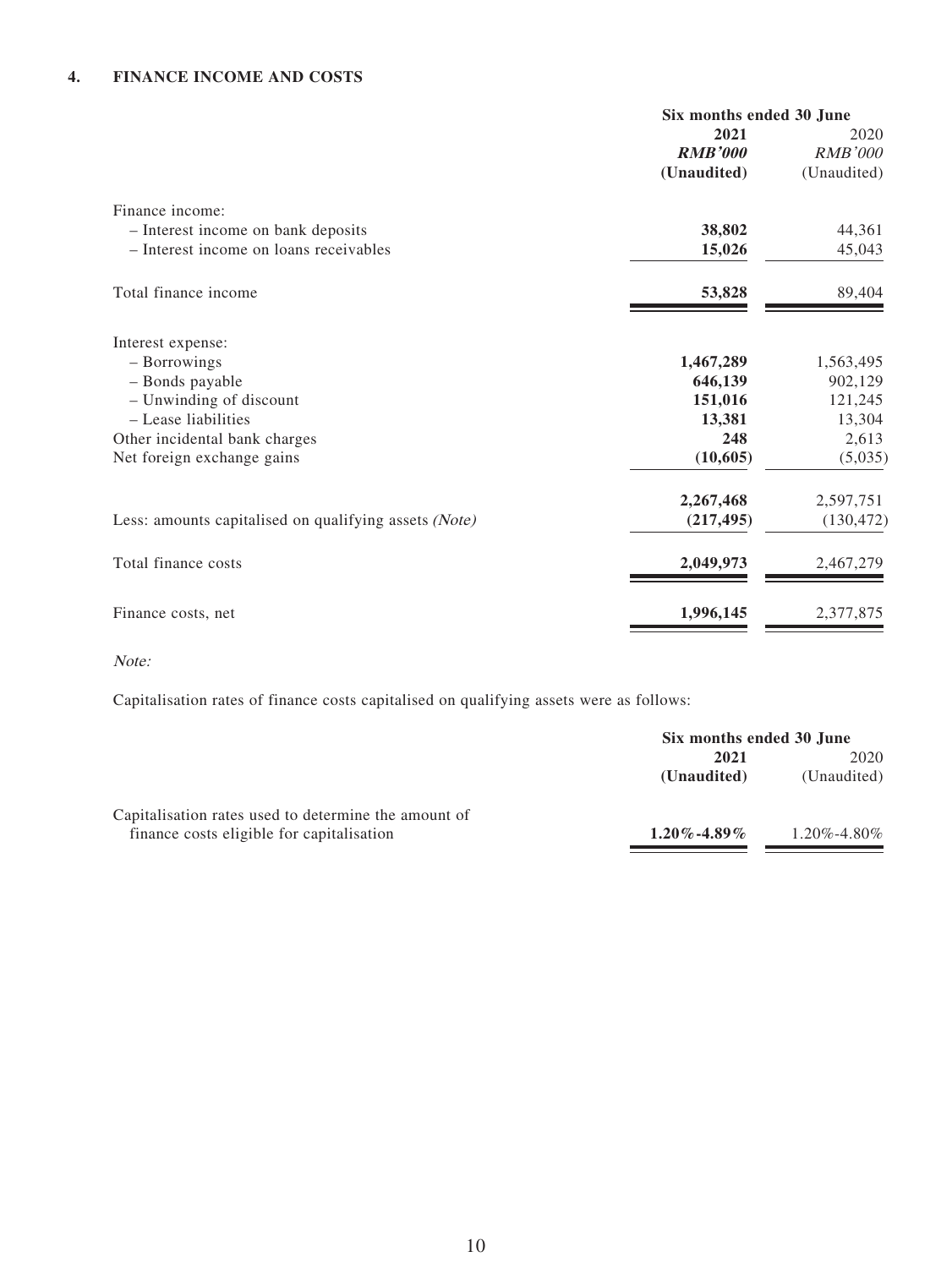|                                      | Six months ended 30 June |                |  |
|--------------------------------------|--------------------------|----------------|--|
|                                      | 2021                     | 2020           |  |
|                                      | <b>RMB'000</b>           | <i>RMB'000</i> |  |
|                                      | (Unaudited)              | (Unaudited)    |  |
| Current income tax                   |                          |                |  |
| $-$ PRC enterprise income tax (Note) | 2,989,008                | 1,592,383      |  |
| Deferred income tax                  | (53, 142)                | (283)          |  |
|                                      | 2,935,866                | 1,592,100      |  |
|                                      |                          |                |  |

#### Note:

The provision for the PRC enterprise income tax is calculated based on the statutory income tax rate of 25%. The applicable income tax rate in both periods is 25% of the assessable income of each of the companies now comprising the Group, determined in accordance with the relevant PRC income tax rules and regulations, except for certain subsidiaries which are taxed at preferential tax rate of 15% based on the relevant PRC tax laws and regulations.

#### **6. DIVIDENDS**

During the current interim period, a final dividend of RMB0.134 per share in respect of the year ended 31 December 2020 (six month ended 30 June 2020 (Unaudited): RMB0.127 per share in respect of the year ended 31 December 2019), comprising 13,258,663,400 shares existed as at 31 December 2020 was approved at the annual general meeting of the Company held on 11 May 2021. The aggregate amount of the final dividend approved in the current interim period amounted to RMB1,776,661,000 (2019 final dividend approved during the six months ended 30 June 2020(Unaudited): RMB1,683,946,000).

The directors of the Company do not recommend the payment of an interim dividend for the current interim period (six months ended 30 June 2020 (Unaudited): Nil).

#### **7. EARNINGS PER SHARE**

Basic earnings per share for the six months ended 30 June 2021 and 2020 is calculated by dividing the profit attributable to equity holders of the Company by the number of 13,258,663,400 ordinary shares in issue during both periods.

As the Company had no potential ordinary shares in issue for the six months ended 30 June 2021 and 2020, diluted earnings per share are presented equals to basic earnings per share.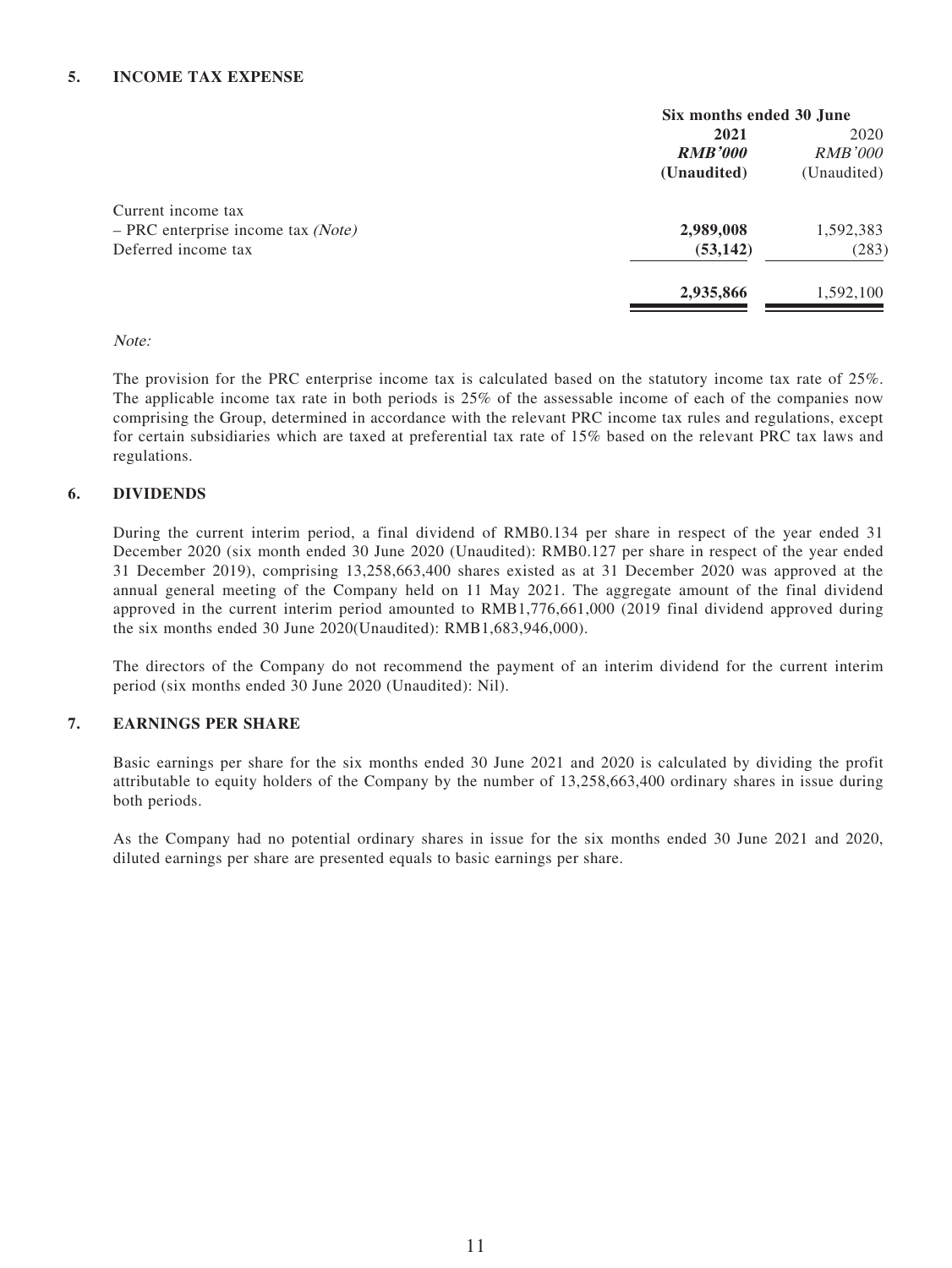#### **8. TRADE RECEIVABLES AND DEBT INSTRUMENTS AT FAIR VALUE THROUGH OTHER COMPREHENSIVE INCOME ("FVTOCI")**

|                                                 | 30 June<br>2021<br><b>RMB'000</b><br>(Unaudited) | 31 December<br>2020<br><b>RMB'000</b><br>(Audited) |
|-------------------------------------------------|--------------------------------------------------|----------------------------------------------------|
| Trade receivables (Notes (a), (b), (c) and (d)) | 8,243,677                                        | 7,241,095                                          |
| Debt instruments at FVTOCI (Notes (e) and (f))  | 4,283,028                                        | 3,520,723                                          |

#### Notes:

(a) Aging analysis of trade receivables presented based on invoice date at the end of each reporting period is as follows:

|                                   | 30 June<br>2021<br><b>RMB'000</b><br>(Unaudited) | 31 December<br>2020<br><b>RMB'000</b><br>(Audited) |
|-----------------------------------|--------------------------------------------------|----------------------------------------------------|
| Within 6 months                   | 5,611,315                                        | 5,161,581                                          |
| 6 months $-1$ year                | 1,243,274                                        | 941,791                                            |
| $1 - 2$ years                     | 797,193                                          | 781,602                                            |
| $2 - 3$ years                     | 379,733                                          | 285,702                                            |
| Over 3 years                      | 788,315                                          | 629,443                                            |
| Trade receivables, gross          | 8,819,830                                        | 7,800,119                                          |
| Less: Allowance for credit losses | (576, 153)                                       | (559, 024)                                         |
| Trade receivables, net            | 8,243,677                                        | 7,241,095                                          |

There is no concentration of credit risk with respect to trade receivables, as the Group has a large number of customers, domestically and internationally dispersed.

The Group does not hold any collateral as security.

Trade receivables from related parties are unsecured, interest-free and repayable within one year in accordance with the relevant contracts entered into between the Group and the related parties.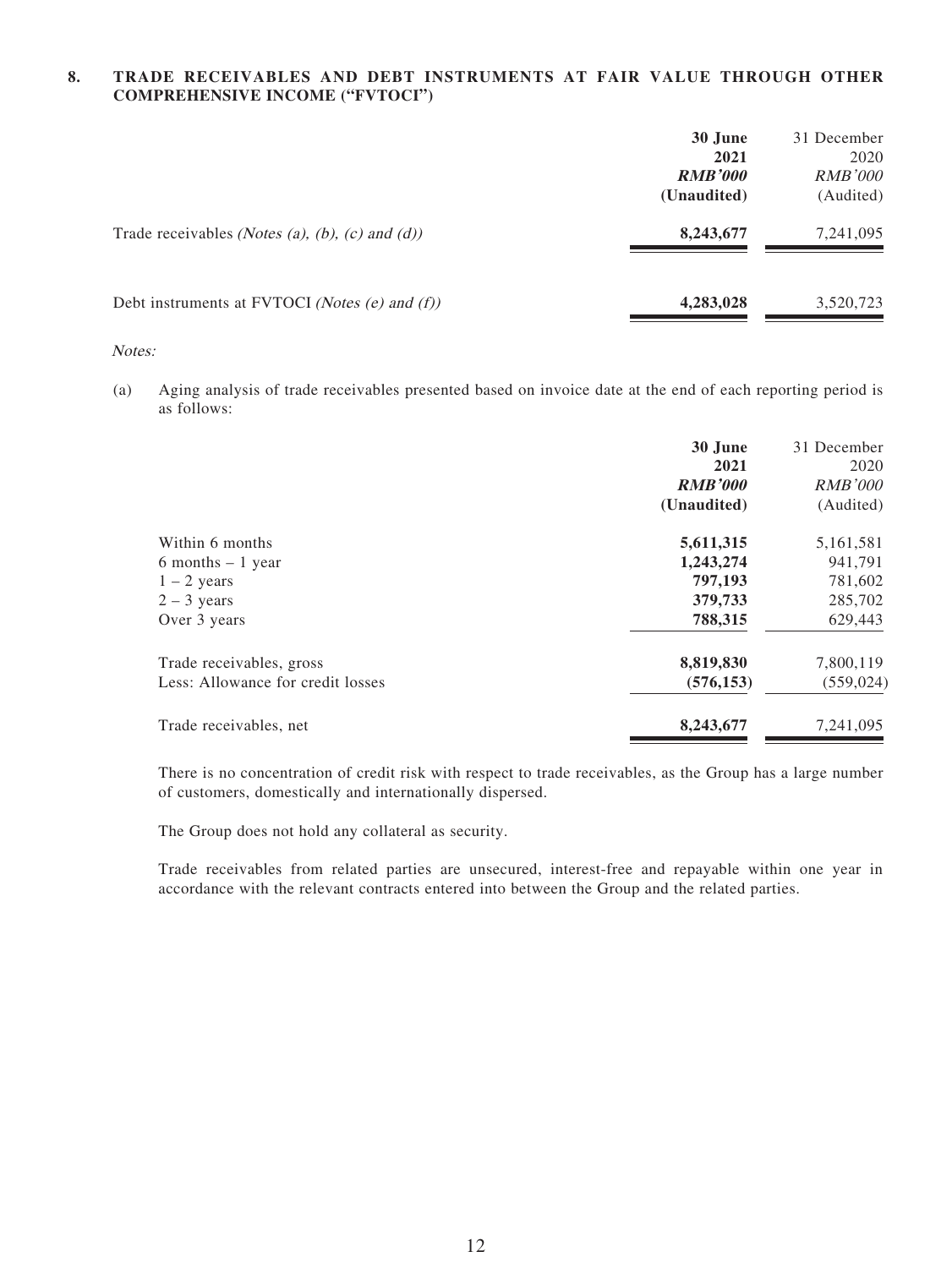(b) The carrying amounts of trade receivables are denominated in the following currencies:

|                   | 30 June        | 31 December    |
|-------------------|----------------|----------------|
|                   | 2021           | 2020           |
|                   | <b>RMB'000</b> | <b>RMB'000</b> |
|                   | (Unaudited)    | (Audited)      |
| <b>RMB</b>        | 8,234,100      | 7,239,922      |
| US Dollar ("USD") | 9,577          | 1,173          |
|                   | 8,243,677      | 7,241,095      |
|                   |                |                |

- (c) The carrying amounts of trade receivables approximate to their fair values.
- (d) As at 30 June 2021, trade receivables of RMB62,304,000 (31 December 2020 (Audited): Nil) were pledged to banks for short term borrowings amounting to RMB20,000,000 (31 December 2020 (Audited): Nil).
- (e) Debt instruments at FVTOCI are notes receivables which were considered to be held within a business model whose objective is achieved by both selling and collecting contractual cash flows. The notes receivables are principally bank accepted notes with maturity of less than one year (31 December 2020 (Audited): less than one year).

As at 30 June 2021, debt instruments at FVTOCI of RMB270,899,000 (31 December 2020 (Audited): RMB336,061,000) were pledged to banks for issuing notes payables amounting to RMB265,419,000 (31 December 2020 (Audited): RMB325,358,000).

(f) Transfers of financial assets

As at 30 June 2021, debt instruments at FVTOCI of RMB618,733,000 (31 December 2020 (Audited): RMB674,658,000) were endorsed to suppliers of the Group, but were not derecognised as the Group has not transferred the significant risks and rewards relating to these notes receivables.

As at 30 June 2021, the Group endorsed and discounted notes receivables of RMB4,219,790,000 (31 December 2020 (Audited): RMB3,362,382,000) to suppliers and banks and such notes receivables were derecognised. In accordance with the relevant laws in the PRC, the holders of these notes receivables have a right of recourse against the Group if the issuing banks default payment. In the opinion of the directors of the Company, the Group has transferred substantially all the risks and rewards of ownership relating to these notes receivables, and accordingly derecognised the full carrying amounts of the notes receivables and associated accounts payables. The maximum exposure to loss from the Group's continuing involvement, if any, in the endorsed and discounted notes receivables equals to their carrying amounts. In the opinion of the directors of the Company, the fair values of the Group's continuing involvement in the derecognised notes receivables are not significant.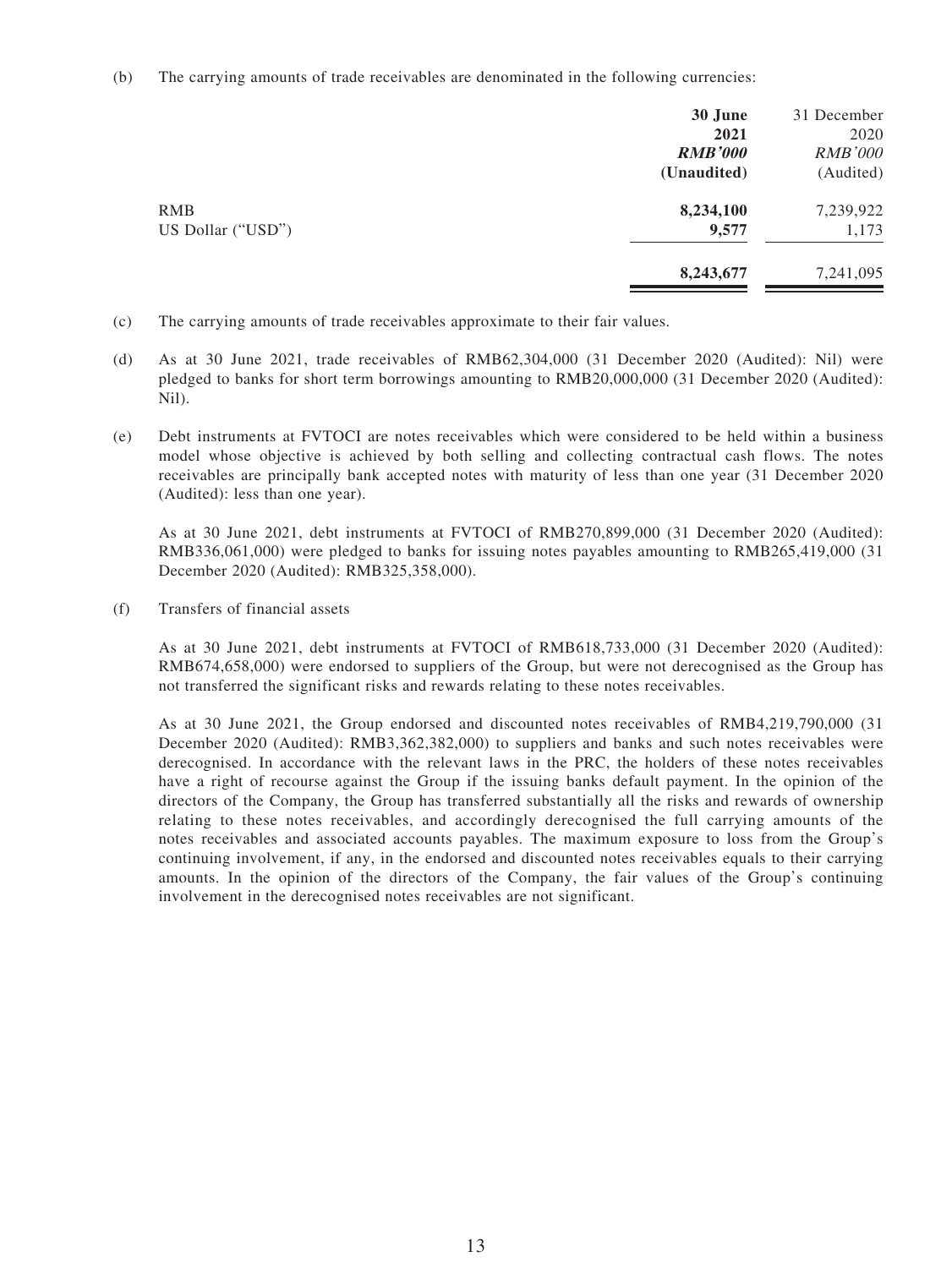## **9. TRADE AND NOTES PAYABLES**

|                                         | 30 June<br>2021<br><b>RMB'000</b><br>(Unaudited) | 31 December<br>2020<br><b>RMB'000</b><br>(Audited) |
|-----------------------------------------|--------------------------------------------------|----------------------------------------------------|
| Trade payables (Note)<br>Notes payables | 22,938,903<br>2,348,171                          | 20,620,266<br>4,522,036                            |
|                                         | 25, 287, 074                                     | 25,142,302                                         |

#### Note:

Aging analysis of trade payables based on date of delivery of goods and service received is as follows:

|                  | 30 June        | 31 December    |
|------------------|----------------|----------------|
|                  | 2021           | 2020           |
|                  | <b>RMB'000</b> | <i>RMB'000</i> |
|                  | (Unaudited)    | (Audited)      |
| Less than 1 year | 19,141,327     | 16,704,426     |
| $1 - 2$ years    | 1,883,309      | 1,971,010      |
| $2 - 3$ years    | 420,359        | 554,814        |
| Over 3 years     | 1,493,908      | 1,390,016      |
|                  | 22,938,903     | 20,620,266     |

### **10. EVENTS AFTER THE END OF THE REPORTING PERIOD**

In July 2021, the Company obtained approval from the National Association of Financial Market Institutional Investors (中國銀行間市場交易商協會) to issue medium-term note up to a maximum outstanding amount of RMB5,000,000,000. The registered amount is valid within 2 years from the date of the approval, and the medium-term notes can be issued by stages within the period of validity of registration.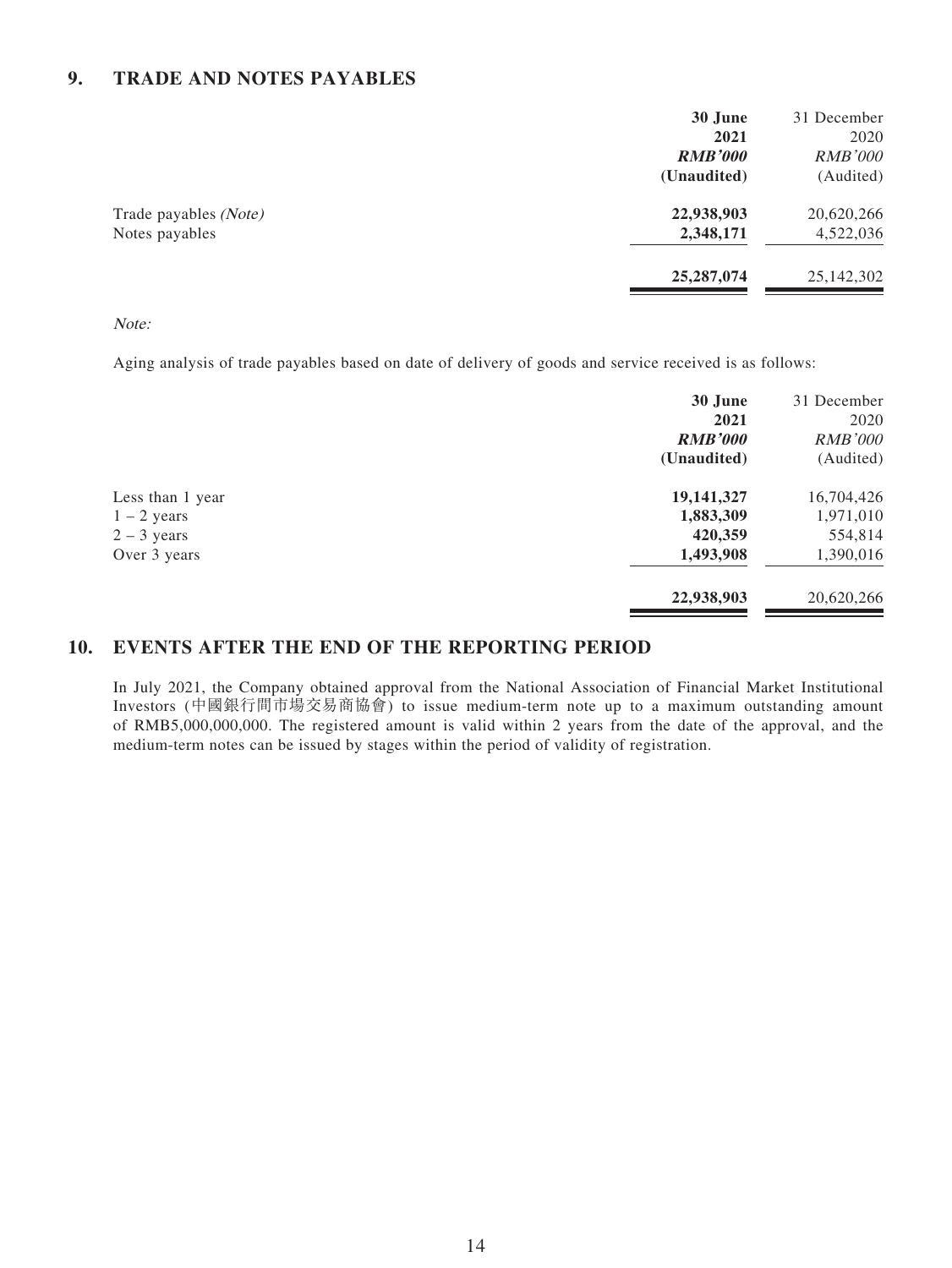#### **CHAIRMAN'S STATEMENT**

#### **Dear Shareholders,**

In the first half of 2021, China's economic operation strengthened and improved steadily as the economy gained further momentum. China Coal Energy studied the party history in depth as a source of wisdom, seized the development trend and remained steadfast in its strategy. With the continuous pickup in market demand, the Company insisted on making progress steadily and coordinated and promoted business development with quality in mind, laying a solid foundation for a good start to the "14th Five-Year Plan".

**Deepening the supply-side structural reform and focusing on quality industry development.** The Company formulated its development plan for the "14th Five-Year" period and set its longterm goals for 2035, paid attention to the correlation between the current situation and the longterm impact, made preparations to achieve the goals of "carbon emissions peak and carbon neutrality", and established the idea of "strengthening the primary coal business, optimising the coal, electricity and chemical integrated industry chain and developing new energy vigorously by leveraging its advantages" to build a world-class energy enterprise that is "complemented by multiple types of energy, green with low carbon emissions, an exemplar of innovation and under modern governance". In the first half of the year, the Company continued to ramp up its advanced production capacity, and its assurance capacity of energy supply and market share increased significantly. The output of commercial coal was 56.49 million tonnes, representing an increase of 6.4% year on year and 11.7% over the first half of 2019; coal sales volume amounted to 148 million tonnes, representing an increase of 28.2% year on year and 43.7% over the first half of 2019. The Company focused on the clean and efficient use of coal and the coal, electricity and chemical integrated industry chain achieved continuous optimized development. The output of major coalchemical products was 2.31 million tonnes, representing an increase of 20.2% year on year and 8.0% over the first half of 2019. Electricity generation amounted to 7.03 billion KWh, representing an increase of 11.4% year on year and 114.3% over the first half of 2019. Key projects such as Dahaize Coal Mine with an annual output of 15 million tonnes of high-quality thermal coal, Libi Coal Mine with an annual output of 4 million tonnes of anthracite and Pingshuo 2×350MW low calorific value coal power generation project progressed smoothly. The Tuke Project of Annual Methanol Output of 1 Million Tonnes from Synthetic Gas reached its designed load successfully in its first trial run. The comprehensive energy service capabilities continued to increase. The production value of equipment amounted to RMB4.78 billion, representing an increase of  $3.2\%$ year on year and 10.9% over the first half of 2019. The asset scale of financial operations was RMB57 billion, representing an increase of 54.3% year on year and 41.4% over the beginning of 2021. Meanwhile, the Company adhered to the national plan closely and actively promoted projects in the new energy sector.

**Keeping up with market demand by continuing to enhance quality and efficiency and setting a new record for operating results in the same period in history.** In the first half of the year, the Company registered revenue of RMB98.7 billion, representing an increase of 60.8% year on year and 61.7% over the first half of 2019. Profit before income tax was RMB14.4 billion, representing an increase of 149.3% year on year and 70.1% over the first half of 2019. Profit attributable to the equity holders of the Company was RMB8.5 billion, representing an increase of 237.9% year on year and 107.1% over the first half of 2019. Net cash inflow from operating activities was RMB20.4 billion, representing an increase of 122.4% year on year and 99.4% over the first half of 2019. The weighted average return on equity was 8.2%, representing an increase of 5.6 percentage points year on year and 3.8 percentage points over the first half of 2019. Ratio of profits to cost was 16.7%, representing an increase of 6.4 percentage points year on year and 1.1 percentage points over the first half of 2019. As at the end of June 2021, the Company's gearing ratio was 42.9%, suggesting a sound and prudent financial structure.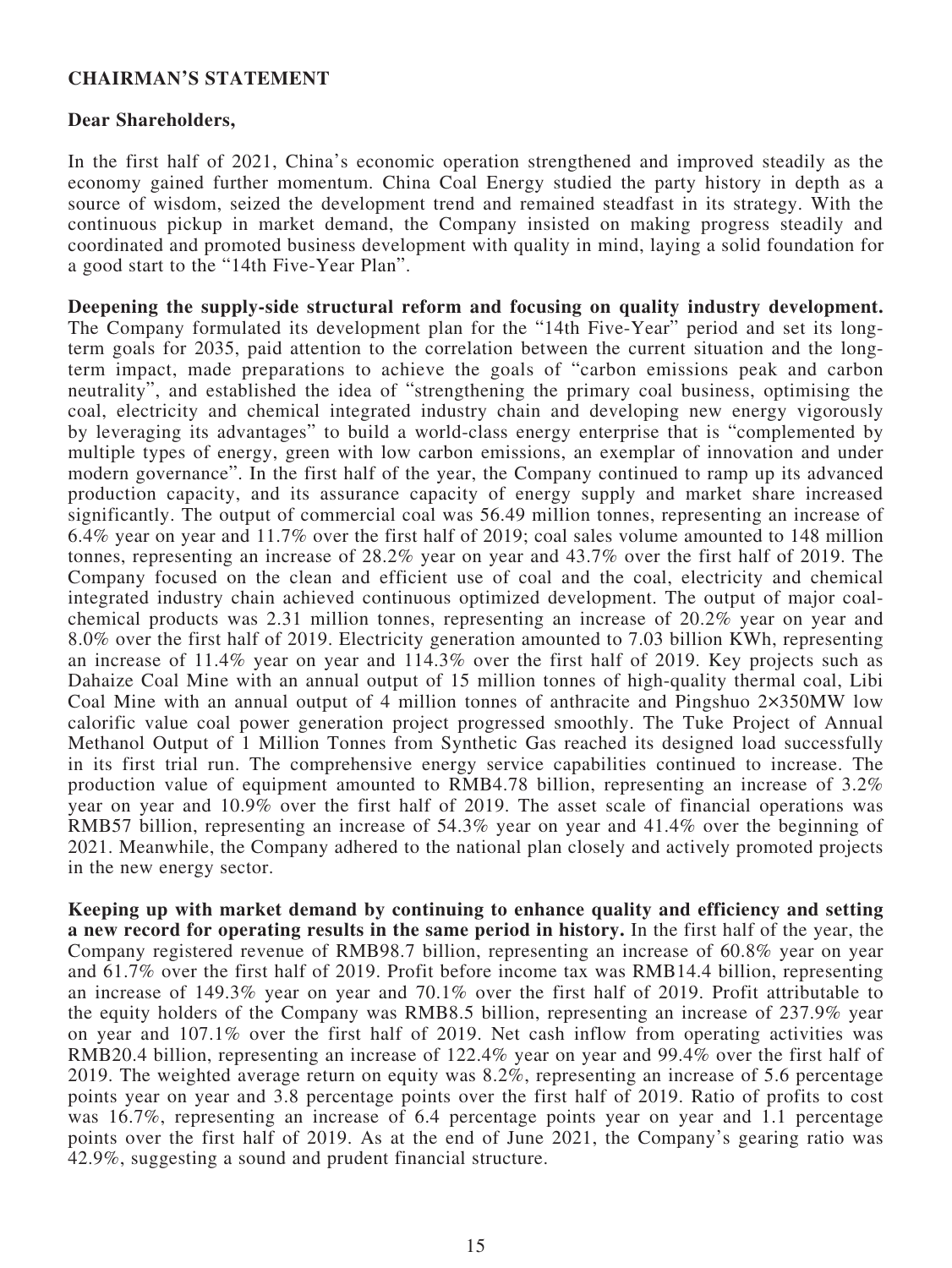**Deepening reform and innovation and keeping up the vitality and momentum of high-quality development.** In the first half of the year, the Company worked on the Three-year Action Plan for the Reform of State-owned Enterprises by establishing the board of directors for affiliated companies, setting the fixed-term appointment system and conducting contractual management on management members, rolling out the medium and long-term incentive plans on a trial basis steadily, strengthening strategic management and control transformation in accordance with the principles of specialisation, simplification and regionalisation. The headquarter led the "Larger Department Reform" and implemented competitive recruitment for all staff. The Company vigorously strengthened technological innovation. It obtained 93 authorised patents and filed more than 80 technological achievements. Two national technological projects ("Key Technologies for Electrical Parts and Control System of Mining Equipment" and "Research on Raw Materials and Manufacturing Technology of High-end Hydraulic Support") achieved results in their respective phases. The construction of five national first batch of intelligent demonstration coal mines including East Open Pit and Wangjialing were actively promoted. In response to the common technical problems in the industry, two major technological projects ("Prevention of Rock Burst in Mines in Inner Mongolia and Shaanxi" and "Key Intelligent Technology and Engineering Demonstration for Coal Mines") were implemented to intensify research on key technologies and lead the industry's technological advancement. The construction of "Digital China Coal" made solid progress, and such digital transformation would help the Company's high-quality development.

**Acting in line with the philosophy of safe and green development and continuously reinforcing the foundation for high-quality development.** The Company implemented the Three-year Plan for Production Safety Rectification, promoted vertical management of safety supervision and further defined the bodies responsible for production safety at all levels, which all boded well for production safety. The Company vigorously carried out energy conservation, consumption reduction and environmental restoration projects, insisted on green development and strengthened ecological protection, and no environmental emergencies occurred. The Company continued to normalise epidemic prevention measures, and all employees were not infected. The Company strictly complied with the regulatory requirements of capital markets, continued to improve corporate governance and information disclosure, strengthened compliance management and internal control and has been rated as an Outstanding Enterprise in Information Disclosure by the Shanghai Stock Exchange for years.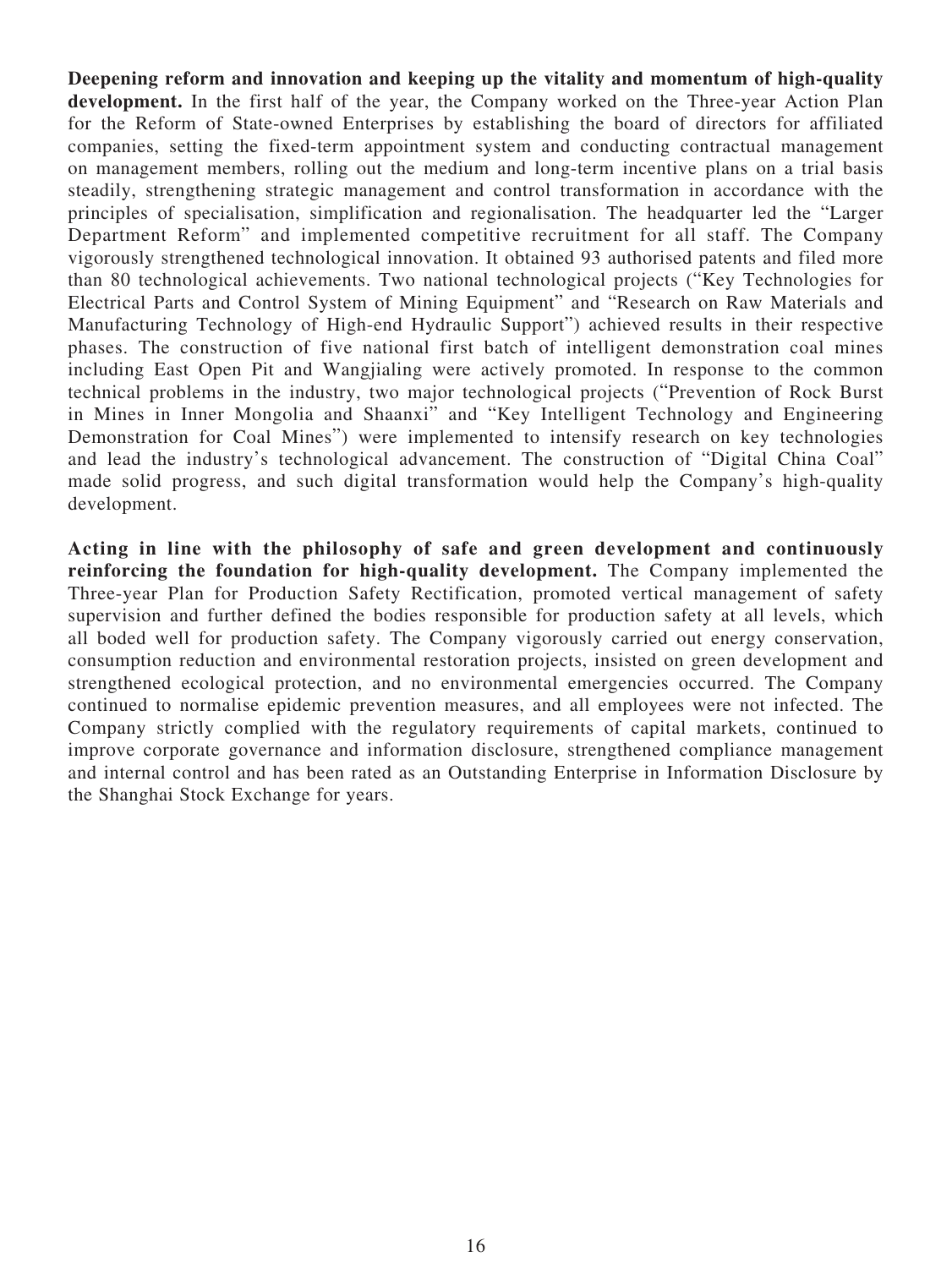In the second half of the year, China Coal Energy will study in depth and act in line with the spirit of General Secretary Xi Jinping's speech at the founding anniversary of the Communist Party of China, adhere to the keynote of seeking progress while maintaining stability, and implement the new development philosophy fully, accurately and comprehensively. The Company will also focus on the goal of building a world-class energy enterprise, vigorously improve the systematic, predictive and creative aspects of work, better coordinate development with safety, give full play to the driving role of reform and innovation and fully complete the targets and tasks for the year. First, based on the "14th Five-Year Plan", the Company will speed up the construction of key projects, actively carry out projects in the new energy sector and further optimise and transform its business structure in the industry. **Second,** the Company will push ahead with the Three-year Action Plan for the Reform of State-owned Enterprises, continue to deepen the reform of systems and mechanisms, address key and difficult issues and successfully complete the tasks in this phase. **Third,** the Company will run in line with world-class standards towards the goal of highquality development, vigorously improve quality, efficiency and efficacy and fully complete the annual production and operation plan. **Fourth,** the Company will step up technological innovation, focus on safe, green and intelligent mining and clean, efficient utilisation of coal with low carbon emissions, advance key and core technologies. **Fifth,** the Company will continue to improve security capability, optimise the safety responsibility system, keep strengthening ecological preservation, environmental protection and energy conservation, further normalise epidemic prevention measures, coordinate liquidity management and effectively prevent and mitigate various risks to ensure its stable, sustainable and healthy development. **Sixth,** the Company will strengthen corporate governance, continue to improve the quality of information disclosure, strengthen corporate governance, keep communicating with investors, strive to enhance its corporate value and actively maintain its good image in the capital market.

The Company's management and staff of all levels will keep their original aspirations and missions in mind, make persistent efforts and forge ahead, make positive contributions to the healthy development of the national economy and capital market and reward all shareholders and investors with excellent performance.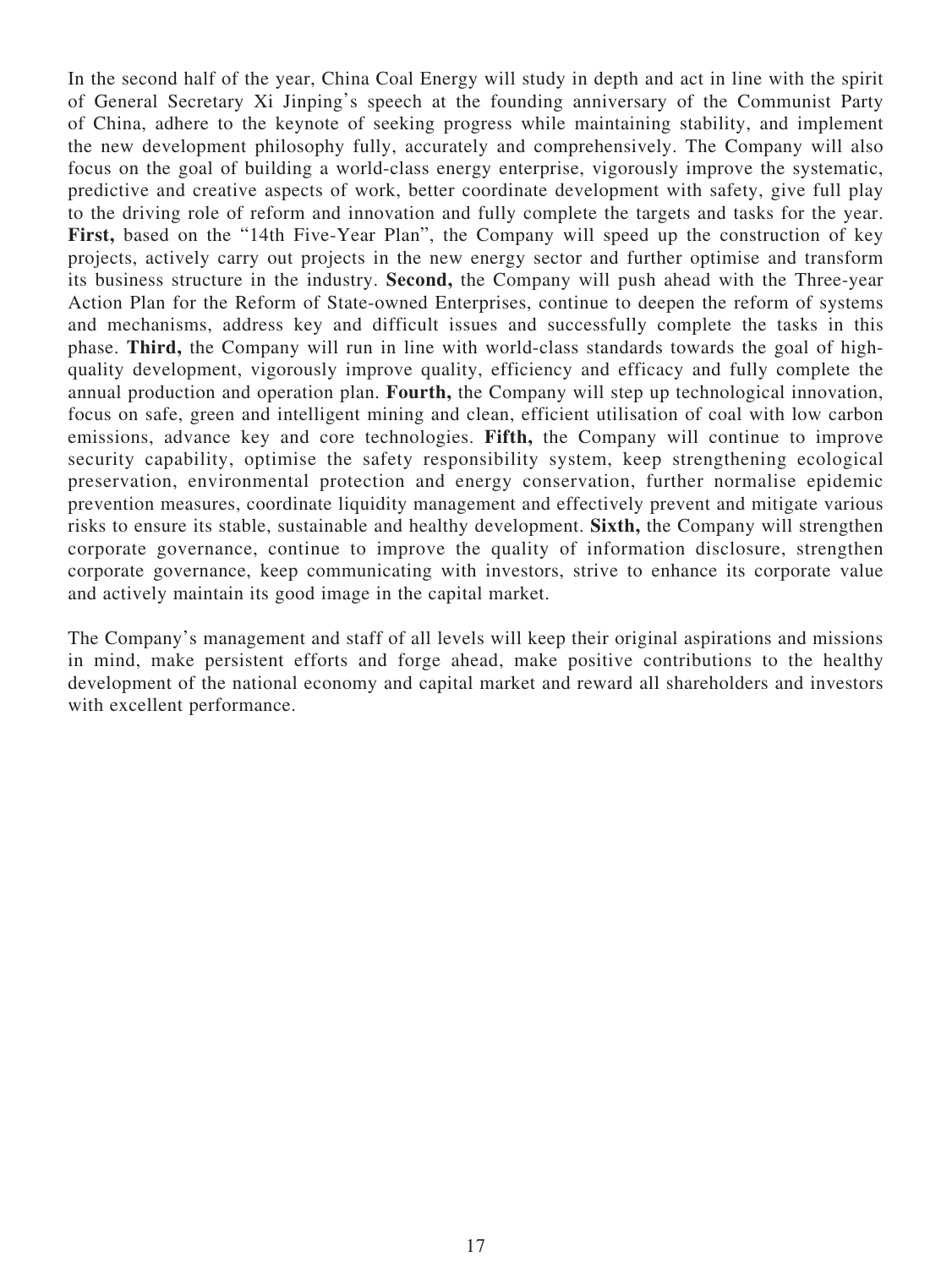### **MANAGEMENT DISCUSSION AND ANALYSIS OF FINANCIAL CONDITIONS AND OPERATING RESULTS**

The following discussion and analysis should be read in conjunction with the Group's reviewed condensed interim financial information and the notes thereto. The Group's condensed interim financial information has been prepared in accordance with the International Accounting Standard 34 "Interim Financial Reporting".

### **I. OVERVIEW**

In the first half of 2021, the Group adhered to the high-quality development as the guide, deepened its reform and innovation, seized the favorable opportunity of continuous recovery of production demand, scientifically organized production, strengthened the synergy of production and sales, greatly improved quality and efficiency, as well as took scientific control of cost leading to significant growth in operating results and steady improvement in operation quality. The Group realised revenue of RMB98.720 billion, representing a yearon-year increase of 60.8% and an increase of 61.7% when compared to the first half of 2019; profit attributable to equity holders of the Company amounted to RMB8.545 billion, representing a year-on-year increase of 237.9% and an increase of 107.1% when compared to the first half of 2019; net cash inflow from operating activities amounted to RMB20.410 billion, representing a year-on-year increase of 122.4% and an increase of 99.4% when compared to the first half of 2019.

The Group actively released the advanced coal production capacity and production volume of commercial coal amounted to 56.49 million tonnes, representing a year-on-year increase of 3.42 million tonnes; sales volume of self-produced commercial coal amounted to 55.74 million tonnes, representing a year-on-year increase of 2.42 million tonnes. The Group kept up with the market and strengthened marketing organization with the sales volume of proprietary trading coal of 88.50 million tonnes, representing a year-on-year increase of 26.93 million tonnes. Coal chemical enterprises strengthened lean management and maintained the device of work safety, stable production, long-period operation, fully-loaded operation and optimum operation. The increase in production, sales volume and selling prices of major coal chemical products offset the impact of rising procurement prices of coal effectively, which contributed profit from operations of RMB1.757 billion, representing a year-on-year increase of RMB862 million. Equipment Company promoted reform and innovation to stimulate the vitality of the system and mechanism, realizing revenue of RMB4.956 billion, profit before tax of RMB239 million, representing a continuous year-on-year growth. Finance Company leveraged the advantage of information technology of the digital financial platform and strengthened the lean capital management, realizing profit before tax of RMB470 million, representing a year-on-year increase of RMB65 million. The profitability of shareholding enterprises of the Group improved, the share of profits attributable to associates and joint ventures was RMB1.853 billion, representing a year-on-year increase of RMB1.589 billion.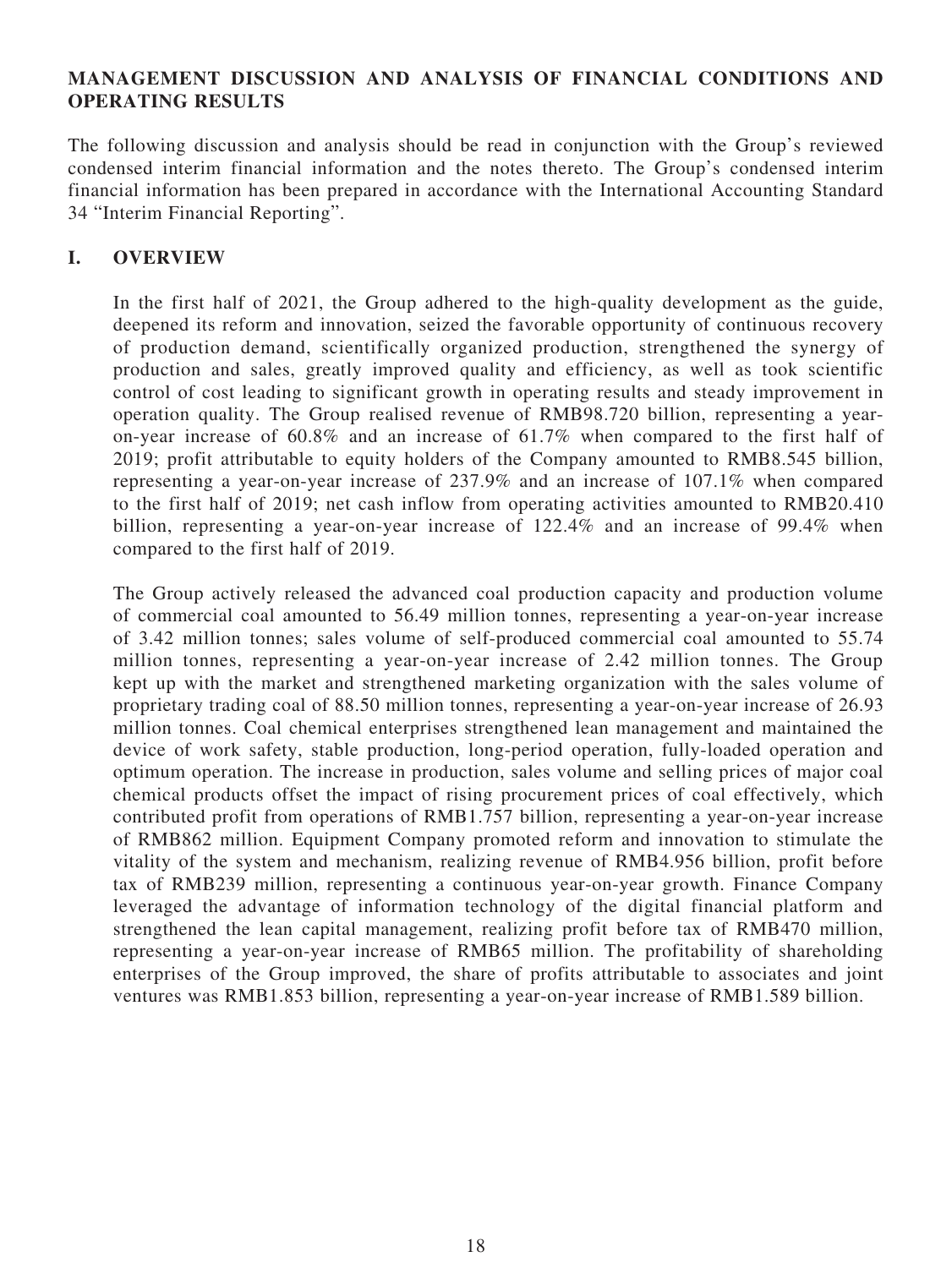|                                               |                     |              | Year-on-year |           |  |
|-----------------------------------------------|---------------------|--------------|--------------|-----------|--|
|                                               | For the six         | For the six  | Increase/    | Increase/ |  |
|                                               | months ended        | months ended | decrease     | decrease  |  |
|                                               | <b>30 June 2021</b> | 30 June 2020 | in amount    | $(\%)$    |  |
| Revenue                                       | 987.20              | 613.93       | 373.27       | 60.8      |  |
| Cost of sales                                 | 815.83              | 512.76       | 303.07       | 59.1      |  |
| Gross profit                                  | 171.37              | 101.17       | 70.20        | 69.4      |  |
| Selling, general and administrative expenses  | 26.55               | 22.91        | 3.64         | 15.9      |  |
| Profit from operations                        | 145.20              | 78.80        | 66.40        | 84.3      |  |
| Finance income                                | 0.54                | 0.89         | $-0.35$      | $-39.3$   |  |
| Finance costs                                 | 20.50               | 24.67        | $-4.17$      | $-16.9$   |  |
| Profit attributable to associates and         |                     |              |              |           |  |
| joint ventures                                | 18.53               | 2.64         | 15.89        | 601.9     |  |
| Profit before income tax                      | 143.76              | 57.66        | 86.10        | 149.3     |  |
| <b>EBITDA</b>                                 | 198.72              | 128.47       | 70.25        | 54.7      |  |
| Profit attributable to the equity holders of  |                     |              |              |           |  |
| the Company                                   | 85.45               | 25.29        | 60.16        | 237.9     |  |
| Net cash generated from operating activities  | 204.10              | 91.78        | 112.32       | 122.4     |  |
| Net cash generated from investment activities | $-150.04$           | $-10.40$     | $-139.64$    | 1,342.7   |  |
| Net cash generated from financing activities  | $-7.82$             | 43.96        | $-51.78$     | $-117.8$  |  |
|                                               |                     |              |              |           |  |

# Unit: RMB100 million

|                                                 |                  |             | Compared with the end<br>of last year |           |
|-------------------------------------------------|------------------|-------------|---------------------------------------|-----------|
|                                                 | As at<br>30 June | As at       | Increase/                             | Increase/ |
|                                                 |                  | 31 December | decrease                              | decrease  |
|                                                 | 2021             | 2020        | in amount                             | $(\%)$    |
| Assets                                          | 3,011.85         | 2,815.74    | 196.11                                | 7.0       |
| Liabilities                                     | 1,683.25         | 1,579.08    | 104.17                                | 6.6       |
| Interest-bearing debts                          | 999.07           | 956.69      | 42.38                                 | 4.4       |
| Equity                                          | 1,328.60         | 1,236.66    | 91.94                                 | 7.4       |
| Equity attributable to the                      |                  |             |                                       |           |
| equity holders of the Company                   | 1,074.19         | 1,006.59    | 67.60                                 | 6.7       |
| Gearing ratio $(\%)$ = total interest-bearing   |                  |             | A decrease of                         |           |
| $debts/(total interest-bearing debts + equity)$ | 42.9             | 43.6        | 0.7 percentage points                 |           |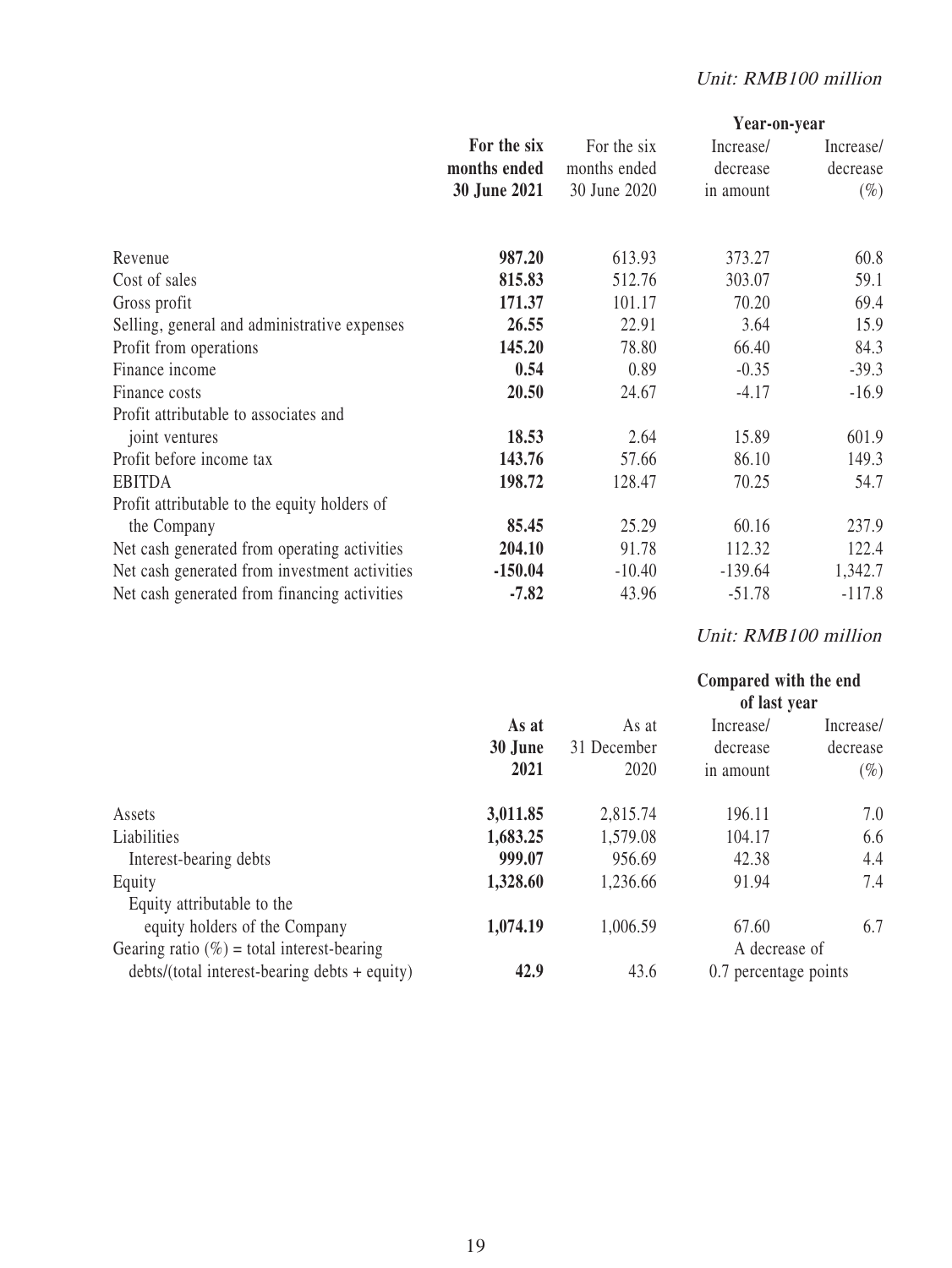#### **II. OPERATING RESULTS**

#### **(I) Consolidated operating results**

#### **1. Revenue**

For the six months ended 30 June 2021, the Group's revenue increased by RMB37.327 billion from RMB61.393 billion for the six months ended 30 June 2020 to RMB98.720 billion, representing an increase of 60.8%, which was mainly due to the significant increase in market prices of the Group's self-produced commercial coal and coal chemical products, as well as the expanded sales scale of coal.

Revenue before netting of inter-segmental sales generated from each operating segment of the Group for the six months ended 30 June 2021 and the year-on-year changes are set out as follows:

### Unit: RMB100 million

|                     |              | Year-on-year                                       |                  |  |
|---------------------|--------------|----------------------------------------------------|------------------|--|
| For the             | For the      |                                                    |                  |  |
| Six months          | Six months   | Increase/                                          |                  |  |
| ended               | ended        | decrease in                                        | Increase/        |  |
| <b>30 June 2021</b> | 30 June 2020 | amount                                             | decrease $(\% )$ |  |
| 833.19              | 482.44       | 350.75                                             | 72.7             |  |
| 105.94              | 80.95        | 24.99                                              | 30.9             |  |
| 49.56               | 45.61        | 3.95                                               | 8.7              |  |
| 7.45                | 5.75         | 1.70                                               | 29.6             |  |
| 42.84               | 32.56        | 10.28                                              | 31.6             |  |
| $-51.78$            | $-33.38$     | $-18.40$                                           | 55.1             |  |
| 987.20              | 613.93       | 373.27                                             | 60.8             |  |
|                     |              | Revenue before netting of<br>inter-segmental sales |                  |  |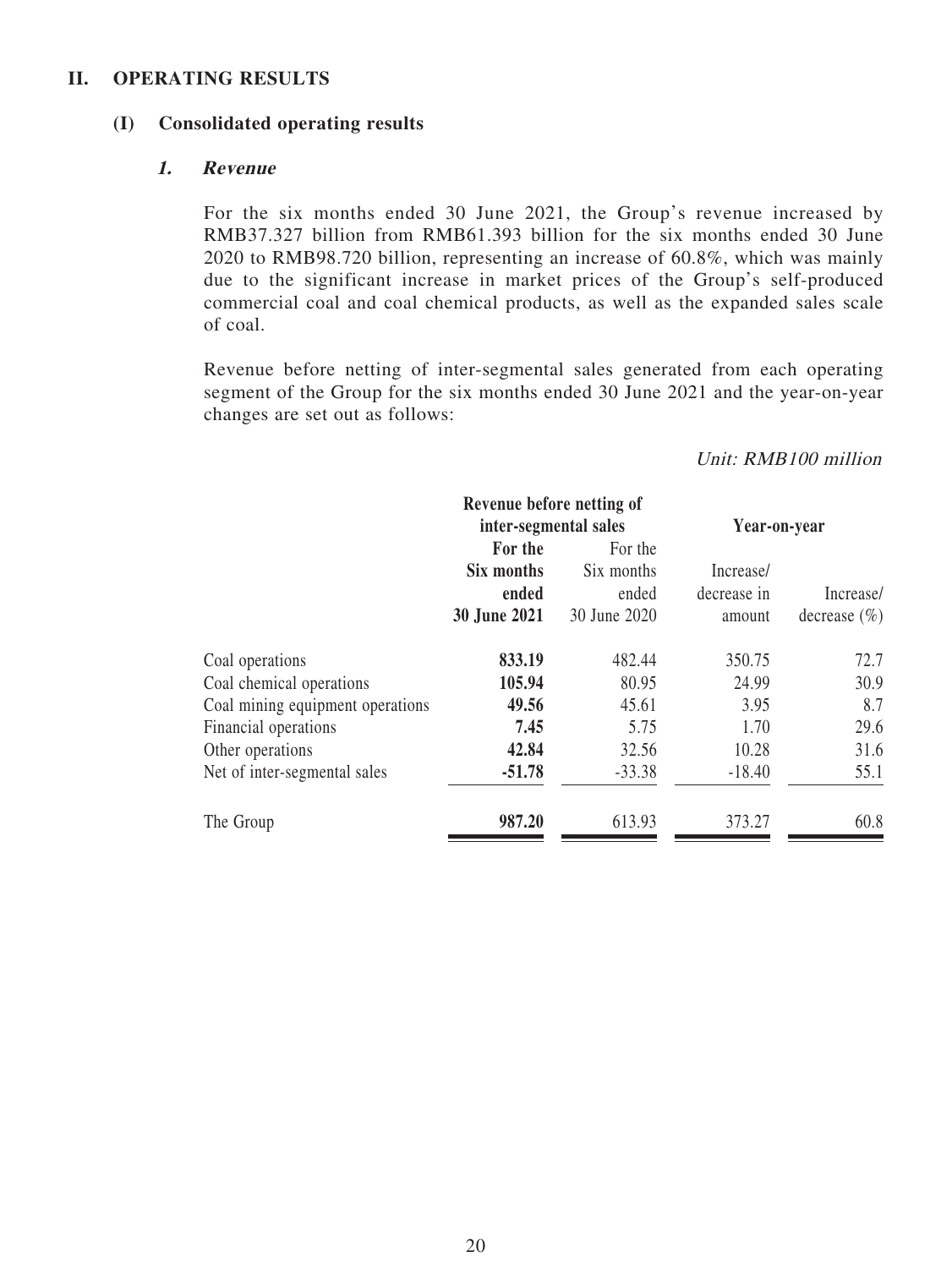Revenue net of inter-segmental sales generated from each operating segment of the Group for the six months ended 30 June 2021 and the year-on-year changes are set out as follows:

#### Unit: RMB100 million

|                                  | Revenue net of        |              |              |           |  |
|----------------------------------|-----------------------|--------------|--------------|-----------|--|
|                                  | inter-segmental sales |              | Year-on-year |           |  |
|                                  | For the six           | For the six  | Increase/    | Increase/ |  |
|                                  | months ended          | months ended | decrease     | decrease  |  |
|                                  | <b>30 June 2021</b>   | 30 June 2020 | in amount    | $(\%)$    |  |
| Coal operations                  | 795.90                | 463.75       | 332.15       | 71.6      |  |
| Coal chemical operations         | 104.10                | 79.70        | 24.40        | 30.6      |  |
| Coal mining equipment operations | 44.31                 | 39.57        | 4.74         | 12.0      |  |
| Financial operations             | 5.60                  | 3.67         | 1.93         | 52.6      |  |
| Other operations                 | 37.29                 | 27.24        | 10.05        | 36.9      |  |
| The Group                        | 987.20                | 613.93       | 373.27       | 60.8      |  |

The proportion of revenue net of inter-segmental sales generated from each operating segment of the Group in the Group's total revenue for the six months ended 30 June 2021 and the year-on-year changes are set out as follows:

|                                  |                                          | Proportion of revenue net of<br>inter-segmental sales $(\% )$ |                                                          |  |  |
|----------------------------------|------------------------------------------|---------------------------------------------------------------|----------------------------------------------------------|--|--|
|                                  | For the six<br>months ended months ended | For the six<br><b>30 June 2021</b> 30 June 2020               | Increase/<br>decrease<br><i>(percentage)</i><br>point(s) |  |  |
| Coal operations                  | 80.6                                     | 75.5                                                          | 5.1                                                      |  |  |
| Coal chemical operations         | 10.5                                     | 13.0                                                          | $-2.5$                                                   |  |  |
| Coal mining equipment operations | 4.5                                      | 6.4                                                           | $-1.9$                                                   |  |  |
| Financial operations             | 0.6                                      | 0.6                                                           | 0.0                                                      |  |  |
| Other operations                 | 3.8                                      | 4.5                                                           | $-0.7$                                                   |  |  |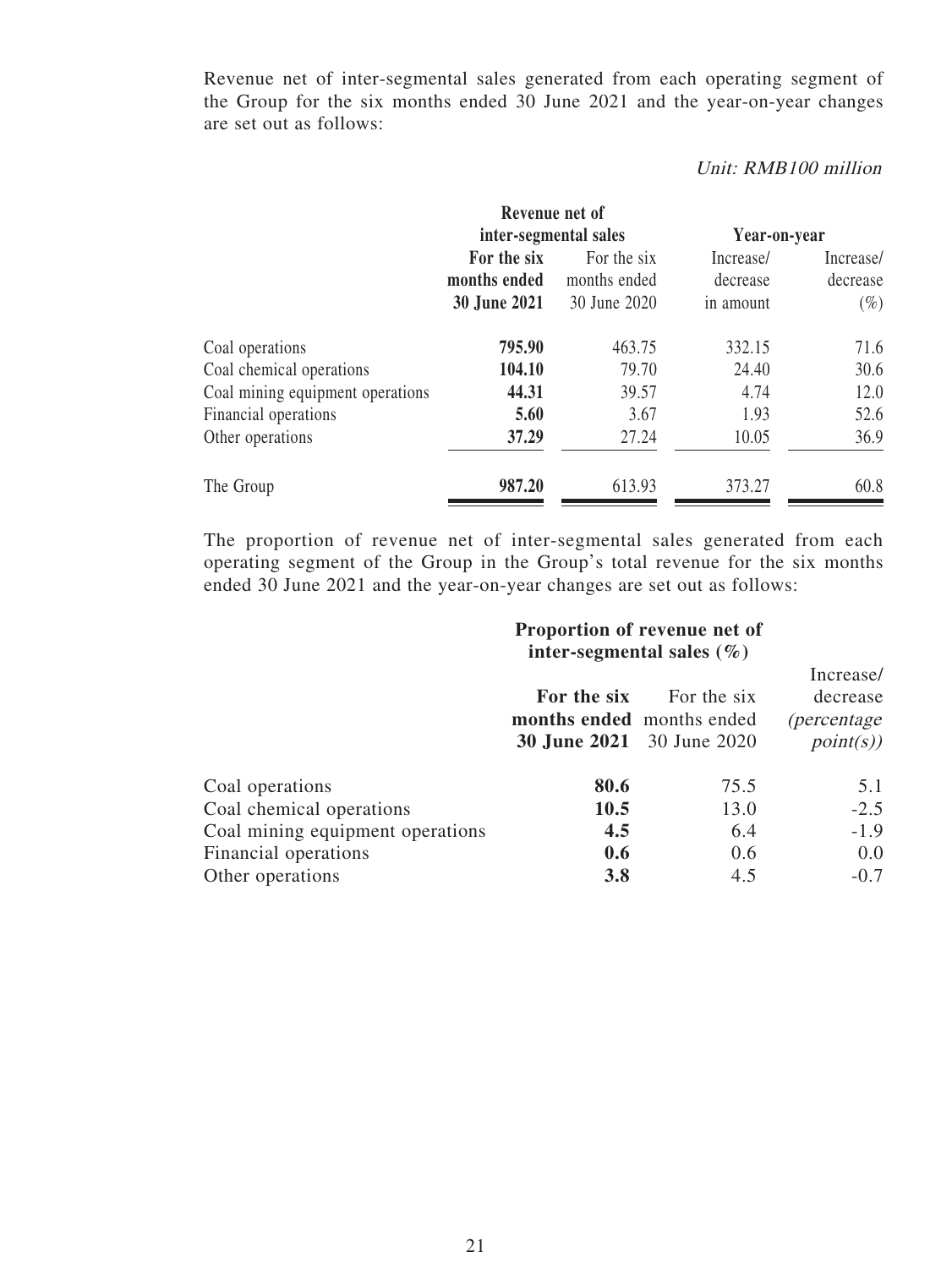#### **2. Cost of sales**

For the six months ended 30 June 2021, the Group's cost of sales increased by RMB30.307 billion or 59.1% from RMB51.276 billion for the six months ended 30 June 2020 to RMB81.583 billion, which was mainly due to the expansion of the production and sales scale of the Group's coal operations and the year-on-year increase of costs caused by the increase in coal prices and material costs of coal chemical operations.

Cost of sales generated from each operating segment of the Group for the six months ended 30 June 2021 and the year-on-year changes are set out as follows:

#### Unit: RMB100 million

|                                  | For the six<br>months ended<br>30 June 2021<br>698.88<br>85.39<br>42.46<br>2.51<br>37.60<br>$-51.01$ |              | Year-on-year |           |  |
|----------------------------------|------------------------------------------------------------------------------------------------------|--------------|--------------|-----------|--|
|                                  |                                                                                                      | For the six  | Increase/    | Increase/ |  |
|                                  |                                                                                                      | months ended | decrease     | decrease  |  |
|                                  |                                                                                                      | 30 June 2020 | in amount    | $(\%)$    |  |
| Coal operations                  |                                                                                                      | 407.22       | 291.66       | 71.6      |  |
| Coal chemical operations         |                                                                                                      | 69.80        | 15.59        | 22.3      |  |
| Coal mining equipment operations |                                                                                                      | 39.30        | 3.16         | 8.0       |  |
| Financial operations             |                                                                                                      | 1.76         | 0.75         | 42.6      |  |
| Other operations                 |                                                                                                      | 26.68        | 10.92        | 40.9      |  |
| Inter-segment elimination        |                                                                                                      | $-32.00$     | $-19.01$     | 59.4      |  |
| The Group                        | 815.83                                                                                               | 512.76       | 303.07       | 59.1      |  |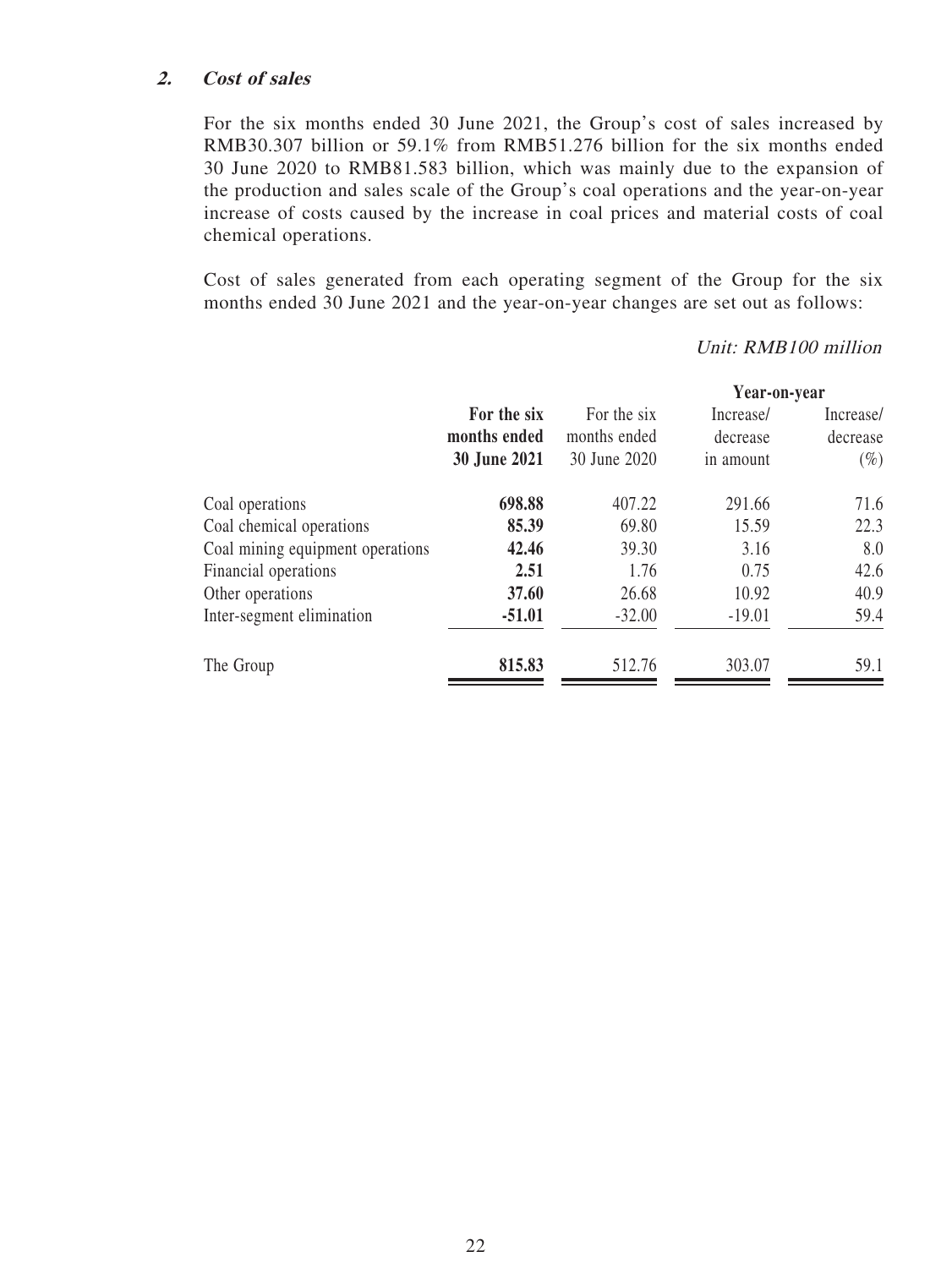#### **3. Gross profit and gross profit margin**

For the six months ended 30 June 2021, the Group's gross profit increased by RMB7.020 billion or 69.4% from RMB10.117 billion for the six months ended 30 June 2020 to RMB17.137 billion; gross profit margin increased by 0.9 percentage points from 16.5% for the six months ended 30 June 2020 to 17.4%.

The gross profit and gross profit margin from each operating segment of the Group for the six months ended 30 June 2021 and the year-on-year changes are set out as follows:

|                                  |                                             | Gross profit                                |                                 |                                             | Gross profit margin $(\%)$                  |                                                         |  |  |  |
|----------------------------------|---------------------------------------------|---------------------------------------------|---------------------------------|---------------------------------------------|---------------------------------------------|---------------------------------------------------------|--|--|--|
|                                  | For the six<br>months ended<br>30 June 2021 | For the six<br>months ended<br>30 June 2020 | Increase/<br>decrease<br>$(\%)$ | For the six<br>months ended<br>30 June 2021 | For the six<br>months ended<br>30 June 2020 | Increase/<br>decrease<br><i>(percentage</i><br>point(s) |  |  |  |
| Coal operations                  | 134.31                                      | 75.22                                       | 78.6                            | 16.1                                        | 15.6                                        | 0.5                                                     |  |  |  |
| Coal chemical operations         | 20.55                                       | 11.15                                       | 84.3                            | 19.4                                        | 13.8                                        | 5.6                                                     |  |  |  |
| Coal mining equipment operations | 7.10                                        | 6.31                                        | 12.5                            | 14.3                                        | 13.8                                        | 0.5                                                     |  |  |  |
| Financial operations             | 4.94                                        | 3.99                                        | 23.8                            | 66.3                                        | 69.4                                        | $-3.1$                                                  |  |  |  |
| Other operations                 | 5.24                                        | 5.88                                        | $-10.9$                         | 12.2                                        | 18.1                                        | $-5.9$                                                  |  |  |  |
| The Group                        | 171.37                                      | 101.17                                      | 69.4                            | 17.4                                        | 16.5                                        | 0.9                                                     |  |  |  |

# Unit: RMB100 million

Note: The above gross profit and gross profit margin of each operating segment are figures before netting of inter-segmental sales.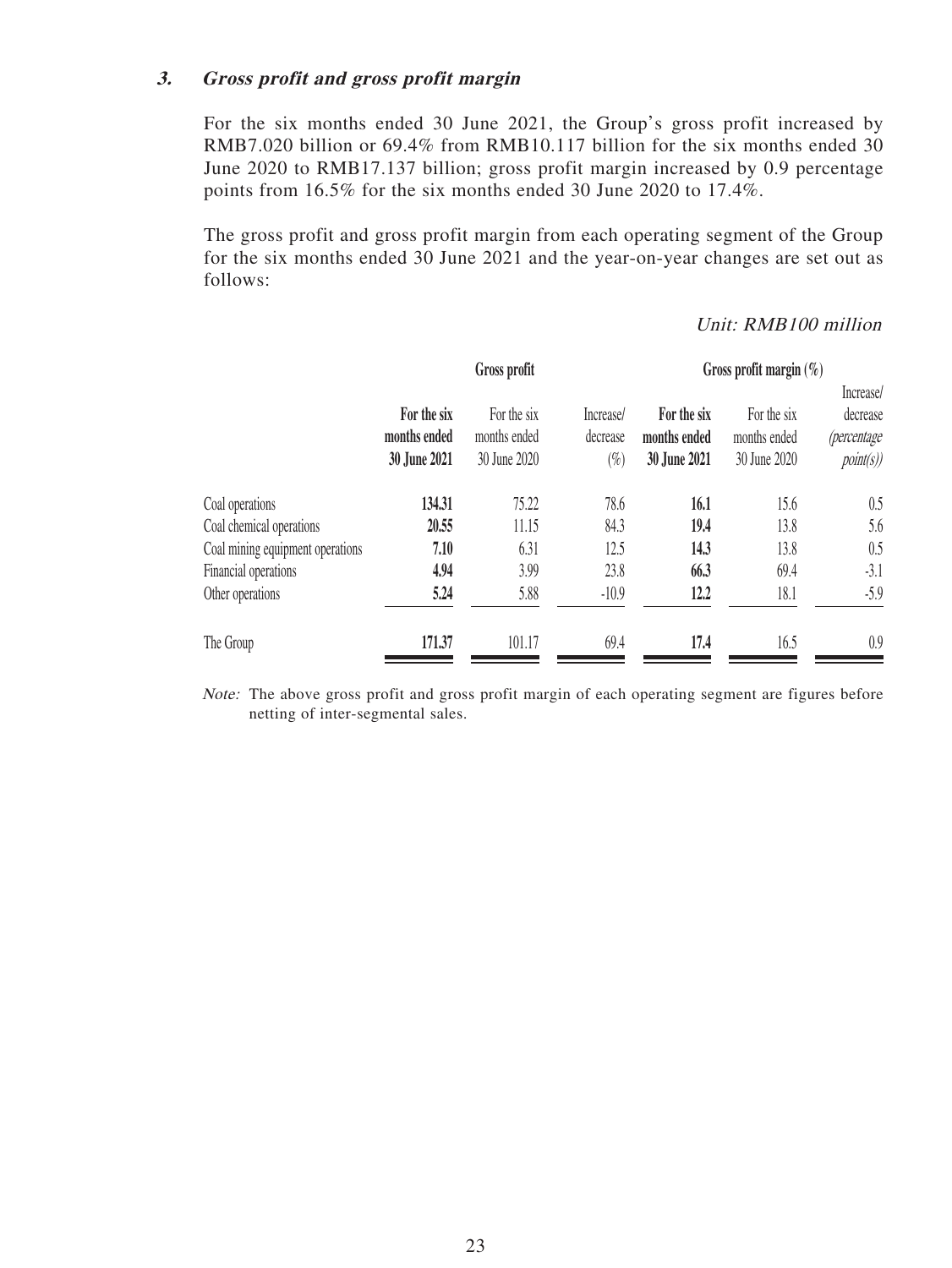### **(II) Operating results of segments**

### **1. Coal Operations Segment**

## • Revenue

Revenue from the coal operations of the Group was mainly generated from sales of coal produced from self-owned coal mines and coal washing plants (sales of self-produced commercial coal) to domestic and overseas customers, resale of coal purchased from external enterprises to customers (sales of proprietary trading coal) and coal import and export and domestic agency services.

For the six months ended 30 June 2021, the revenue from coal operations of the Group increased by 72.7% from RMB48.244 billion for the six months ended 30 June 2020 to RMB83.319 billion, and revenue net of other intersegmental sales increased by 71.6% from RMB46.375 billion for the six months ended 30 June 2020 to RMB79.590 billion.

For the six months ended 30 June 2021, the revenue from sales of the self-produced commercial coal of the Group increased by 27.7% from RMB23.703 billion for the six months ended 30 June 2020 to RMB30.280 billion, which was mainly attributable to the year-on-year increase of 2.42 million tonnes in the sales volume leading to an increase of RMB1.079 billion in the sales revenue of self-produced commercial coal; the year-onyear increase of RMB98/tonne in the selling price leading to an increase of RMB5.498 billion in the revenue. Revenue net of inter-segmental sales increased by 25.5% from RMB23.074 billion for the six months ended 30 June 2020 to RMB28.955 billion.

For the six months ended 30 June 2021, the revenue from sales of proprietary trading coal of the Group increased by 117.1% from RMB24.306 billion for the six months ended 30 June 2020 to RMB52.760 billion, which was mainly attributable to the year-on-year increase of 26.93 million tonnes in the sales volume leading to an increase of RMB10.632 billion in the revenue from sales of proprietary trading coal; the year-on-year increase of RMB201/ tonne in the selling price leading to an increase of RMB17.822 billion in the revenue. Revenue net of inter-segmental sales increased by 118.1% from RMB23.103 billion for the six months ended 30 June 2020 to RMB50.382 billion.

For the six months ended 30 June 2021, the revenue from coal agency operations of the Group increased by RMB4 million from RMB5 million for the six months ended 30 June 2020 to RMB9 million.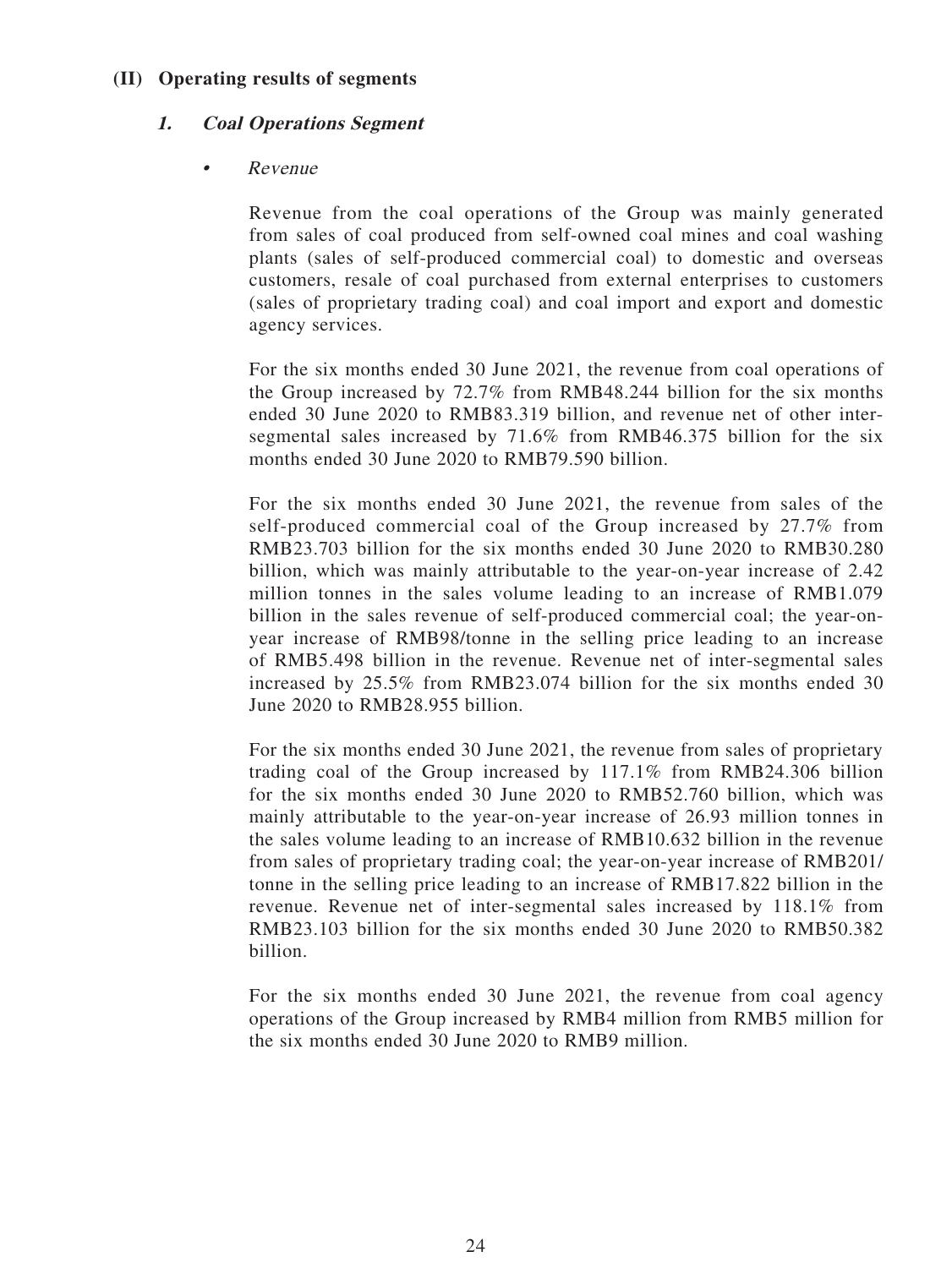The Group's coal sales volume before netting of inter-segmental sales and selling prices for the six months ended 30 June 2021 and the year-on-year changes are set out as follows:

|                  |                       |                 |                    |                    | Year-on-year       |                 |                   |          |                   |
|------------------|-----------------------|-----------------|--------------------|--------------------|--------------------|-----------------|-------------------|----------|-------------------|
|                  |                       |                 | For the six months |                    | For the six months |                 | Increase/decrease |          |                   |
|                  |                       |                 | ended 30 June 2021 | ended 30 June 2020 |                    |                 | in amount         |          | Increase/decrease |
|                  |                       | <b>Sales</b>    | <b>Selling</b>     | Sales              | Selling            | Sales           | Selling           | Sales    | Selling           |
|                  |                       | volume          | price              | volume             | price              | volume          | price             | volume   | price             |
|                  |                       | (10,000)        | (RMB/              | (10,000)           | (RMB/              | (10,000)        | (RMB/             | $(\%)$   | $(\%)$            |
|                  |                       | <i>tonnes</i> ) | <i>tonne</i>       | <i>tonnes</i> )    | <i>tonne</i> )     | <i>tonnes</i> ) | <i>tonne</i> )    |          |                   |
| I. Self-produced | Total                 | 5,574           | 543                | 5,332              | 445                | 242             | 98                | 4.5      | 22.0              |
| commercial       | Thermal coal<br>(I)   | 4,951           | 489                | 4,756              | 400                | 195             | 89                | 4.1      | 22.3              |
| coal             | 1. Domestic sale      | 4,951           | 489                | 4,747              | 400                | 204             | 89                | 4.3      | 22.3              |
|                  | 2. Export             | ☆               | ☆                  | 9                  | 508                | $-9$            | $\overline{a}$    | $-100.0$ | $\qquad \qquad -$ |
|                  | (II) Coking coal      | 623             | 974                | 576                | 814                | 47              | 160               | 8.2      | 19.7              |
|                  | Domestic sale         | 623             | 974                | 576                | 814                | 47              | 160               | 8.2      | 19.7              |
| II. Proprietary  | Total                 | 8,850           | 596                | 6,157              | 395                | 2,693           | 201               | 43.7     | 50.9              |
| trading coal     | Domestic sale<br>(    | 8,753           | 597                | 6,094              | 393                | 2,659           | 204               | 43.6     | 51.9              |
|                  | (II) Self-operated    |                 |                    |                    |                    |                 |                   |          |                   |
|                  | export*               | 16              | 1,214              | 6                  | 1,257              | 10              | $-43$             | 166.7    | $-3.4$            |
|                  | (III) Import trading  | 81              | 410                | 57                 | 466                | 24              | $-56$             | 42.1     | $-12.0$           |
| III. Import and  | Total                 | 401             | $\overline{2}$     | 74                 | 6                  | 327             | $-4$              | 441.9    | $-66.7$           |
| export and       | (I)<br>Import agency  | $\mathbf{1}$    | 6                  | 16                 | 4                  | $-15$           | 2                 | $-93.8$  | 50.0              |
| domestic         | (II) Export agency    | 11              | 9                  | 58                 | $\overline{7}$     | $-47$           | $\overline{2}$    | $-81.0$  | 28.6              |
| agency $\star$   | (III) Domestic agency | 389             | 2                  | ☆                  | ☆                  | 389             |                   |          |                   |

\* : Briquette export.

★: Selling price is agency service fee.

☆: N/A for the period.

Note: Sales volume of the commercial coal includes the inter-segment self-consumption volume of the Group, which amounted to 8.65 million tonnes for the current period and 6.30 million tonnes for the same period of last year.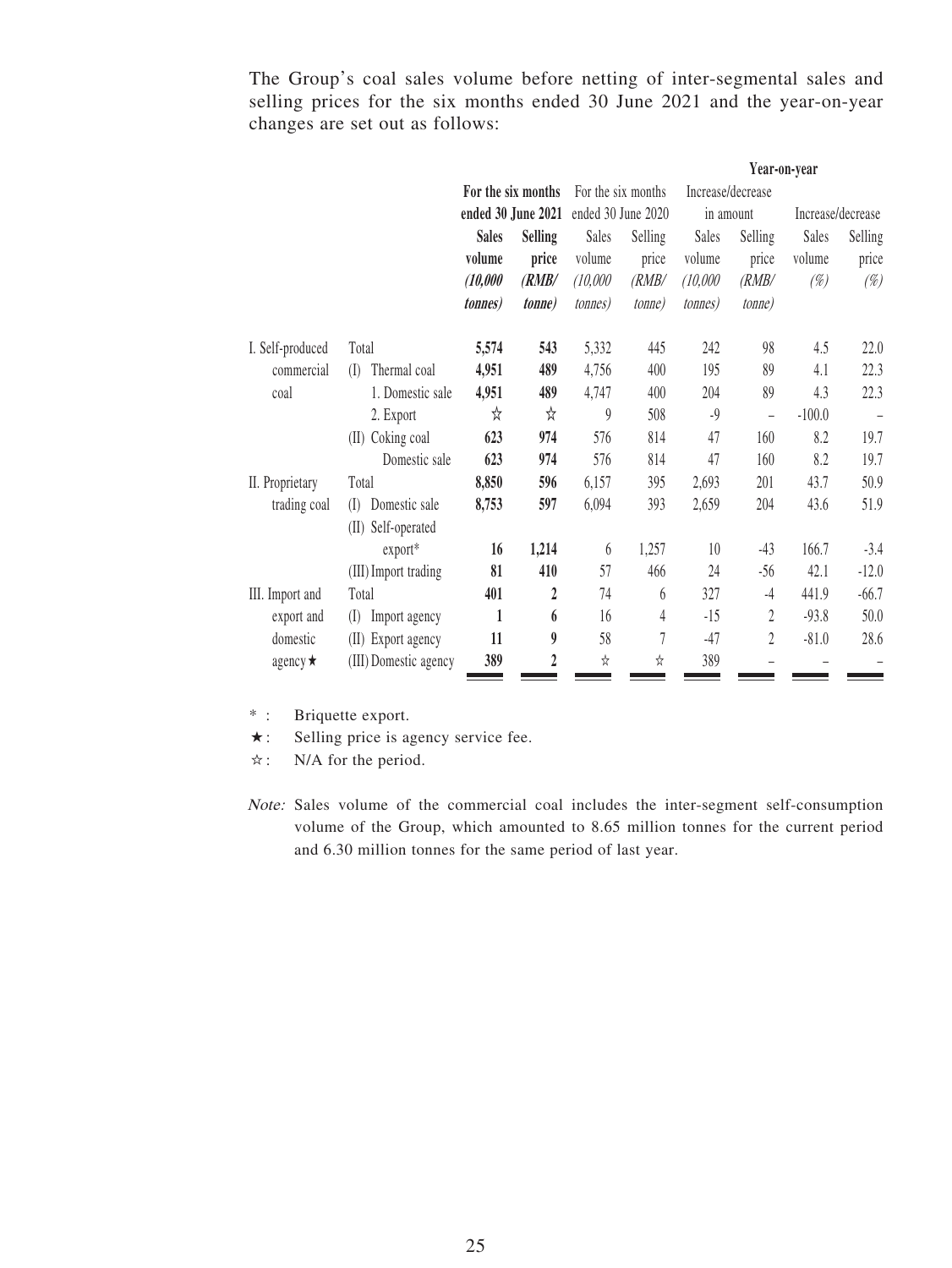#### • Cost of sales

For the six months ended 30 June 2021, the Group's cost of sales of coal operations increased by 71.6% from RMB40.722 billion for the six months ended 30 June 2020 to RMB69.888 billion, which was mainly attributable to the year-on-year increase in the sales volume of the purchased coal and the procurement cost increase, leading to the year-on-year increase in the cost of proprietary trading coal by RMB27.953 billion; and the year-on-year increase of sales volume of the Group's self-produced commercial coal and unit cost of sales increased, leading to the year-on-year increase in the cost of self-produced commercial coal by RMB828 million.

The composition of the cost of sales of the Group's coal operations and its year-on-year changes are set out as follows:

|                               |              |            |              |            | Year-on-year |           |
|-------------------------------|--------------|------------|--------------|------------|--------------|-----------|
|                               | For the six  |            | For the six  |            | Increase/    | Increase/ |
|                               | months ended | Percentage | months ended | Percentage | decrease     | decrease  |
| Item                          | 30 June 2021 | $(\%)$     | 30 June 2020 | $(\%)$     | in amount    | $(\%)$    |
| Materials costs               | 27.20        | 3.9        | 30.09        | 7.4        | $-2.89$      | $-9.6$    |
| Proprietary trading           |              |            |              |            |              |           |
| coal costs $\star$            | 514.24       | 73.6       | 234.71       | 57.6       | 279.53       | 119.1     |
| Staff costs                   | 17.91        | 2.6        | 13.77        | 3.4        | 4.14         | 30.1      |
| Depreciation and amortization | 32.85        | 4.7        | 29.26        | 7.2        | 3.59         | 12.3      |
| Repairs and maintenance       | 6.56         | 0.9        | 4.66         | 1.1        | 1.90         | 40.8      |
| Transportation costs and      |              |            |              |            |              |           |
| port expenses                 | 48.62        | 6.9        | 52.11        | 12.8       | $-3.49$      | $-6.7$    |
| Sales taxes and surcharges    | 22.74        | 3.3        | 14.71        | 3.6        | 8.03         | 54.6      |
| Outsourced mining             |              |            |              |            |              |           |
| engineering fees              | 12.81        | 1.8        | 14.10        | 3.5        | $-1.29$      | $-9.1$    |
| Other costs $\star$           | 15.95        | 2.3        | 13.81        | 3.4        | 2.14         | 15.5      |
| Total cost of sales for       |              |            |              |            |              |           |
| coal operations               | 698.88       | 100.0      | 407.22       | 100.0      | 291.66       | 71.6      |

Unit: RMB100 million

☆: This cost does not include transportation costs and port expenses related to proprietary trading coal, amounting to RMB1.005 billion for the current period and RMB641 million for the same period of last year, both of which are set out in the item of transportation costs and port expenses.

 $\star$ : Other costs include the environmental restoration expenses arising from coal mining, and the expenditures for the sporadic projects incurred in direct relation to coal production.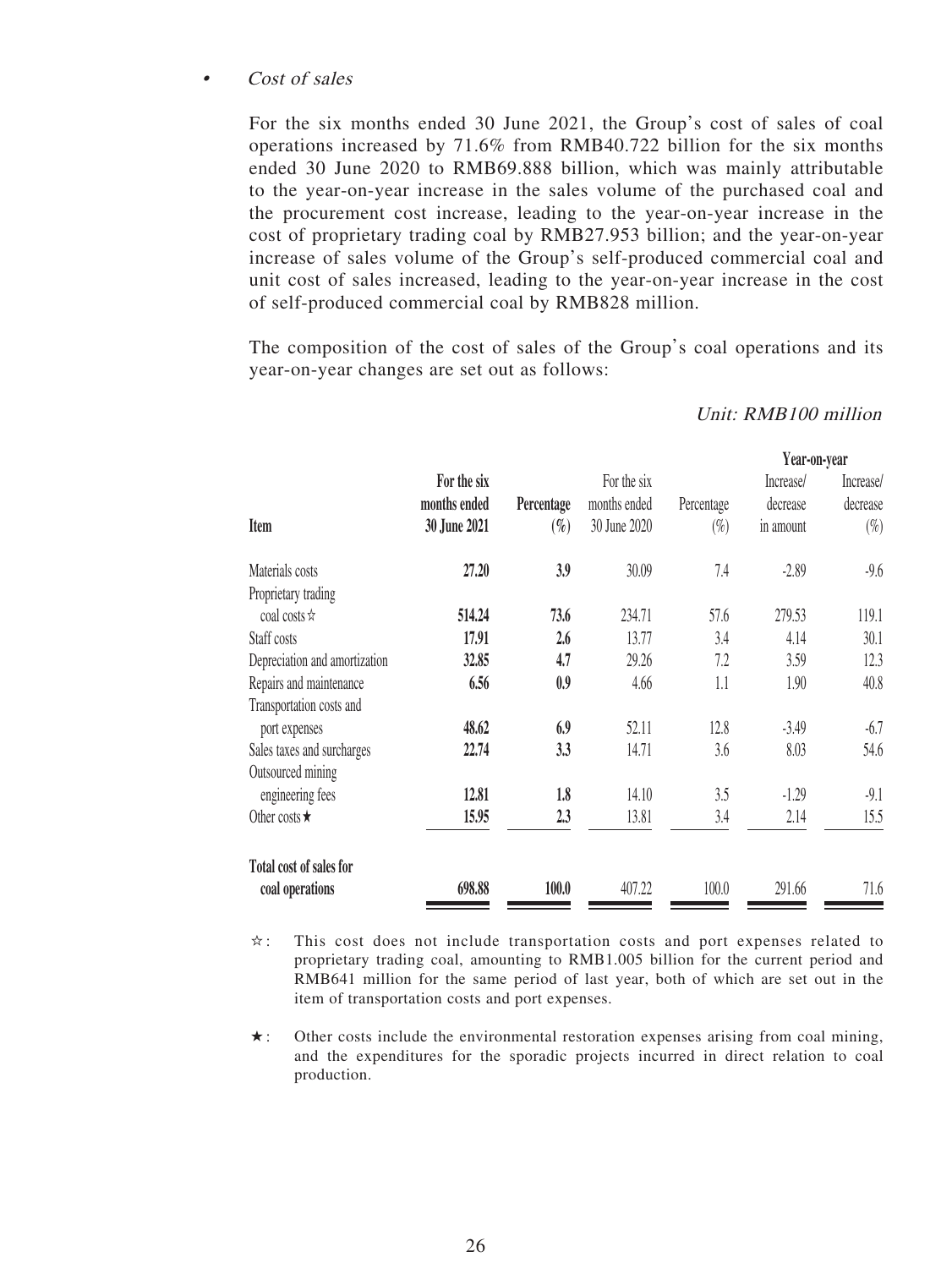The composition of the Group's unit cost of sales of self-produced commercial coal for the six months ended 30 June 2021 and the year-on-year changes are set out as follows:

# Unit: RMB/tonne

|                                              |              |            |              |            | Year-on-year |           |
|----------------------------------------------|--------------|------------|--------------|------------|--------------|-----------|
|                                              | For the six  |            | For the six  |            | Increase/    | Increase/ |
|                                              | months ended | Percentage | months ended | Percentage | decrease     | decrease  |
| <b>Item</b>                                  | 30 June 2021 | $(\%)$     | 30 June 2020 | $(\%)$     | in amount    | $(\%)$    |
| Materials costs                              | 48.79        | 15.8       | 56.43        | 18.3       | $-7.64$      | $-13.5$   |
| Staff costs                                  | 32.13        | 10.4       | 25.84        | 8.4        | 6.29         | 24.3      |
| Depreciation and                             |              |            |              |            |              |           |
| amortization                                 | 58.93        | 19.0       | 54.89        | 17.8       | 4.04         | 7.4       |
| Repairs and maintenance                      | 11.77        | 3.8        | 8.74         | 2.8        | 3.03         | 34.7      |
| Transportation costs and                     |              |            |              |            |              |           |
| port expenses                                | 69.21        | 22.4       | 85.72        | 27.8       | $-16.51$     | $-19.3$   |
| Sales taxes and surcharges                   | 40.80        | 13.2       | 27.59        | 9.0        | 13.21        | 47.9      |
| Outsourced mining                            |              |            |              |            |              |           |
| engineering fees                             | 22.98        | 7.4        | 26.44        | 8.6        | $-3.46$      | $-13.1$   |
| Other costs                                  | 25.04        | 8.0        | 22.56        | 7.3        | 2.48         | 11.0      |
| Total unit cost of sales of<br>self-produced |              |            |              |            |              |           |
| commercial coal                              | 309.65       | 100.0      | 308.21       | 100.0      | 1.44         | 0.5       |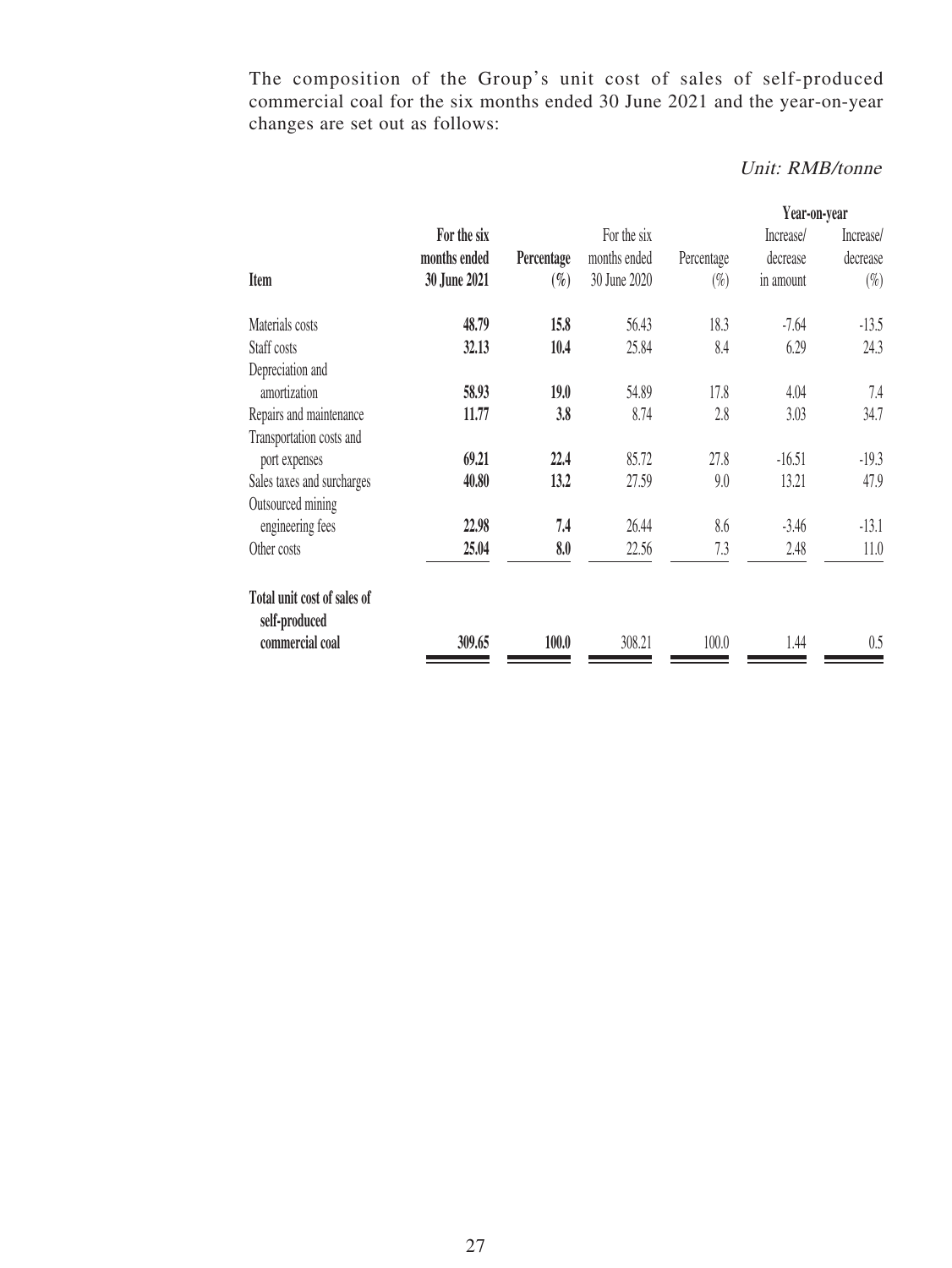For the six months ended 30 June 2021, the Group's unit cost of sales of self-produced commercial coal amounted to RMB309.65/tonne, representing a year-on-year increase of RMB1.44/tonne or 0.5%, which is mainly due to the following reasons: a year-on-year decrease in the cost of tonnes of coal materials and outsourced mining engineering fees, which was mainly attributable to the dilution effect of the increase in the production of selfproduced commercial coal driven by the continuous release of the Group's advanced production capacity; the Group adjusted and controlled the wage level in a reasonable manner based on the operating performance, as well as the national policies launched in the corresponding period of the previous year to support COVID-19 pandemic prevention and control, such as the temporary 50% reduction in social security expenses, were no longer implemented for the year, leading to a year-on-year increase in tonnes of staff costs; the decrease in the proportion of sales volume of self-produced commercial coal that bears railroad transportation and port expenses for the total sales volume of self-produced commercial coal of the Group, leading to a year-on-year decrease in unit transportation costs and port expenses; the year-on-year increase in selling price and gross profit margin of selfproduced commercial coal resulted in the year-on-year increase in unit sales taxes and surcharges; the Group increased investment in safe production and construction of intelligent coal mines, as well as the corresponding increase in original value of property, plant and equipment caused by the increased in disposal costs related to environmental remediation restoration, resulting in a year-on-year increase in depreciation and amortization costs of tonnes of coal; the increase in daily maintenance expenses for equipment related to the expansion of the Group's production scale of self-produced commercial coal, resulting in the year-on-year increase in repair and maintenance expenses for tonnes of coal. In addition, the increase in production related sporadic mining expenditures resulted in a year-on-year increase in other unit costs.

• Gross profit and gross profit margin

For the six months ended 30 June 2021, production and sales scale of coal of the Group expanded and the market selling price increased significantly. Gross profit from coal operations segment increased by 78.6% from RMB7.522 billion for the six months ended 30 June 2020 to RMB13.431 billion, while gross profit margin increased by 0.5 percentage points from 15.6% for six months ended 30 June 2020 to 16.1%.

#### **2. Coal Chemical Operations Segment**

• Revenue

For the six months ended 30 June 2021, the revenue from coal chemical operations of the Group increased by 30.9% from RMB8.095 billion for the six months ended 30 June 2020 to RMB10.594 billion; revenue net of inter-segmental sales increased by 30.6% from RMB7.970 billion for the six months ended 30 June 2020 to RMB10.410 billion, which was mainly attributable to the significant increase in selling price and the year-on-year increase in production and sales volume of coal chemical products.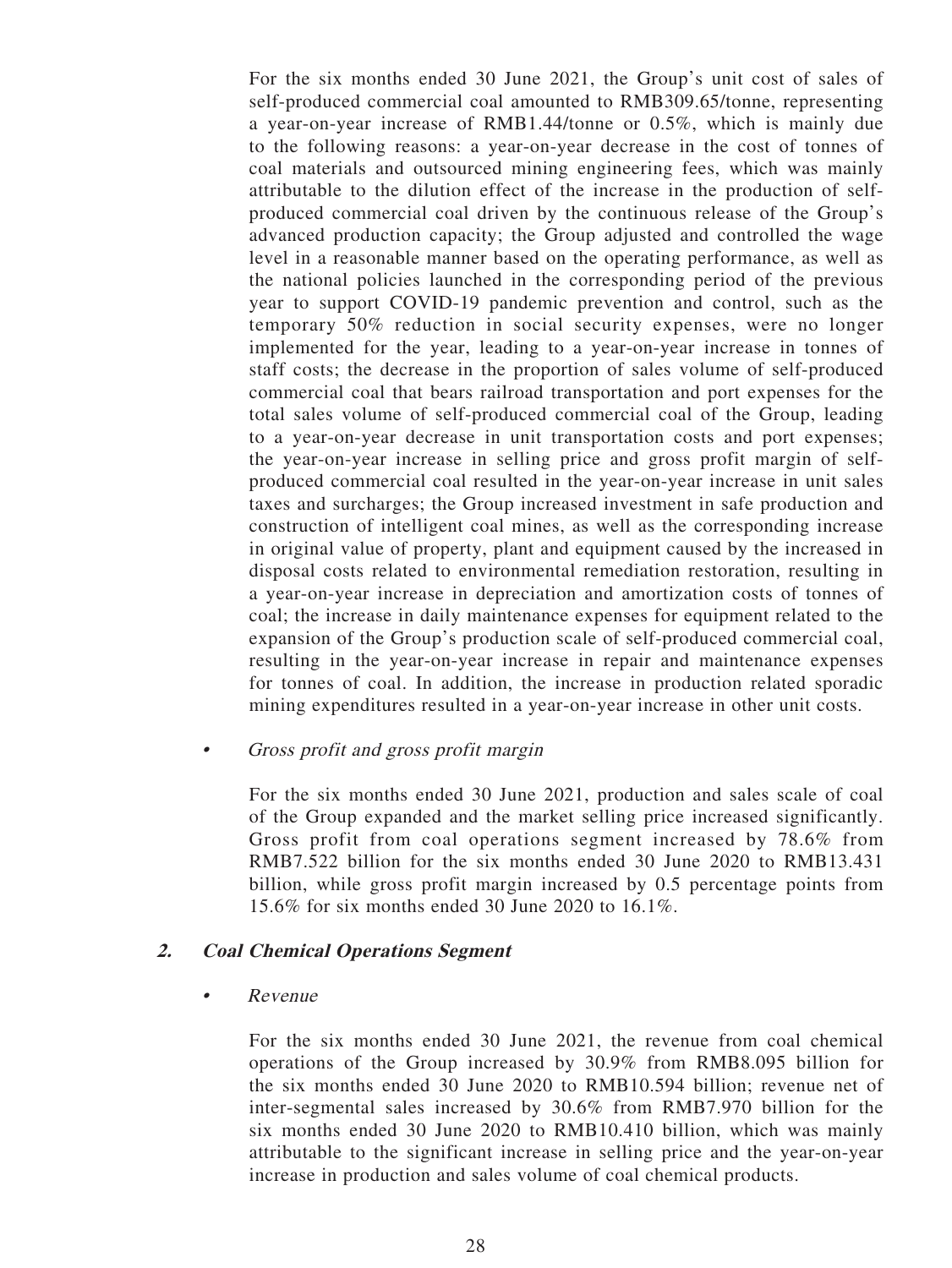The sales volume and selling prices of the major coal chemical products of the Group for the six months ended 30 June 2021 and the year-on-year changes are set out as follows:

|     |                                | For the                        |               | For the          |                | Increase/       |         |              |         |
|-----|--------------------------------|--------------------------------|---------------|------------------|----------------|-----------------|---------|--------------|---------|
|     |                                | six months ended               |               | six months ended |                | decrease        |         | Increase/    |         |
|     |                                | 30 June 2021                   |               | 30 June 2020     |                | in amount       |         | decrease     |         |
|     |                                | <b>Selling</b><br><b>Sales</b> |               | <b>Sales</b>     | <b>Selling</b> | <b>Sales</b>    | Selling | <b>Sales</b> | Selling |
|     |                                | volume                         | price         | volume           | price          | volume          | price   | volume       | price   |
|     |                                | (10,000)                       | (RMB/         | (10,000)         | (RMB/          | (10,000)        | (RMB/   | (%)          | (%)     |
|     |                                | <i>tonnes</i> )                | <i>tonne)</i> | <i>tonnes</i> )  | tonne)         | <i>tonnes</i> ) | tonne)  |              |         |
| L   | Polyolefin                     | 78.8                           | 7,413         | 75.5             | 5,980          | 3.3             | 1,433   | 4.4          | 24.0    |
|     | Polyethylene                   | 39.8                           | 7,238         | 37.8             | 5,707          | 2.0             | 1,531   | 5.3          | 26.8    |
|     | Polypropylene<br>2.            | 39.0                           | 7,592         | 37.7             | 6,253          | 1.3             | 1,339   | 3.4          | 21.4    |
| II. | Urea                           | 125.5                          | 2,014         | 114.5            | 1,616          | 11.0            | 398     | 9.6          | 24.6    |
| Ш.  | Methanol                       | 51.1                           | 1,703         | 26.7             | 1,342          | 24.4            | 361     | 91.4         | 26.9    |
|     | Inter-segment self-consumption |                                |               |                  |                |                 |         |              |         |
|     | volume $\blacklozenge$         | 37.9                           | 1,741         | 26.6             | 1,342          | 11.3            | 399     | 42.5         | 29.7    |
|     | External sales                 | 13.2                           | 1,591         | 0.1              | 1,469          | 13.1            | 122     | 13,100.0     | 8.3     |

◆: The amount of inter-segment self-consumption volume represents the supply of methanol by China Coal Yuanxing Company and China Coal Shaanxi Company to Mengda Chemical Company and Ordos Energy Chemical Company.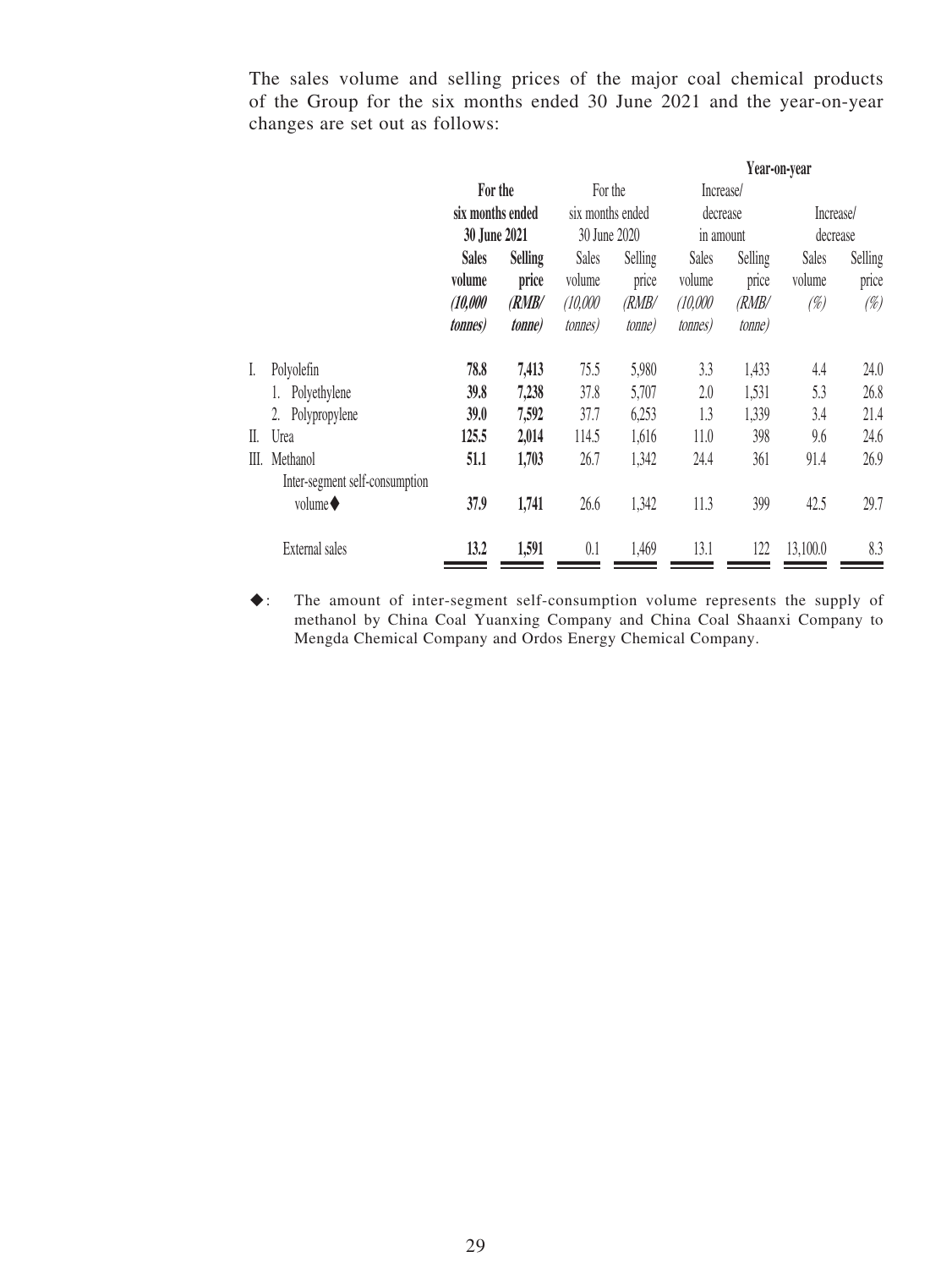#### • Cost of sales

For the six months ended 30 June 2021, cost of sales for the coal chemical operations of the Group increased by 22.3% from RMB6.980 billion for the six months ended 30 June 2020 to RMB8.539 billion, which was mainly attributable to the increase in the purchase price of raw material coal and fuel coal, as well as the increase in the production and sales volume of major coal chemical products, leading to the year-on-year increase of RMB1.292 billion in material costs. The composition of the cost of sales of the Group's coal chemical operations and the year-on-year changes are set out as follows:

#### Unit: RMB100 million

|              |            |              |            | Year-on-year |           |
|--------------|------------|--------------|------------|--------------|-----------|
| For the six  |            | For the six  |            | Increase/    | Increase/ |
| months ended | Percentage | months ended | Percentage | decrease     | decrease  |
| 30 June 2021 | $(\%)$     | 30 June 2020 | $(\%)$     | in amount    | $(\%)$    |
| 50.16        | 58.7       | 37.24        | 53.4       | 12.92        | 34.7      |
|              |            |              |            |              |           |
| 4.13         | 4.8        | 4.20         | 6.0        | $-0.07$      | $-1.7$    |
| 3.73         | 4.4        | 2.91         | 4.2        | 0.82         | 28.2      |
| 13.63        | 16.0       | 12.76        | 18.3       | 0.87         | 6.8       |
| 3.47         | 4.1        | 3.02         | 4.3        | 0.45         | 14.9      |
|              |            |              |            |              |           |
| 4.84         | 5.7        | 4.48         | 6.4        | 0.36         | 8.0       |
| 1.69         | 2.0        | 1.69         | 2.4        |              |           |
| 3.74         | 4.3        | 3.50         | 5.0        | 0.24         | 6.9       |
|              |            |              |            |              |           |
| 85.39        | 100.0      | 69.80        | 100.0      | 15.59        | 22.3      |
|              |            |              |            |              |           |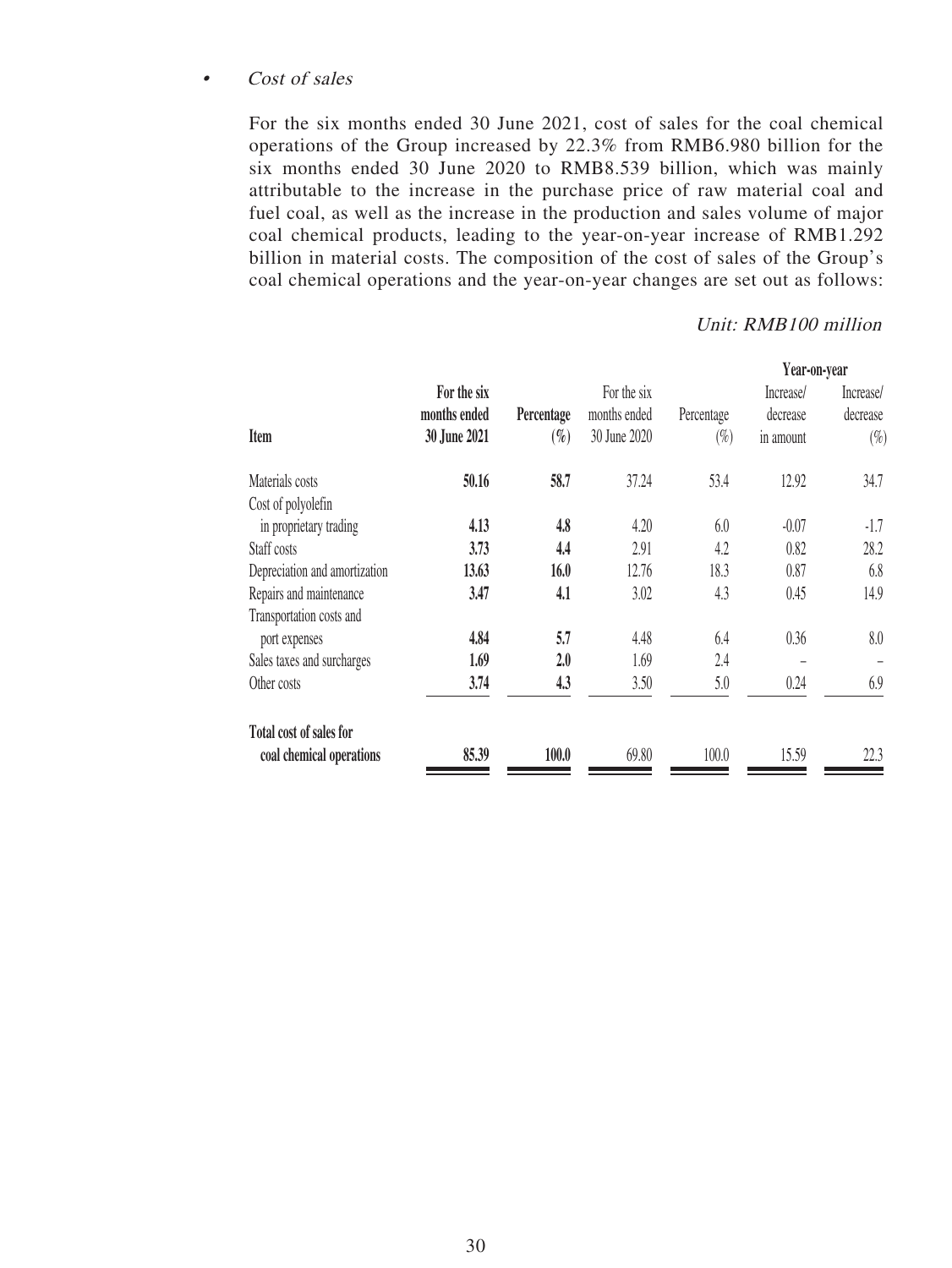The cost of sales of the major coal chemical products of the Group for the six months ended 30 June 2021 and the year-on-year changes are set out as follows:

#### Unit: RMB/tonne

|                  |              |              | Year-on-year |           |  |  |
|------------------|--------------|--------------|--------------|-----------|--|--|
|                  | For the six  | For the six  | Increase/    | Increase/ |  |  |
|                  | months ended | months ended | decrease     | decrease  |  |  |
| <b>Item</b>      | 30 June 2021 | 30 June 2020 | amount       | $(\%)$    |  |  |
| I. Polyolefin    | 6,198        | 5,086        | 1,112        | 21.9      |  |  |
| 1. Polyethylene  | 6,166        | 5,173        | 993          | 19.2      |  |  |
| 2. Polypropylene | 6,230        | 4,999        | 1,231        | 24.6      |  |  |
| II. Urea         | 1,401        | 1,304        | 97           | 7.4       |  |  |
| II. Methanol     | 1,423        | 1,359        | 64           | 4.7       |  |  |

• Gross profit and gross profit margin

For the six months ended 30 June 2021, the selling prices of the Group's major coal chemical products increased significantly. The gross profit of the coal chemical operations increased by 84.3% from RMB1.115 billion for the six months ended 30 June 2020 to RMB2.055 billion, while gross profit margin increased by 5.6 percentage points from 13.8% for the six months ended 30 June 2020 to 19.4%.

#### **3. Coal Mining Equipment Operations Segment**

• Revenue

For the six months ended 30 June 2021, the Group's revenue from coal mining equipment operations increased by 8.7% from RMB4.561 billion for the six months ended 30 June 2020 to RMB4.956 billion. Revenue net of other inter-segmental sales increased by 12.0% from RMB3.957 billion for the six months ended 30 June 2020 to RMB4.431 billion, which was mainly attributable to the year-on-year increase in revenue due to the further optimisation of coal mining equipment product structure and the expansion of sales and business scale of accessories.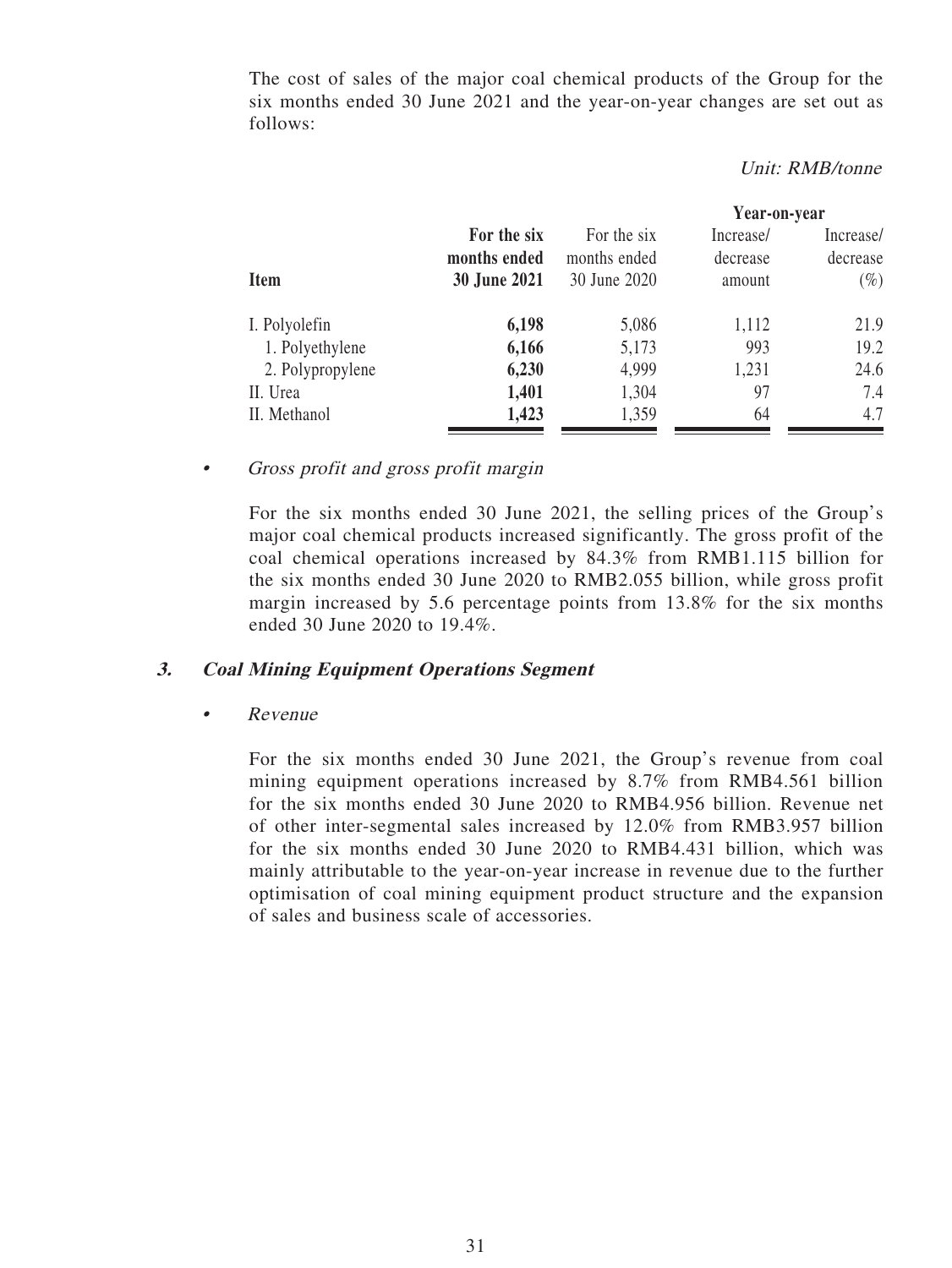#### • Cost of sales

For the six months ended 30 June 2021, the Group's cost of sales for the coal mining equipment operations increased by 8.0% from RMB3.930 billion for the six months ended 30 June 2020 to RMB4.246 billion. The composition of the Group's cost of sales of the coal mining equipment operations and the year-on-year changes are set out as follows:

#### Unit: RMB100 million

| For the six  |            | For the six  |            | Increase/ | Increase/    |
|--------------|------------|--------------|------------|-----------|--------------|
| months ended | Percentage | months ended | Percentage | decrease  | decrease     |
| 30 June 2021 | $(\%)$     | 30 June 2020 | $(\%)$     | in amount | $(\%)$       |
| 32.33        | 76.1       | 29.86        | 76.0       | 2.47      | 8.3          |
| 3.17         | 7.5        | 2.94         | 7.5        | 0.23      | 7.8          |
| 2.00         | 4.7        | 1.90         | 4.8        | 0.10      | 5.3          |
| 0.42         | 1.0        | 0.30         | 0.8        | 0.12      | 40.0         |
| 0.55         | 1.3        | 0.63         | 1.6        | $-0.08$   | $-12.7$      |
| 0.21         | 0.5        | 0.19         | 0.5        | 0.02      | 10.5         |
| 3.78         | 8.9        | 3.48         | 8.8        | 0.30      | 8.6          |
|              |            |              |            |           |              |
| 42.46        | 100.0      | 39.30        | 100.0      | 3.16      | 8.0          |
|              |            |              |            |           | Year-on-year |

• Gross profit and gross profit margin

For the six months ended 30 June 2021, the gross profit of the Group's coal mining equipment operations segment increased by 12.5% from RMB631 million for the six months ended 30 June 2020 to RMB710 million; and the gross profit margin increased by 0.5 percentage points from 13.8% for the six months ended 30 June 2020 to 14.3%.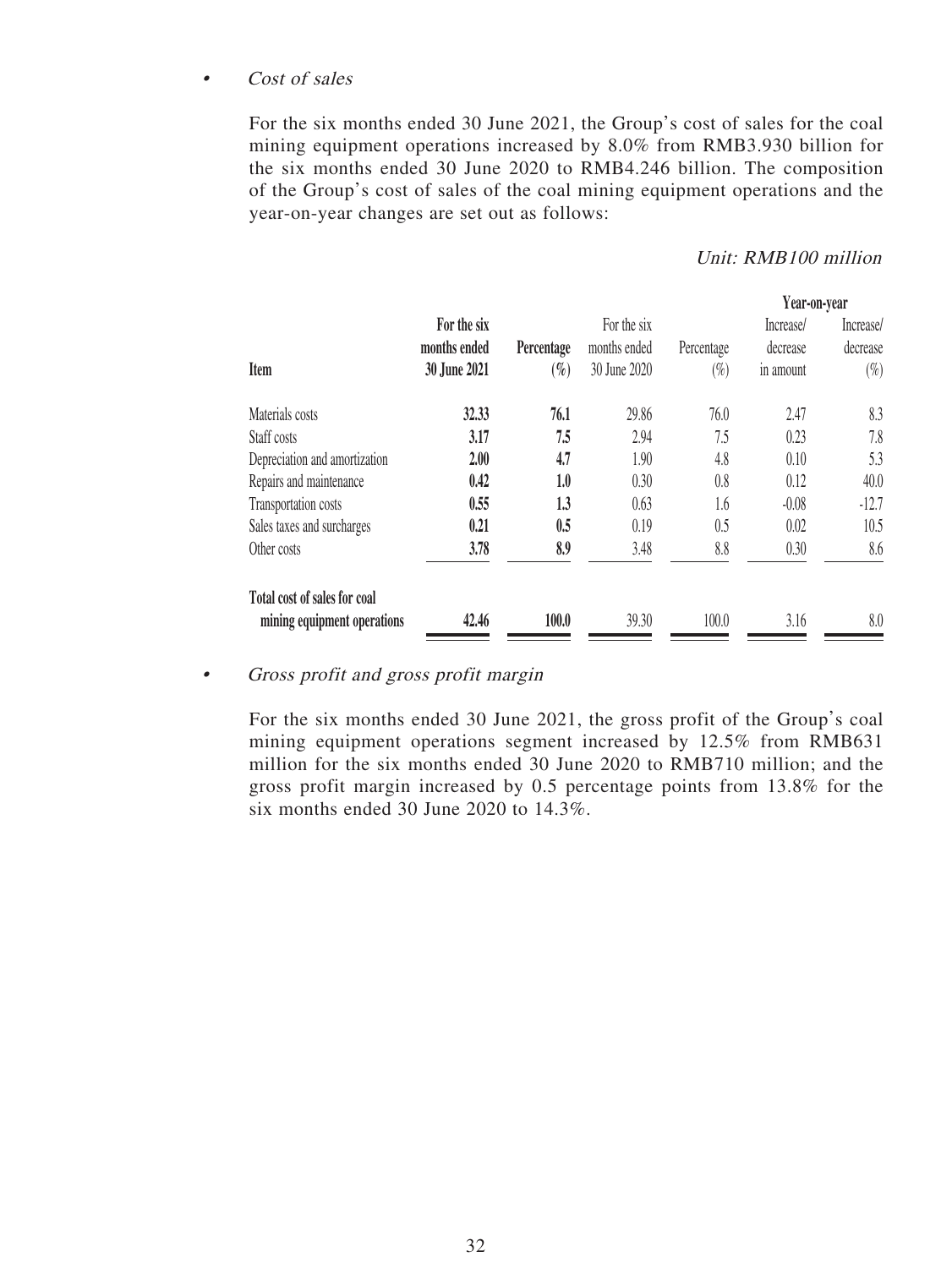### **4. Financial Operations Segment**

The financial operations segment of the Group is mainly engaged by Finance Company. In the first half of 2021, Finance Company deepened the concept of lean management, strengthened financial technology innovation, offered multidimensional, extensive and customised financial services by precisely targeting financial needs of member enterprises to secure safe, stable and efficient capital flow, and optimised deployment strategies at appropriate times amidst the substantial decline in interbank deposits market interest rate, thereby realising value appreciation and effectiveness. Various major operation indicators have recorded a new height over the same period. For the six months ended 30 June 2021, revenue of financial operations of the Group increased by 29.6% from RMB575 million for the six months ended 30 June 2020 to RMB745 million; revenue net of inter-segmental sales increased by 52.6% from RMB367 million for the six months ended 30 June 2020 to RMB560 million. Cost of sales increased by 42.6% from RMB176 million for the six months ended 30 June 2020 to RMB251 million. Gross profit increased by 23.8% from RMB399 million for the six months ended 30 June 2020 to RMB494 million. Gross profit margin decreased by 3.1 percentage points from 69.4% for the six months ended 30 June 2020 to 66.3%.

## **5. Other Operations Segment**

Other operations segment of the Group mainly includes thermal power generation, aluminum processing, import of equipment and accessories, tendering and bidding services, railway transportation and other business. For the six months ended 30 June 2021, electricity generation from the Group's power plants increased year on year, the selling price and volume of aluminum processing products increased. Revenue from other operations increased by 31.6% from RMB3.256 billion for the six months ended 30 June 2020 to RMB4.284 billion; revenue net of intersegmental sales increased by 36.9% from RMB2.724 billion for the six months ended 30 June 2020 to RMB3.729 billion. Cost of sales increased by 40.9% from RMB2.668 billion for the six months ended 30 June 2020 to RMB3.760 billion. Affected by, among other things, surge of coal procurement price, the year-on-year decrease in gross profit and gross profit margin of power generation operations, gross profit of other operations segment decreased by 10.9% from RMB588 million for the six months ended 30 June 2020 to RMB524 million. Gross profit margin decreased by 5.9 percentage points from 18.1% for the six months ended 30 June 2020 to 12.2%.

#### **(III) Selling, general and administrative expenses**

For the six months ended 30 June 2021, the Group's selling, general and administrative expenses increased by 15.9% from RMB2.291 billion for the six months ended 30 June 2020 to RMB2.655 billion, which was mainly attributable to the increase in research and development expenses along with the Group's increased investment in technology innovation, as well as the year-on-year increase in staff remuneration under administrative expenses.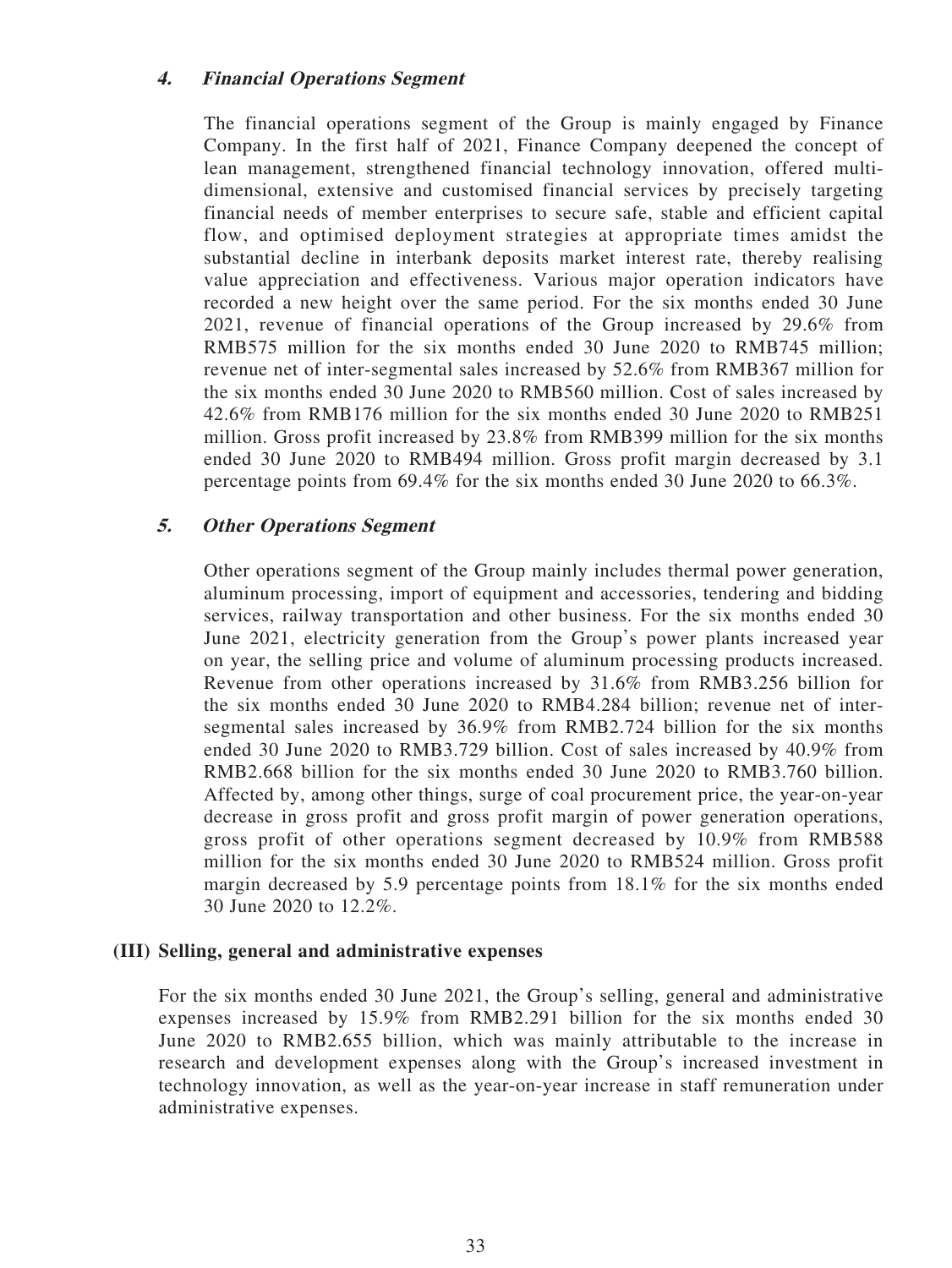#### **(IV) Finance income and finance costs**

For the six months ended 30 June 2021, the Group's net finance costs decreased by 16.1% from RMB2.378 billion for the six months ended 30 June 2020 to RMB1.996 billion, which was mainly attributable to the Group's continual optimisation of debt structure, which has further lowered integrated capital cost.

#### **(V) Share of profits of associates and joint ventures**

For the six months ended 30 June 2021, the Group's share of profits of associates and joint ventures increased by 601.9% from RMB264 million for the six months ended 30 June 2020 to RMB1.853 billion, which was mainly attributable to the substantial yearon-year surge of market prices of coal and coal chemical products, leading to a year-onyear increase in the profits of companies held by the Group, and thus, the corresponding increase in the Group's share of profits of associates and joint ventures recognized in accordance with its shareholding.

#### **III. CASH FLOW**

As at 30 June 2021, the balance of the Group's cash and cash equivalents amounted to RMB19.677 billion, representing a net increase of RMB4.636 billion as compared to RMB15.041 billion as at 31 December 2020.

Net cash inflow generated from operating activities increased by RMB11.232 billion from RMB9.178 billion for the six months ended 30 June 2020 to RMB20.410 billion, which was mainly attributable to the growth of the Group's operating results, continual reinforcement of lean capital management for the reduction of operating capital occupation, the year-onyear increase in net cash inflow generated from production and sales activities of RMB2.910 billion as well as the year-on-year increase of RMB8.322 billion in deposits absorbed from members other than China Coal Energy by Finance Company.

Net cash outflow generated from investing activities increased by RMB13.964 million from RMB1.040 billion for the six months ended 30 June 2020 to RMB15.004 billion, which was mainly attributable to the year-on-year increase of RMB14.853 billion in cash outflow arising from the change in term deposits with an initial deposit period of more than three months, the year-on-year decrease in cash inflow arising from the provision of self-operated loans to members other than China Coal Energy by Finance Company of RMB810 million, and the year-on-year decrease in cash utilised as capital expenditure by RMB485 million.

Net cash outflow generated from financing activities increased by RMB5.178 billion from RMB-4.396 billion for the six months ended 30 June 2020 to RMB782 million, which was mainly attributable to the combined effect of the year-on-year decrease in the debt facility of the Group as arranged pursuant to its annual financing plan and overall capital status, as well as the year-on-year increase in cash dividend distributed by the Company.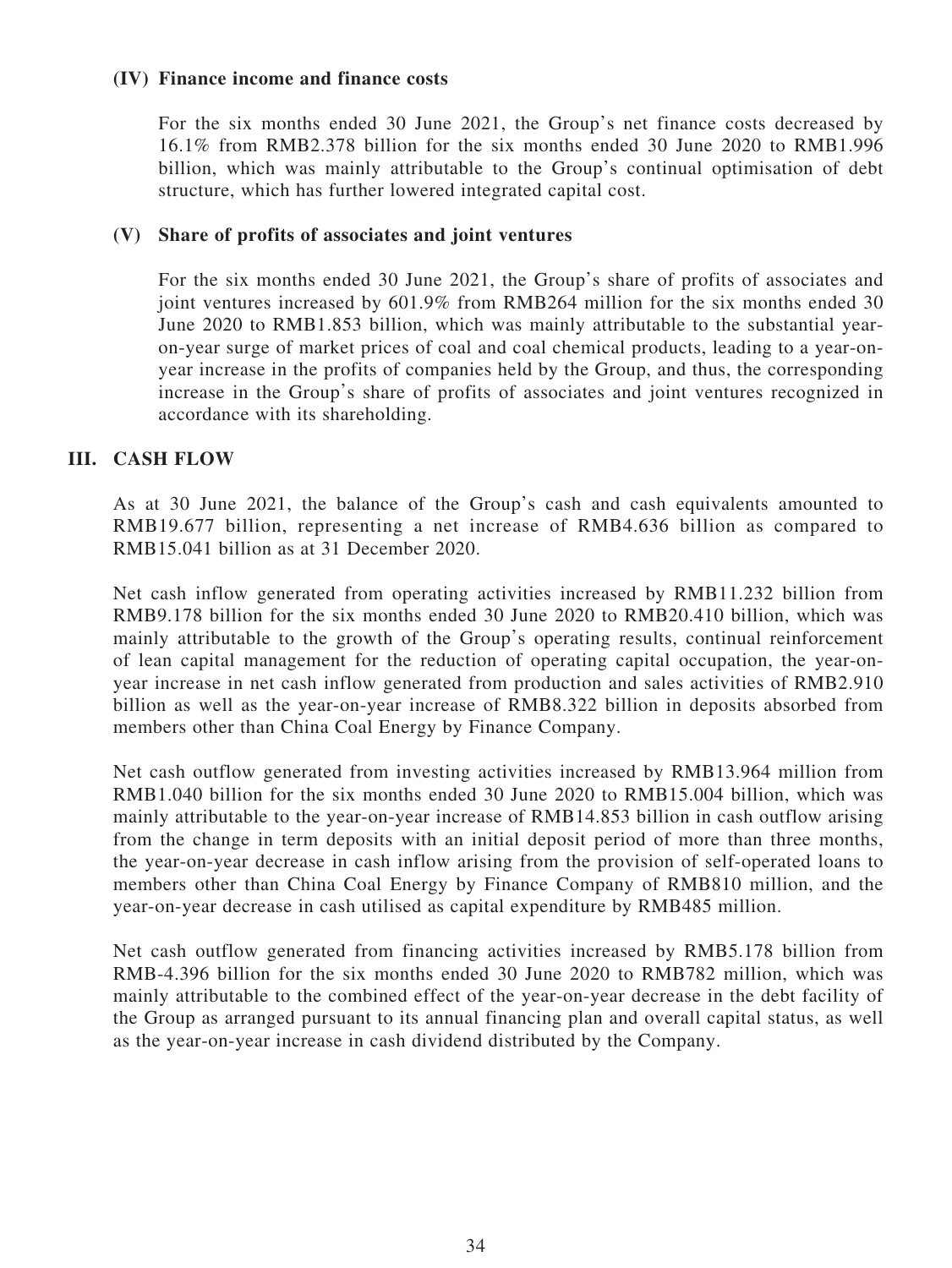## **IV. SOURCES OF CAPITAL**

For the six months ended 30 June 2021, the Group's funds were mainly derived from the proceeds generated from business operations, bank borrowings and net proceeds raised in capital markets. The Group's funds were mainly used for investments in production facilities and equipment for coal, coal chemical, coal mining equipment and power generation operations, repayment of debts payable by the Group, and as the Group's working capital and general recurring expenditures.

During the reporting period, the Group has repaid the loans as well as the principal and interests of the bonds by the agreed time. No overdue or default has occurred.

The cash generated from the Group's operation, net proceeds from share offering in the capital markets, relevant banks' line of credit obtained and the issue amount of bonds approved but not utilised will provide sufficient capital funds for future production and operating activities as well as project construction.

# **V. ASSETS AND LIABILITIES**

#### **(I) Property, plant and equipment**

As at 30 June 2021, the net value of property, plant and equipment of the Group amounted to RMB131.523 billion, representing a net decrease of RMB2.156 billion or 1.6% as compared to RMB133.679 billion as at 31 December 2020, among which, the net value of buildings was RMB34.375 billion, accounting for 26.1%; that of mining structures was RMB28.672 billion, accounting for 21.8%; that of plant, machinery and equipment was RMB42.637 billion, accounting for 32.4%; that of construction in progress was RMB21.095 billion, accounting for 16.0%; and that of railways, transportation vehicles and others was RMB4.744 billion, accounting for 3.7%.

#### **(II) Mining rights**

As at 30 June 2021, the net value of the Group's mining rights amounted to RMB41.964 billion, representing a net increase of RMB87 million or 0.2% as compared to RMB41.877 billion as at 31 December 2020, which was mainly attributable to the combined effects of the increase in the proceeds from the transfer of mining rights payable by the Group's subsidiaries and the amortization of the mining rights during the reporting period.

#### **(III) Long-term receivables**

As at 30 June 2021, the net value of the Group's long-term receivables amounted to RMB443 million, representing a net increase of RMB146 million or 49.2% as compared to RMB297 million as at 31 December 2020, which was mainly attributable to the increase in coal equipment products finance lease business of the leasing company under the Group.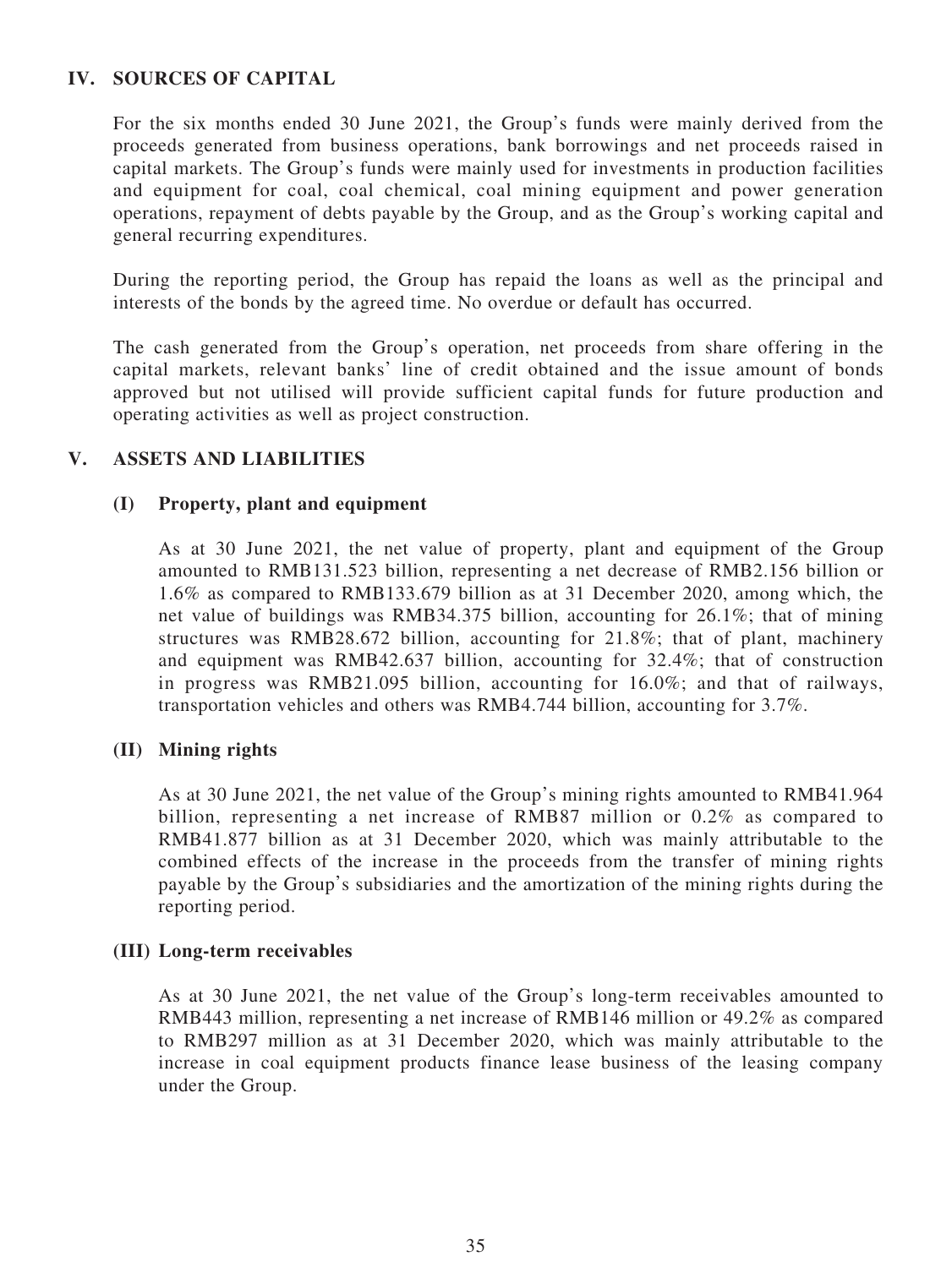#### **(IV) Debt instruments at fair value through other comprehensive income**

As at 30 June 2021, the net value of the Group's debt instruments at fair value through other comprehensive income amounted to RMB4.283 billion, representing a net increase of RMB762 million or 21.6% as compared to RMB3.521 billion as at 31 December 2020, which was mainly attributable to the increase in settlement amount of acceptance notes in the process of product sales.

### **(V) Contract assets**

As at 30 June 2021, the net value of the Group's contract assets amounted to RMB1.830 billion, representing a net increase of RMB347 million or 23.4% as compared to RMB1.483 billion as at 31 December 2020, which was mainly attributable to the increase in the Group's right to consideration arising from its sales of coal equipment products. Such rights will be exercised upon completion of the relevant ancillary services agreed in the contract.

## **(VI) Prepayments and other receivables**

As at 30 June 2021, the net value of the Group's prepayments and other receivables amounted to RMB8.810 billion, representing a net increase of RMB1.829 billion or 26.2% as compared to RMB6.981 billion as at 31 December 2020, which was mainly attributable to the increase of operation revolving loans provided by Finance Company to members other than China Coal Energy.

### **(VII) Borrowings**

As at 30 June 2021, the balance of borrowings of the Group amounted to RMB72.689 billion, representing a net increase of RMB4.031 billion or 5.9% as compared with RMB68.658 billion as at 31 December 2020, which was mainly attributable to the increase in long-term borrowings resulting from the new project loans implemented according to the annual financing plan by the Group, among which, the balance of long-term borrowings (including the long-term borrowings due within one year) was RMB71.617 billion, representing a net increase of RMB4.628 billion as compared to RMB66.989 billion as at 31 December 2020, and the balance of short-term borrowings amounted to RMB1.072 billion, representing a net decrease of RMB597 million as compared to RMB1.669 billion as at 31 December 2020.

#### **(VIII) Long-term bonds**

As at 30 June 2021, the balance of the long-term bonds of the Group (including the portion due within one year) amounted to RMB27.218 billion, representing a net increase of RMB207 million or 0.8% as compared to RMB27.011 billion as at 31 December 2020. The increase was mainly attributable to the combined effects of the Group's arrangement of issuing medium-term notes of RMB3.0 billion according to the annual debt financing plan and the repurchase of RMB2.8 billion corporate bonds with an exercisable coupon rate adjustment option upon 3 years.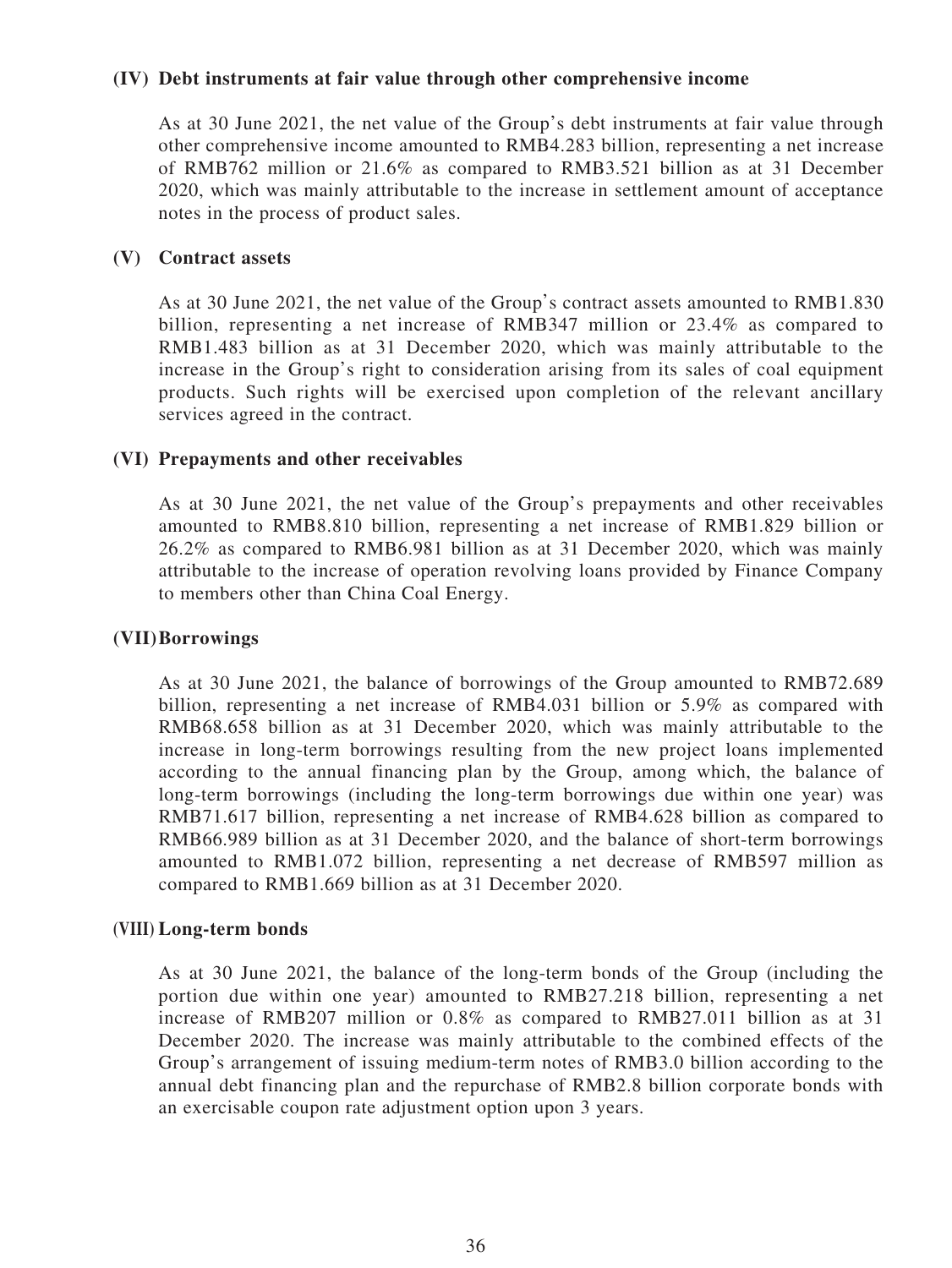### **VI. OVERSEAS ASSETS**

For the six months ended 30 June 2021, there were no material change in the Group's major assets. At the end of the reporting period, total assets amounted to RMB301.185 billion, representing an increase of RMB19.611 billion or 7.0% as compared to the beginning of the year, among which, overseas assets amounted to RMB444 million, accounting for 0.15% of total assets.

### **VII. SIGNIFICANT CHARGE OF ASSETS**

The Group did not have significant charge of assets during the reporting period. As at 30 June 2021, the book value of the Group's charge of assets amounted to RMB1.410 billion, of which the book value of pledged assets was RMB333 million and the book value of mortgaged assets was RMB1.077 billion.

## **VIII. SIGNIFICANT INVESTMENT**

Save as disclosed in this announcement, the Group had no significant investment during the reporting period.

# **IX. MATERIAL ACQUISITIONS AND DISPOSALS**

Save as disclosed in this announcement, the Group did not have material acquisitions and disposals in relation to subsidiaries, associates and joint ventures during the reporting period.

#### **X. RISKS OF EXCHANGE RATE**

The export sales of the Group are primarily settled in US Dollars. Meanwhile, the Group uses foreign currencies, mainly US Dollars, to pay for imported equipment and accessories. As such, the fluctuations in foreign exchange rates against RMB impose double-edged effects on the operating results of the Group. The Group will actively analyze the trend of the international exchange rate markets and comprehensively use a variety of financial instruments to effectively control and prevent the occurrence of exchange rate risks.

# **XI. RISKS OF COMMODITY VALUE**

The Group is also exposed to risks of commodity value arising from the changes in product prices and material costs of the Group.

#### **XII. INDUSTRY RISKS**

As other coal companies and coal chemical companies in China, the Group's operational activities are subject to regulations supervised by the Chinese government in terms of industry policies, project approvals, granting of permits, industry special taxes and fees, environmental protection and safety standards, etc. As a result, the Group may be subject to restrictions in business expansion or profitability enhancement. Certain future policies of the Chinese government regarding the coal and coal chemical related industries may have an impact on the operational activities of the Group.

During the reporting period, there were no major changes in the risks of the Company's operations. For details, please refer to the "Directors' Report" section of the Annual Report 2020.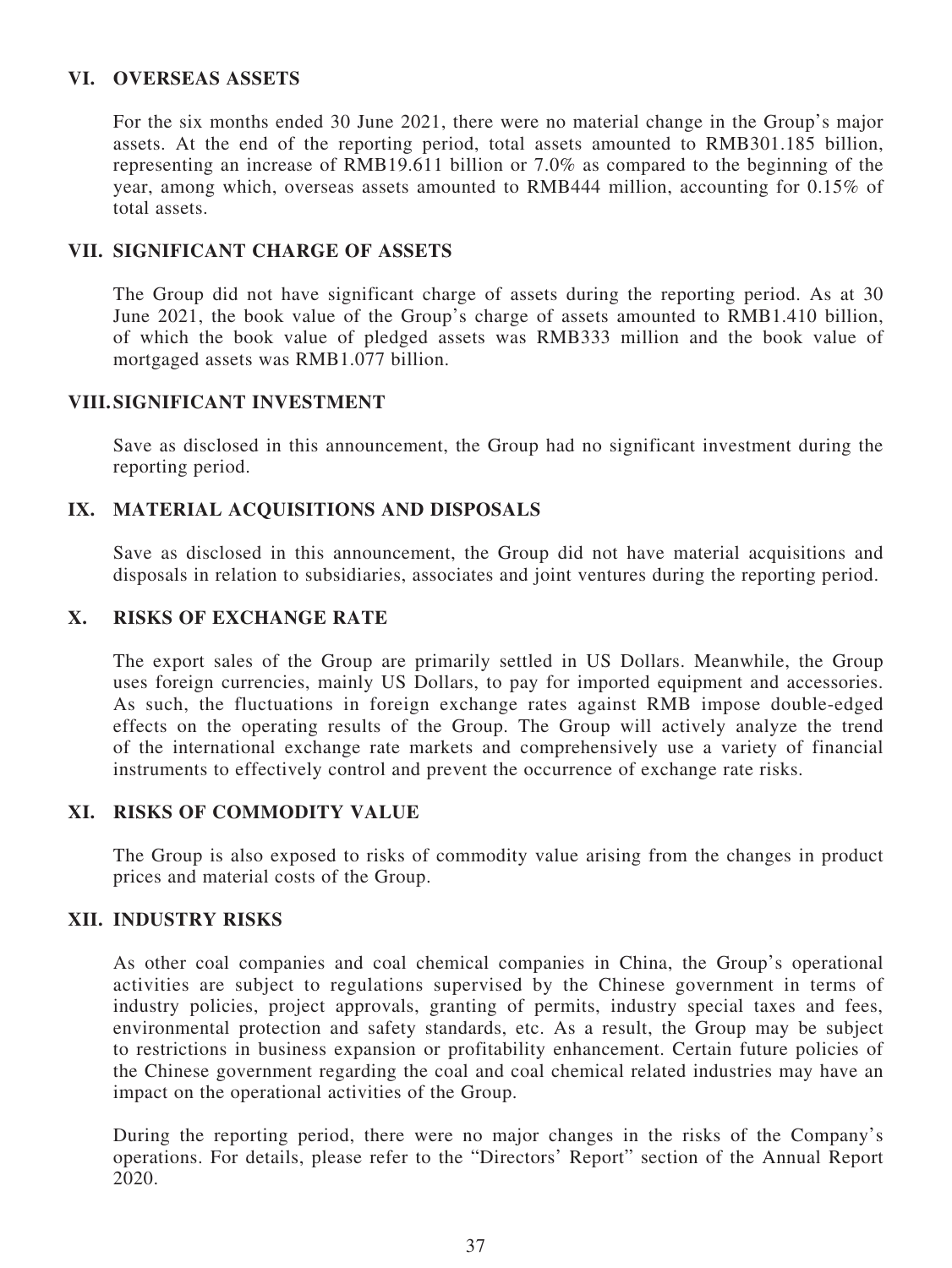#### **XIII. CONTINGENT LIABILITIES**

# **(I) Bank guarantees**

As at 30 June 2021, the Group provided guarantees of RMB11.853 billion in total, of which guarantees of RMB9.255 billion were provided to the share-holding companies in proportion to the Group's shareholdings. Details are as follows:

#### Unit: RMB10 thousand

|                                                                                                                                                                                                                                                                                     |                                                                      |                                                                            |                      |                                                                               | The Company's external guarantees (excluding guarantees for subsidiaries) |                                    |                                   |                                                                        |                        |                     |                   |                   |                                             |                                                  |                                    |
|-------------------------------------------------------------------------------------------------------------------------------------------------------------------------------------------------------------------------------------------------------------------------------------|----------------------------------------------------------------------|----------------------------------------------------------------------------|----------------------|-------------------------------------------------------------------------------|---------------------------------------------------------------------------|------------------------------------|-----------------------------------|------------------------------------------------------------------------|------------------------|---------------------|-------------------|-------------------|---------------------------------------------|--------------------------------------------------|------------------------------------|
| Guarantor                                                                                                                                                                                                                                                                           | Relationship<br>between<br>guarantor and<br>listed company Guarantee |                                                                            | Guaranteed<br>amount | Date of<br>execution of<br>guarantee<br>(the date of<br>signing<br>agreement) | Commencement<br>date of<br>guarantee                                      | <b>Expiry date</b><br>of guarantee | Type<br>of the<br>guarantee       | Major debts                                                            | Guarantees<br>(if any) | Completed<br>or not | Overdue<br>or not | Overdue<br>amount | Counter<br>guarantee<br>available<br>or not | Provided<br>to the<br>related<br>party<br>or not | Connected<br>party<br>relationship |
| China Coal Energy<br>Company Limited                                                                                                                                                                                                                                                | Company<br>headquarters                                              | Huajin Coking<br>Coal Company<br>Limited                                   | 1,775.50             | 28 March<br>2008                                                              | 28 March<br>2008                                                          | 20 December<br>2023                | Joint and<br>several<br>liability | Punctual<br>payment of<br>principal and<br>interests                   |                        | $\rm No$            | $\rm No$          |                   | No.                                         | No.                                              | Other                              |
| China Coal Energy<br>Company Limited                                                                                                                                                                                                                                                | Company<br>headquarters                                              | Shaanxi Yanchang<br>China Coal Yulin<br>Energy Chemical<br>Company Limited | 54,476.58            | 28 April<br>2013                                                              | 28 April<br>2013                                                          | 28 April<br>2025                   | Joint and<br>several<br>liability | Punctual<br>payment of<br>principal and<br>interests                   | L.                     | $\mathrm{N}_0$      | $\rm No$          |                   | Yes                                         | No.                                              | Other                              |
| China Coal Energy<br>Company Limited                                                                                                                                                                                                                                                | Company<br>headquarters                                              | Shaanxi Yanchang<br>China Coal Yulin<br>Energy Chemical<br>Company Limited | 145,831.95           | 19 December<br>2018                                                           | 19 December<br>2018                                                       | 18 December<br>2035                | Joint and<br>several<br>liability | Punctual<br>payment of<br>principal and<br>interests                   |                        | N <sub>0</sub>      | N <sub>0</sub>    |                   | Yes                                         | $\mathrm{N}_0$                                   | Other                              |
| China Coal Energy<br>Company Limited                                                                                                                                                                                                                                                | Company<br>headquarters                                              | Zhongtian<br>Synergetic Energy<br>Company Limited                          | 675,926.95           | 25 May<br>2016                                                                | 25 May<br>2016                                                            | As per<br>agreement                | Joint and<br>several<br>liability | Punctual<br>payment of<br>principal and<br>interests                   |                        | N <sub>0</sub>      | $\rm No$          |                   | $\mathrm{N}_0$                              | Yes                                              | Other related<br>party             |
| China Coal Shaanxi<br>Yulin Energy &<br>Chemical Company<br>Limited                                                                                                                                                                                                                 | Wholly-owned<br>subsidiary                                           | Yan'an Hecaogou<br>Coal Company<br>Limited                                 | 4,125.00             | 25 November<br>2015                                                           | 30 November<br>2015                                                       | 1 September<br>2025                | Joint and<br>several<br>liability | Punctual<br>payment of<br>principal and<br>interests                   | L,                     | $\mathrm{N}_0$      | $\rm No$          |                   | Yes                                         | N <sub>0</sub>                                   | Other                              |
| China Coal Shaanxi<br>Yulin Energy &<br>Chemical Company<br>Limited                                                                                                                                                                                                                 | Wholly-owned<br>subsidiary                                           | Yan'an Hecaogou<br>Coal Company<br>Limited                                 | 11,750.00            | 2 February<br>2018                                                            | 26 February<br>2018                                                       | 2 February<br>2025                 | Joint and<br>several<br>liability | Punctual<br>payment of<br>principal and<br>interests                   |                        | N <sub>0</sub>      | N <sub>0</sub>    |                   | Yes                                         | N <sub>0</sub>                                   | Other                              |
| China Coal Shaanxi<br>Yulin Energy &<br>Chemical Company<br>Limited                                                                                                                                                                                                                 | Wholly-owned<br>subsidiary                                           | Shaanxi Jingshen<br>Railway Company<br>Limited                             | 31,600.00            | 26 July<br>2018                                                               | 26 July<br>2018                                                           | 25 July<br>2045                    | Joint and<br>several<br>liability | Punctual<br>payment of<br>principal and<br>interests                   |                        | N <sub>0</sub>      | N <sub>0</sub>    |                   | Yes                                         | N <sub>0</sub>                                   | Other                              |
| Total guarantee incurred during the reporting period (excluding those provided to subsidiaries)<br>Total balance of guarantee as at the end of the reporting period (A) (excluding those provided to subsidiaries)                                                                  |                                                                      |                                                                            |                      |                                                                               |                                                                           |                                    |                                   |                                                                        |                        |                     |                   |                   |                                             |                                                  | $-183,065.92$<br>925,485.98        |
| Total guarantee to subsidiaries incurred during the reporting period<br>Total balance of guarantee to subsidiaries as at the end of the reporting period (B)                                                                                                                        |                                                                      |                                                                            |                      |                                                                               |                                                                           |                                    |                                   | guarantee provided by the Company and subsidiaries to its subsidiaries |                        |                     |                   |                   |                                             |                                                  | $-48,356.00$<br>259,764.50         |
| Total guarantee (A+B)<br>Percentage of total guarantee to net assets of the Company (%)<br>Of which:                                                                                                                                                                                |                                                                      |                                                                            |                      |                                                                               |                                                                           |                                    |                                   | total guarantee of the Company (including those to subsidiaries)       |                        |                     |                   |                   |                                             |                                                  | 1,185,250.48<br>11.03              |
| Amount of guarantee provided to shareholders, de facto controllers and its related parties (C)<br>Amount of debts guarantee directly or indirectly provided to guaranteed parties with gearing ratio of over 70% (D)<br>Excess amount of total guarantee over 50% of net assets (E) |                                                                      |                                                                            |                      |                                                                               |                                                                           |                                    |                                   |                                                                        |                        |                     |                   |                   |                                             |                                                  | 1,775.50                           |
| Total amount of the above three categories (C+D+E)                                                                                                                                                                                                                                  |                                                                      |                                                                            |                      |                                                                               |                                                                           |                                    |                                   |                                                                        |                        |                     |                   |                   |                                             |                                                  | 1,775.50                           |

38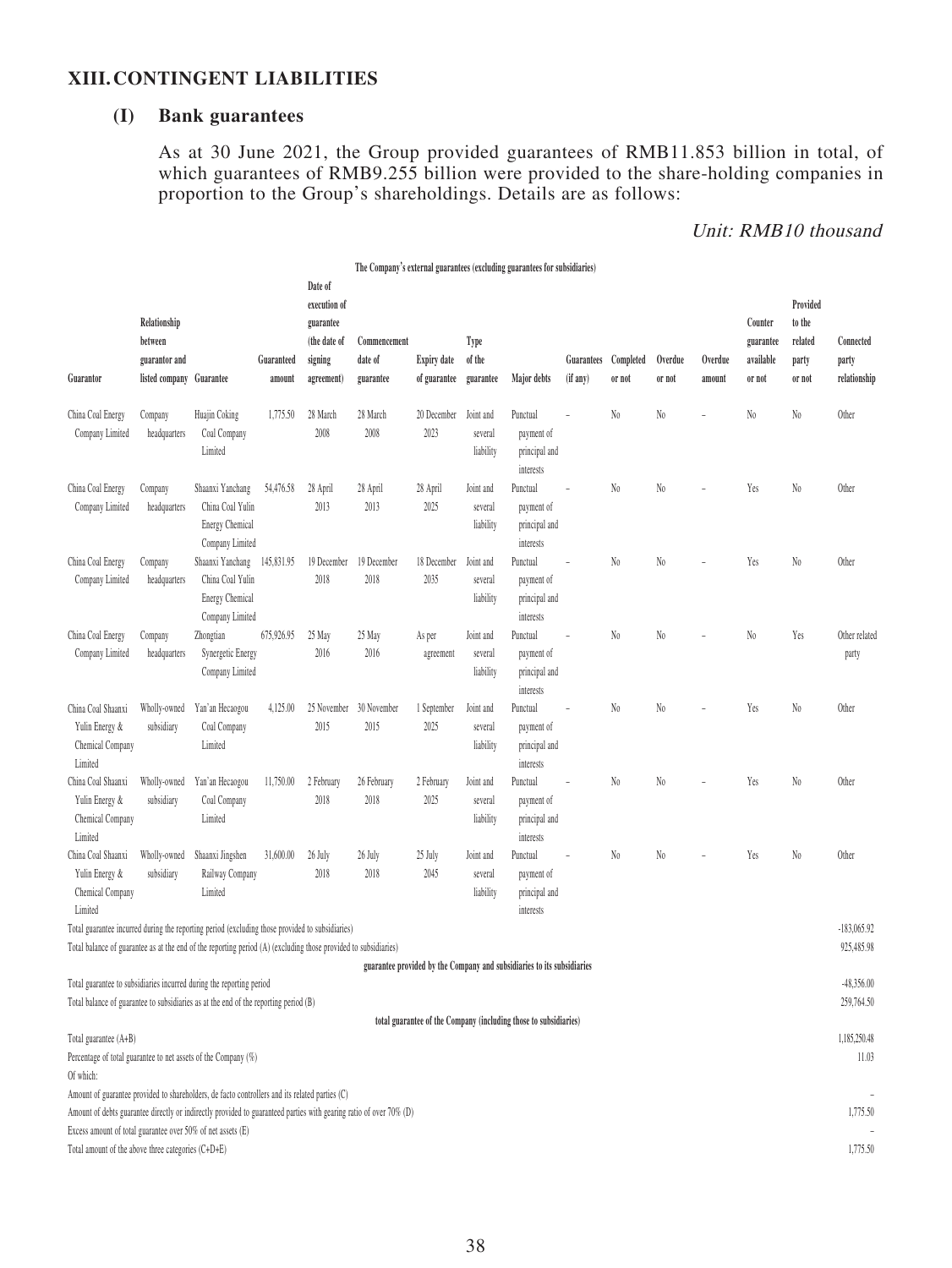### **(II) Environmental protection responsibilities**

Environmental protection laws and regulations have been fully implemented in China. The management of the Group is of the opinion that other than those that have been accounted for in the financial statements, there are currently no other environmental protection responsibilities that may have a material adverse impact on the financial position of the Group.

## **(III) Contingent legal liabilities**

For the six months ended 30 June 2021, the Group was not involved in any material litigation or arbitration, and to the knowledge of the Group, there was no material litigation or arbitration pending or threatened against or involving the Group.

#### **BUSINESS PERFORMANCE**

# **I. PRINCIPAL BUSINESS OPERATIONS**

The Group is a large-scale energy enterprise integrating businesses such as coal production and trading, coal chemical operations, coal mining equipment manufacturing, pit-mouth power generation as well as financial and relevant services. The Group principally engaged in coal business with ample coal resources, diversified coal products, modern coal mining, washing and compounding technologies and a nationwide marketing network, ranking on the top of the coal industry in terms of overall strengths. By optimising the industrial structure and vigorously developing new coal chemical operations, the Group has gained extensive experience in coal conversion, clean and efficient utilisation, and the Group's facility operational efficiency and main econotechnical indicators have stayed ahead in the industry, with a distinct low-cost competitive advantage. By taking full advantages of the professional technology expertise in the coal mining equipment, the Group has enriched its product structure and expanded the scope of its business to enhance its market share. The Group leverages on the advantages of its whole industry chain to develop financial operations, while deepens the contents of its financial service for forging a financial system with its own characteristics. In the first half of 2021, Chinese economy has shown a positive trend with stability and consolidation, and market demand continued to recover. With rapid growth in coal consumption and continuous rebound of demand on coal chemical products, coal mine intelligent transformation will further promote the high-quality development of equipment manufacturing.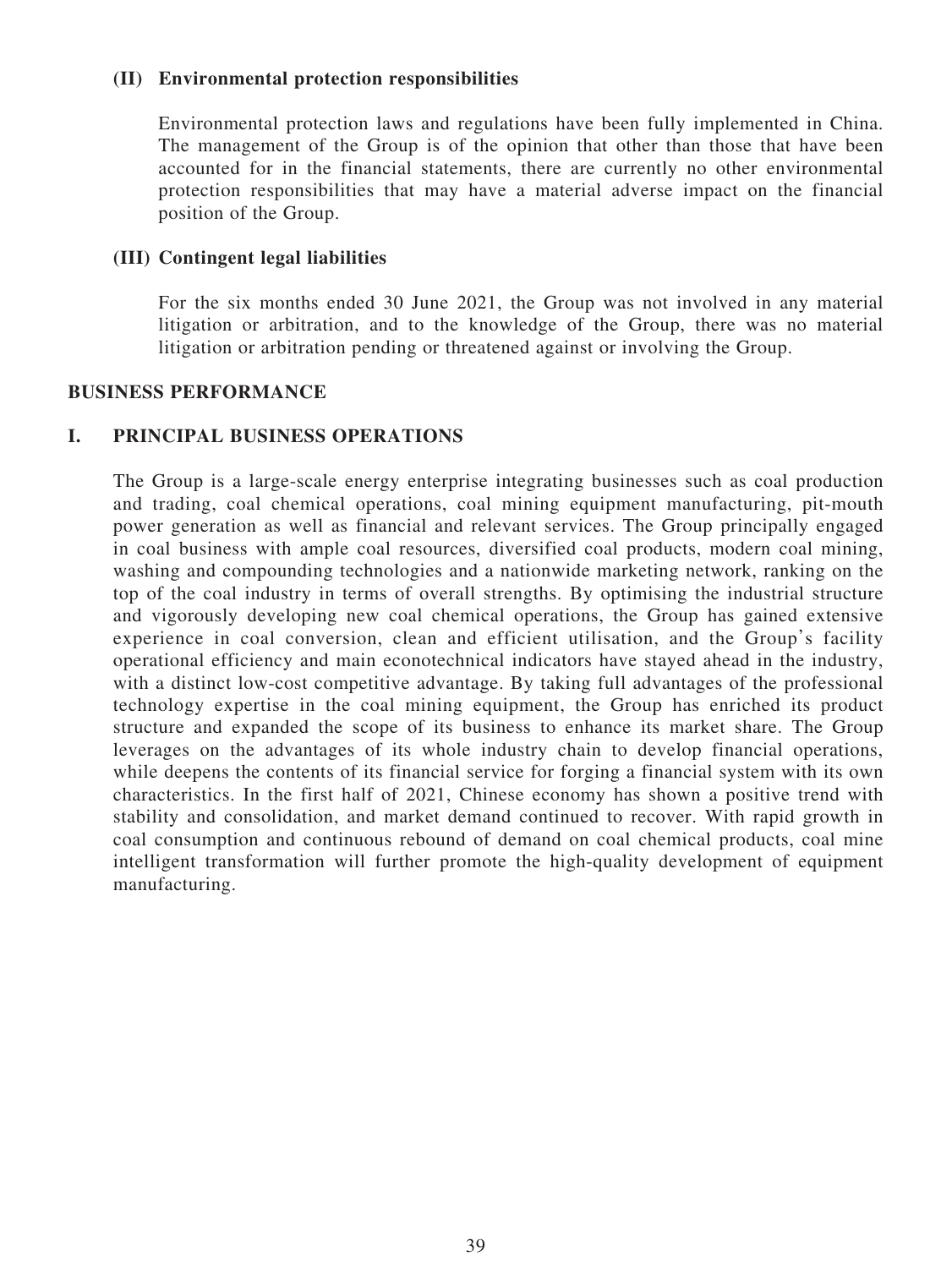### **(1) Coal Operations**

## **1. Coal production**

In the first half of the year, the Group organized and fostered pandemic control, production and organization. Under the premises of ensuring safety, the Group accelerated the release of quality production capacity, strengthened the coordination of production, transport and sales, therefore the production volume of coal maintained a steady growth. During the reporting period, the production volume of commercial coal reached 56.49 million tonnes, representing a year-onyear increase of 3.42 million tonnes.

#### **Table on Commercial Coal Production Volume**

Unit: ten thousand tonnes

| <b>Item</b>                                 | <b>January to</b><br><b>June 2021</b> | January to | June 2020 Change $(\%)$ |
|---------------------------------------------|---------------------------------------|------------|-------------------------|
| <b>Production volume of commercial coal</b> | 5,649                                 | 5,307      | 6.4                     |
| By region:<br>(I)                           |                                       |            |                         |
| 1. Shanxi                                   | 4,091                                 | 4,066      | 0.6                     |
| 2. Inner Mongolia and Shaanxi               | 1,222                                 | 888        | 37.6                    |
| 3. Jiangsu                                  | 271                                   | 328        | $-17.4$                 |
| 4. Xinjiang                                 | 65                                    | 25         | 160.0                   |
| (II) By coal type:                          |                                       |            |                         |
| 1. Thermal coal                             | 5,029                                 | 4,734      | 6.2                     |
| 2. Coking coal                              | 620                                   | 573        | 8.2                     |

Adhering to the idea of prioritizing people and life, the Company continued to step up investment in safety to lay a solid foundation for safety, focused on the prevention and resolution of major safety risks, and continued to carry out assurance projects for system optimisation, equipment upgrading, quality enhancement and management improvement. Thirteen coal mines under production were rated as National Level I Standardised Coal Mines for safe production. With the steady increase in its ability to ensure safety, the Group has achieved safe production.

By adhering to the development direction of "safety, efficiency, green development, and intelligent production", the Group accelerated the construction of intelligent coal mine and intelligent work interface, vigorously strengthened technological research and development, built a robust technological innovation system, strived to resolve common technical issues, and led the advancement of industry technologies. Driving the improvement of the quality and efficiency of coal production with technology innovation, the Group has achieved the close integration of technology and production through the intellectualization of mining technology and innovative research and development of equipment. The Group actively put the concept of green development into practice through promoting ecosystem restoration and building green mines. During the reporting period, the raw coal efficiency was 38.9 tonnes per worker-shift, representing an advanced level in the coal industry.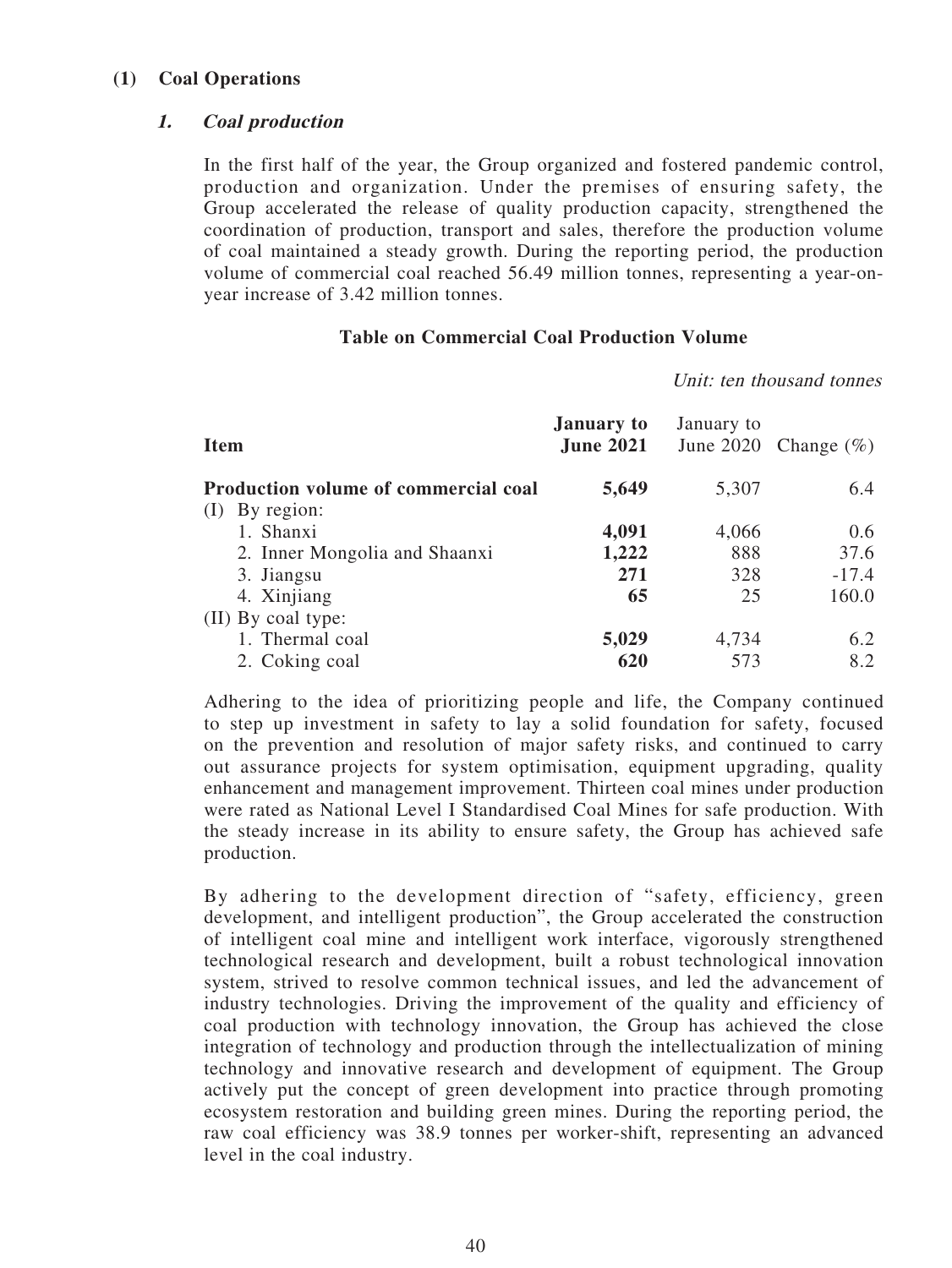#### **2. Sales of coal**

In the first half of the year, the Group resolutely executed the major decisions and plans of the central government, earnestly fulfilled the responsibility for national energy security as a central state-owned enterprise, actively implemented measures to ensure supply and price stability, and strictly followed the mechanism in relation to medium to long-term contracts to ensure the stable development of the country's economy and society. The Group put the advantages of centralized sales and nationwide marketing network into full play. By enhancing market analysis and researches, the Group tapped along with the market pattern and timely adjusted its procurement strategies and pricing policies to fully capture external resources procurement and increase resources supply capability. Hence, the Group's market influence and market share were further enhanced, with sales scale reaching a historical high record for the same period again. China Coal Energy's branding advantage, market voice and influence were, therefore, further enhanced. The cumulative sales volume of commercial coal during the reporting period was 148.25 million tonnes, representing a year-on-year increase of 28.2%.

#### **Table on Coal Sales**

#### Unit: ten thousand tonnes

| <b>Item</b>                       | <b>January to</b><br><b>June 2021</b> | January to | June 2020 Change $(\% )$ |
|-----------------------------------|---------------------------------------|------------|--------------------------|
| Sales volume of commercial coal   | 14,825                                | 11,563     | 28.2                     |
| By business type:<br>(1)          |                                       |            |                          |
| 1. Self-produced coal             | 5,574                                 | 5,332      | 4.5                      |
| 2. Proprietary trading coal sales | 8,850                                 | 6,157      | 43.7                     |
| 3. Agency sales                   | 401                                   | 74         | 441.9                    |
| (II) By region:                   |                                       |            |                          |
| 1. North China                    | 5,410                                 | 4,007      | 35.0                     |
| 2. East China                     | 5,221                                 | 4,622      | 13.0                     |
| 3. South China                    | 2,048                                 | 1,427      | 43.5                     |
| 4. Central China                  | 1,123                                 | 743        | 51.1                     |
| 5. Other regions                  | 1,023                                 | 764        | 33.9                     |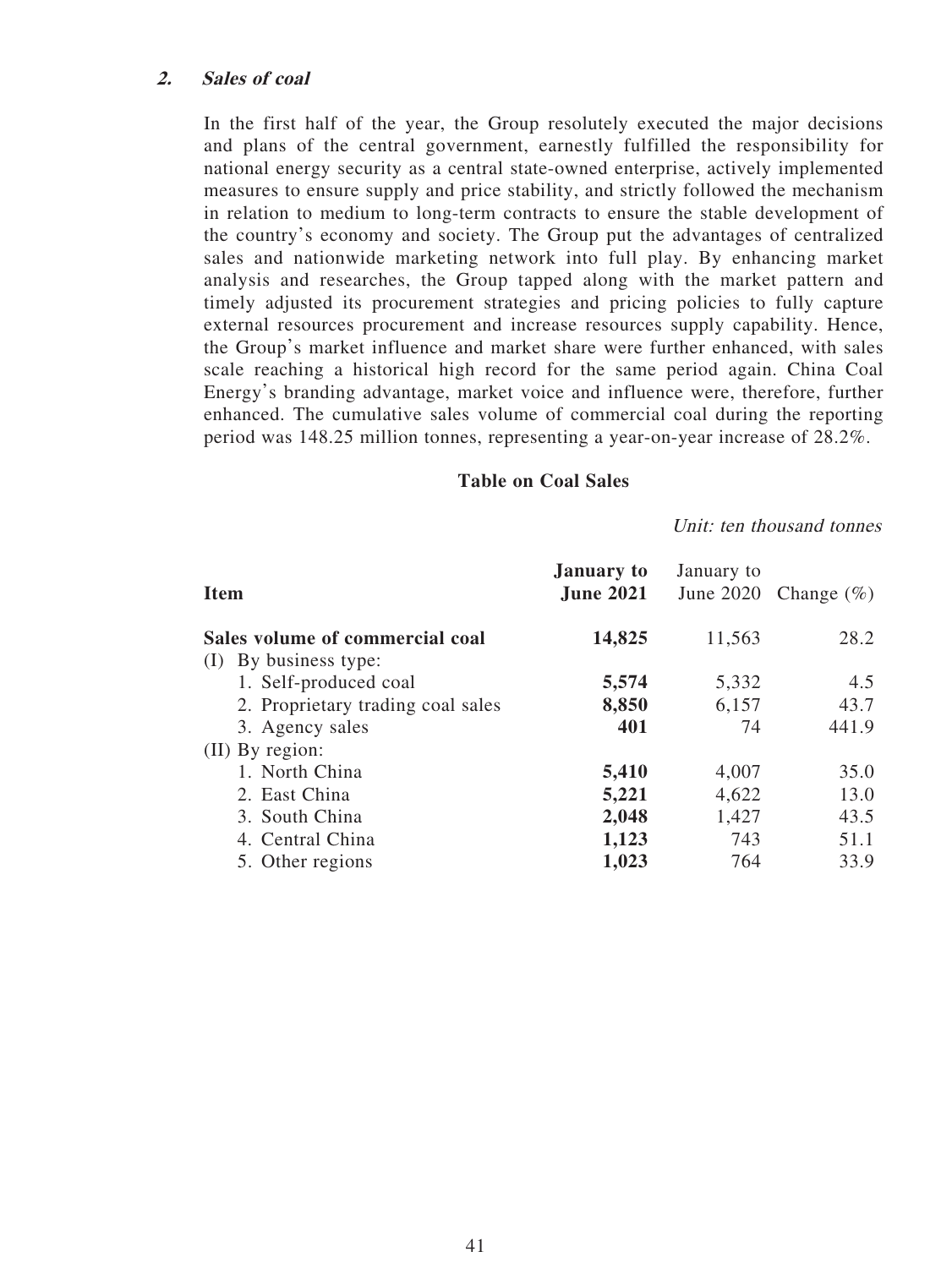## **(2) Coal Chemical Operations**

The process for manufacturing the Group's major coal chemical products starts with the gasification of coal as a raw material into synthetic gas  $(CO+H<sub>2</sub>)$ , which is then purified to produce synthetic ammonia or methanol. Synthetic ammonia and carbon dioxide are used to produce urea. Through the MTO reaction, methanol is turned into ethylene and propylene monomers, which are polymerised to form polyethylene and polypropylene. In the first half of the year, the Group proactively carried out the construction of safety production standardization, strived to enhance lean management, continued to improve the management level of on-site operations, and thereby achieved safe and stable operation of production equipment. The Group enhanced target-oriented management, sought to reduce costs and consumption and enhance quality and efficiency in every aspect of production, technology and management to further improve coal chemical operations. During the reporting period, the production volume of major coal chemical products was 2.306 million tonnes, representing a year-on-year increase of 20.2%.

The Group implements centralised management for the sales of coal chemical products. In the first half of the year, the Group overcame unfavourable factors such as significant price fluctuations and hindered logisitics. By flexibly adjusting marketing strategies, optimising customer structure, strengthening quality management and aftersales service, actively seeking preferential freight prices from third parties, and making reasonable arrangements for front-end warehouses, the Group managed to sell all the coal chemical products manufactured. During the reporting period, the accumulated sales volume of self-produced coal chemical products amounted to 2.554 million tonnes, representing a year-on-year increase of 17.9%.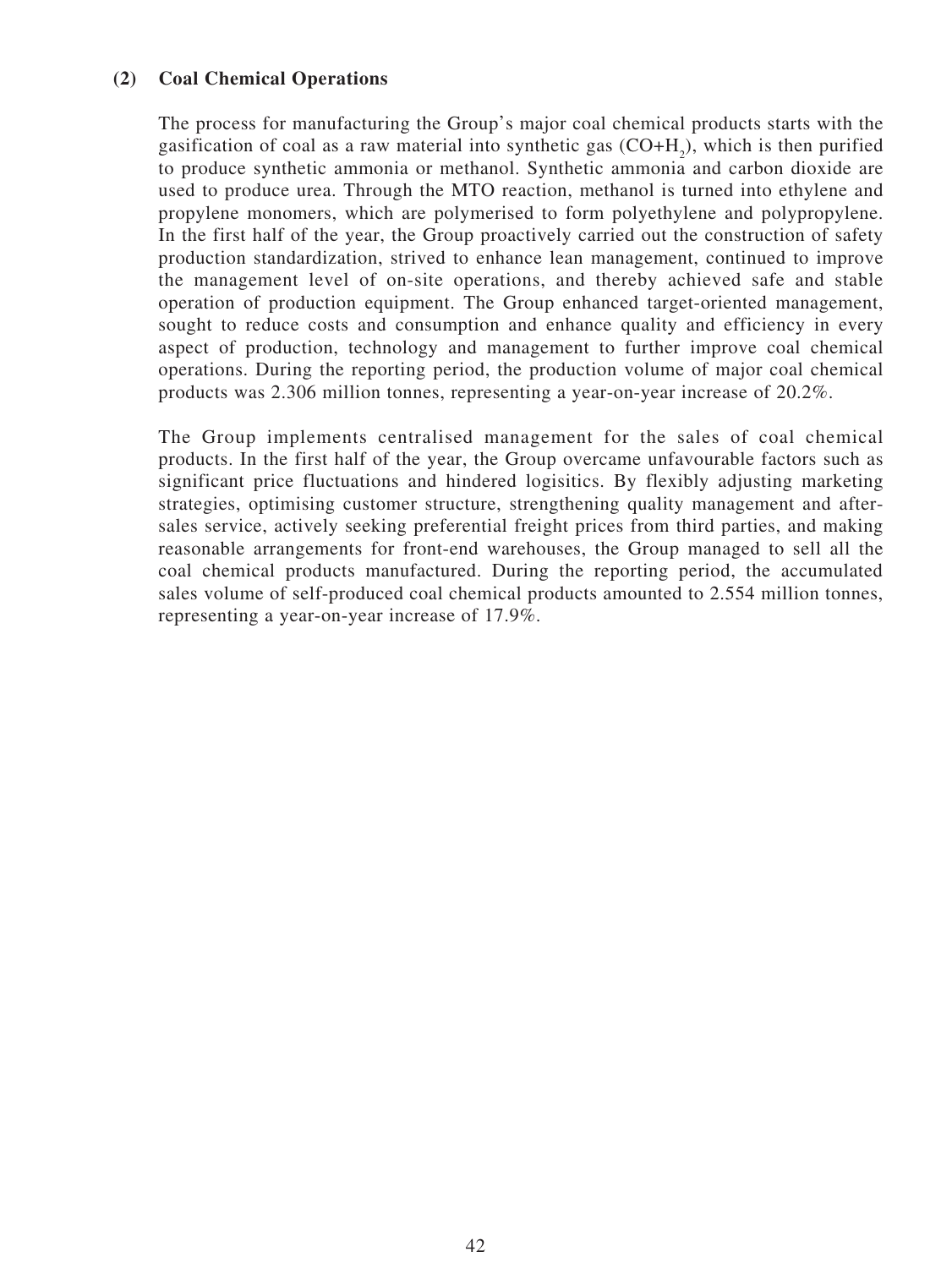The Group has established three professional coal chemical research institutes to construct an innovative platform, speed up the training of key technical personnel and constantly improve technological innovation capabilities. The Group worked on product differentiation and product chain extension based on its existing process to fulfil the national strategy to ensure food security and strengthen the protection of cultivated land. The Group organized the development of differentiated products containing polyglutamic acid large particles of urea, and sold 43,000 tonnes during the reporting period. The Group produced and developed modified polyolefin products in accordance with the market-oriented principle. During the reporting period, 45,000 tonnes of various polyolefin products were produced and sold.

#### **Table on Coal Chemical Products Production and Sales**

Unit: ten thousand tonnes

|     |           | <b>Product types</b>            | <b>January to</b><br><b>June 2021</b> | January to | June 2020 Change $(\%)$ |
|-----|-----------|---------------------------------|---------------------------------------|------------|-------------------------|
| (I) |           | Polyolefin                      |                                       |            |                         |
|     |           | Polyethylene Production volume  | 39.9                                  | 38.9       | 2.6                     |
|     |           | Sales volume                    | 39.8                                  | 37.8       | 5.3                     |
|     | 2.        | Polypropylene Production volume | 38.7                                  | 37.4       | 3.5                     |
|     |           | Sales volume                    | 39.0                                  | 37.7       | 3.4                     |
|     | (II) Urea |                                 |                                       |            |                         |
|     |           | Production volume               | 101.4                                 | 86.6       | 17.1                    |
|     | 2.        | Sales volume                    | 125.5                                 | 114.5      | 9.6                     |
|     |           | (III) Methanol                  |                                       |            |                         |
|     |           | Production volume               | 50.6                                  | 28.9       | 75.1                    |
|     | 2.        | Sales volume                    | 51.1                                  | 26.7       | 91.4                    |

Notes: 1. The urea sales volume of the Company includes the buyout of urea products of Lingshi Chinacoal Chemical Co., Ltd., a subsidiary of China Coal Group.

2. The methanol sales volume of the Company includes internal consumption volume.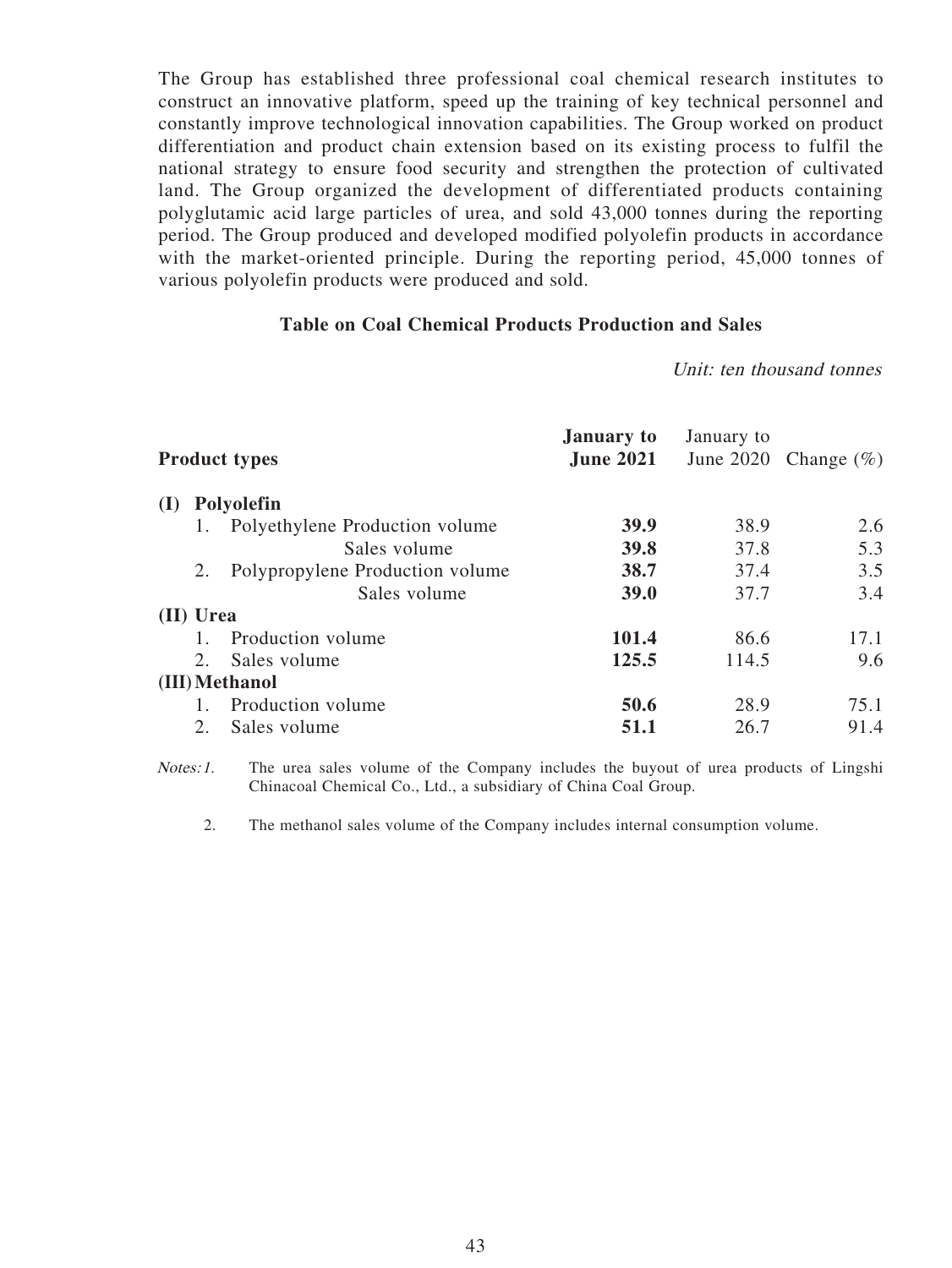### **(3) Coal Mining Equipment Operations**

In the first half of the year, the Group continuously optimised the organisation of production to realise the close connection and linkage between technology, procurement, production and outsourcing. Production efficiency was thus greatly improved. The cumulative value of coal mining equipment amounted to RMB4.78 billion, representing a year-on-year increase of 3.2%. The Group deeply explored the coal machine market by timely tracking changes in the market situation, seizing valid orders and constantly increasing the marketing scale and efficiency to consolidate the market share of leading products. Value of new contracts increased by 14.1% year on year. The Group continued to promote non-coal and transformation products. The operations of non-coal chains, water treatment, modified vehicles, drilling equipment, refuse collection vehicles and other non-coal products as well as shield tunneling machines, wind power maintenance and other transformation equipment continued to expand. The Group strove to build a marketing structure for diversified products and continued to expand market boundaries. Revenue from accessories and non-coal business accounted for 41.8% of the total, representing a year-on-year increase of 1.7 percentage points.

## **Table on Production Value and Revenue of Coal Mining Equipment**

#### Unit: RMB100 million

| <b>Production value</b> |                |         |        |                | <b>Revenue</b>     |  |
|-------------------------|----------------|---------|--------|----------------|--------------------|--|
|                         |                |         |        | Percentage     |                    |  |
|                         |                |         |        |                | οf                 |  |
|                         |                |         |        |                | revenue of         |  |
|                         |                |         |        |                | the coal<br>mining |  |
|                         | <b>January</b> | January |        | <b>January</b> | equipment          |  |
|                         | to June        | to June | Change | to June        | segment            |  |
| <b>Product types</b>    | 2021           | 2020    | $(\%)$ | 2021           | $(\%)$             |  |
| Main conveyor products  | 21.5           | 19.0    | 13.2   | 20.58          | 41.5               |  |
| Main support products   | 17.0           | 18.7    | $-9.1$ | 16.61          | 33.5               |  |
| Others                  | 9.3            | 8.6     | 8.1    | 12.37          | 25.0               |  |
| Total                   | 47.8           | 46.3    | 3.2    | 49.56          | 100.0              |  |

Notes: 1. The revenue in the table represents the revenue of the coal mining equipment segment before netting of inter-segmental sales.

2. The production value (revenue) of main products includes the production value (revenue) of related accessories and services. The revenue of others includes part of the trade revenue.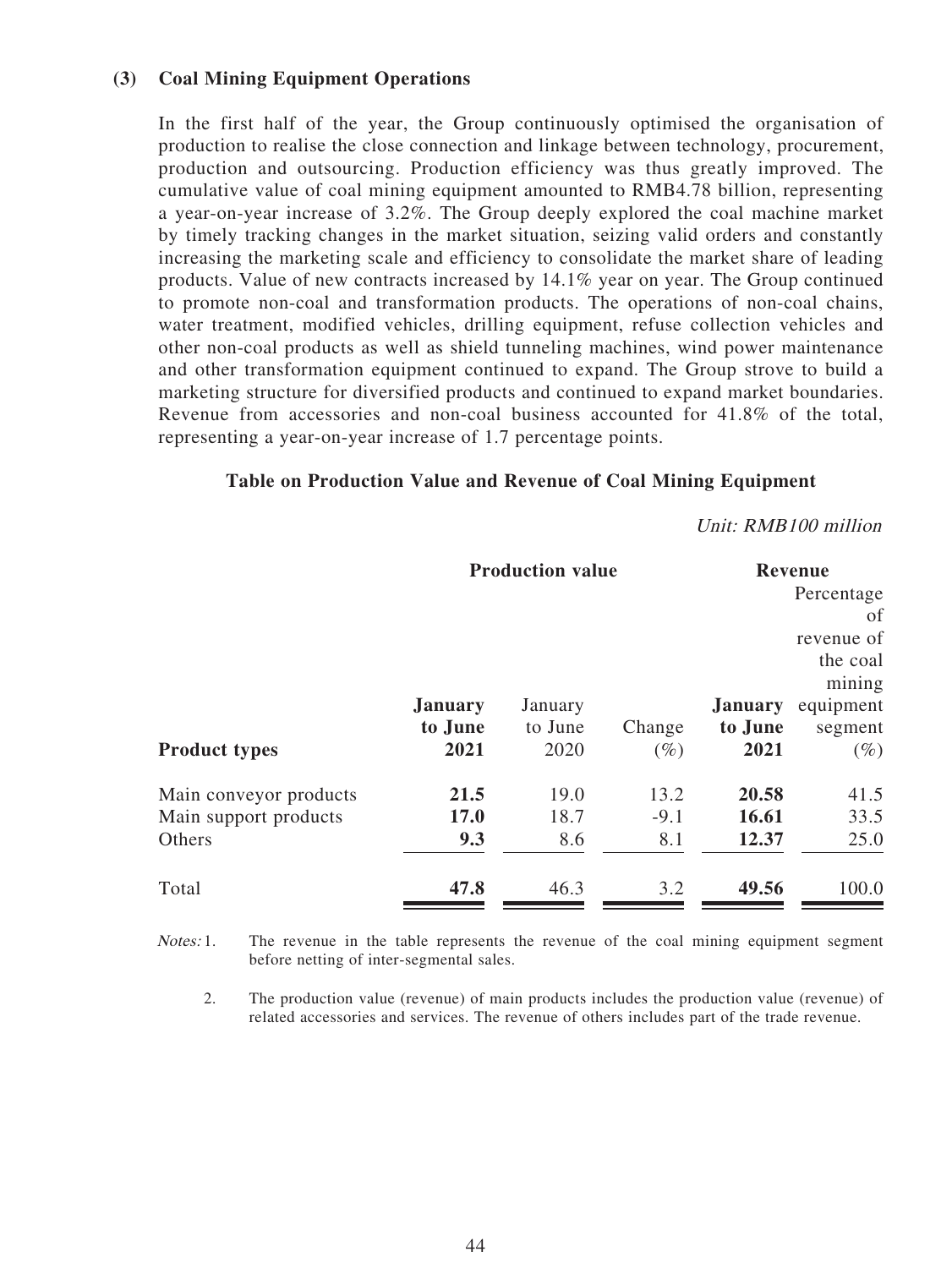### **(4) Financial Operations**

Building on its own business development and the whole industry value chain for coal business, the Group proactively gave full play to the advantages of capital management mechanism of Finance Company and the uniform digital finance platform information technology, so as to push forward high-quality development of the Company. The Company continued to facilitate information technology innovation and realized online transformation of its daily capital planning and management, thereby enhancing its capital management efficiency and liquidity management level. By constantly strengthening effective capital management and accurately analyzing interest rate trend of the market, the Company made timely optimisation and adjustment on its allocation strategy of the interbank deposit category and term. The Company further increased its credit investment, optimised capital and resources allocation and supported its industry structure adjustments. During the reporting period, daily scale of self-operated loans amounted to RMB13.86 billion, a year-on-year increase of 6.2%. At the end of the reporting period, scale of self-operated loans amounted to RMB14.33 billion representing a year-on-year increase of 8.7%; scale of deposits absorbed amounted to RMB52.58 billion representing a year-on-year increase of 60.5%.

#### **Table on Financial Operations**

#### Unit: RMB100 million

| <b>Business types</b>           | At the end<br>of June 2021 | At the end<br>of June 2020 | Change $(\%)$ |
|---------------------------------|----------------------------|----------------------------|---------------|
| Scale of deposits absorbed      | 525.8                      | 327.7                      | 60.5          |
| Placement of interbank deposits | 394.6                      | 218.1                      | 80.9          |
| Scale of self-operated loans    | 143.3                      | 131.8                      | 8.7           |

#### **(5) Synergy among Business Segments**

The Group fully capitalised on the advantages of integrated coal, power and chemical industry value chains, stabilised its traditional principal business, optimised the layout of industry structure, and promoted the transformation and upgrade of enterprises to continuously enhance synergetic development among the business segments. During the reporting period, the power plants and coal chemical enterprises of the Company jointly promoted clean utilisation and conversion of coal, and consumed 3.21 million tonnes of self-produced low calorific value coal in total. The coal chemical projects in the regions of Inner Mongolia and Shaanxi exerted more efforts into local transformation of self-produced coal and purchased 1.91 million tonnes of coal from coal mines of the Company. The coal mining equipment business segment achieved internal product sales and services revenue of RMB525 million, representing 10.6% of the total sales revenue of the segment. For the finance segment, newly issued internal loans amounted to RMB2.62 billion in aggregate and the amount of internal loans as at the end of the reporting period was RMB8.73 billion, offering financing convenience with rich varieties and quality service. Hence, financing costs have been lowered and a total of finance expenses amounting to RMB183 million have been saved.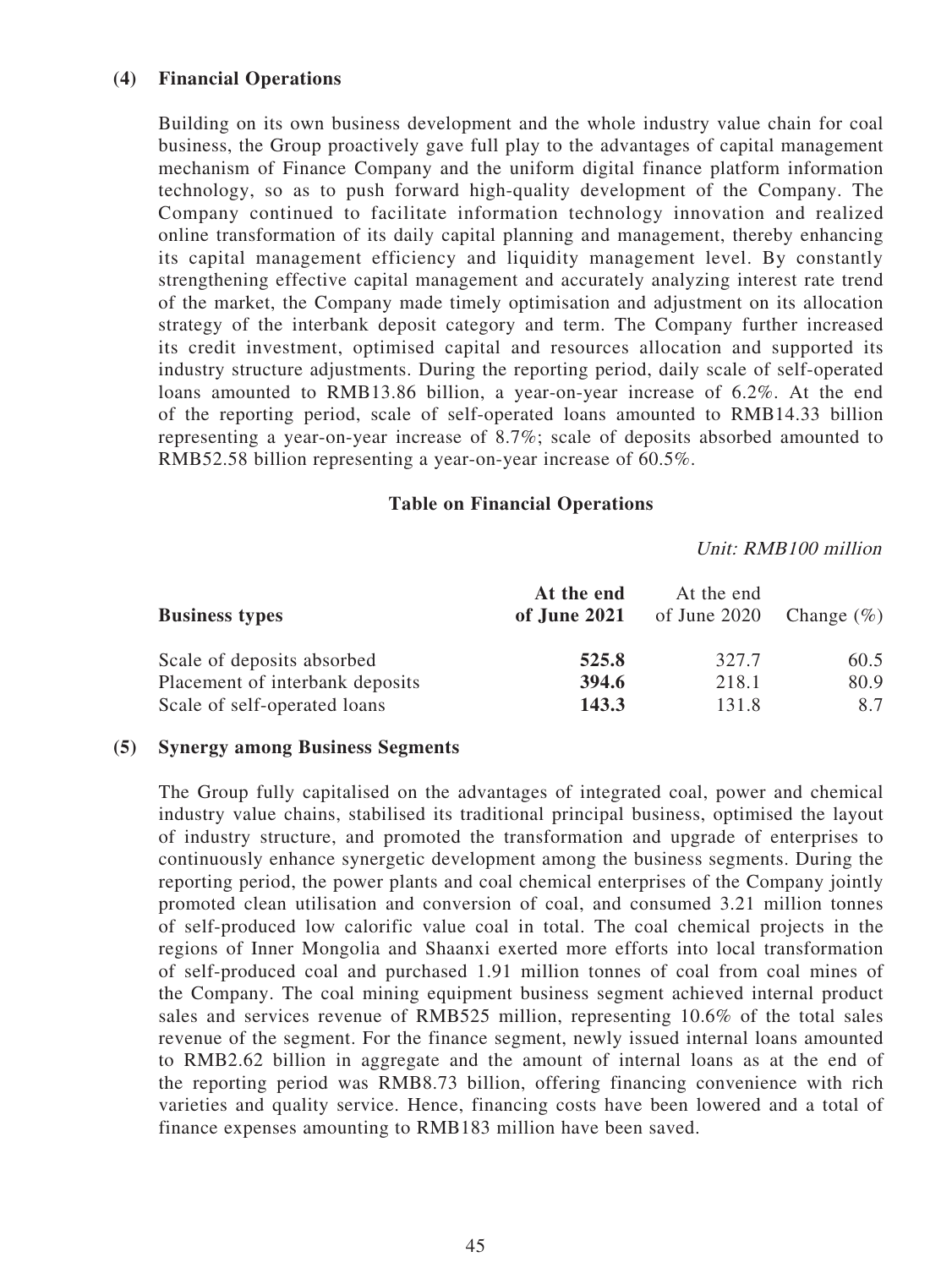## **II. ANALYSIS OF CORE COMPETITIVENESS**

The Company's core business segments focus on coal, coal chemical, power generation and coal mining equipment. Leveraging on bases located in Shanxi, Inner Mongolia, Shaanxi, Jiangsu, Xinjiang, etc., and adhering to the development direction of "efficiency enhancement and incremental transformation", the Company is dedicated to becoming a world first-class clean energy enterprise pursuing "multi-energy complementation, green and low-carbon business, innovation demonstration and modern governance".

The scale of the Company's principal coal business is at the forefront of the country. The production and development layouts are concentrated in the energy bases under the national planning, as well as the provinces with abundant resources in the central and western regions. With its leading position in the industry in terms of the proportion of quality production capacity, coal resource reserves, and technologies and techniques in coal mining, washing, compounding, the Company has distinctive competitive advantages for large-scale coal mines and low-cost. Mining Areas in Pingshuo, Shanxi and Hujierte, Ordos of Inner Mongolia, primarily developed by the Company, are the important thermal coal production bases in the PRC. Xiangning Mining Area in Shanxi where Wangjialing Coal Mine is located is the production base of coking coal of high quality with low sulphur and extra low phosphorus content in the PRC. Jincheng Mining Area in Shanxi where Libi Coal Mine is located is the production base of high-quality anthracite in the PRC. The Company's coal key construction projects have achieved progress smoothly. Projects such as Dahaize Coal Mine and Libi Coal Mine all progress steadily and orderly. It is the professional and sophisticated management mode, the capable and efficient production mode, the scale merit of cluster development, the high quality and abundant coal resources and coordinated development of the industry chain that constitute the core competitive advantages of the Company in the coal industry.

The Company focuses on the clean and efficient conversion and utilization of coal, and strives to establish a new circular economic business line for coal, power, chemical, etc. On coal chemical business, the development of modern coal chemical industries such as coalto-olefins and coal-to-urea is highlighted, the equipment maintained the operating situation of "work safety, stable production, long period operation, fully-loaded operation and producing quality products", and major production and operation indicators are still frontrank in the industry. On coal-power business, the Company orderly develops environmentfriendly pit-mouth power plants and power plants utilizing inferior coal, facilitates the coalpower integration, and creates the features and advantages of low-cost, high-efficiency, and comprehensive utilization of resources in a proactive manner.

The Company is one of the largest coal traders in the PRC with branches in major coal consumption regions, trans-shipment ports and major coal import regions of the PRC. It has industry-leading proportion of seaborne coal resources in the four northern ports of coal. Capitalizing on its own marketing network of coal sales and logistics system, well-established port service and high-caliber professional teams, the Company is able to provide customers with high quality services with excellent capabilities for market exploration and distribution.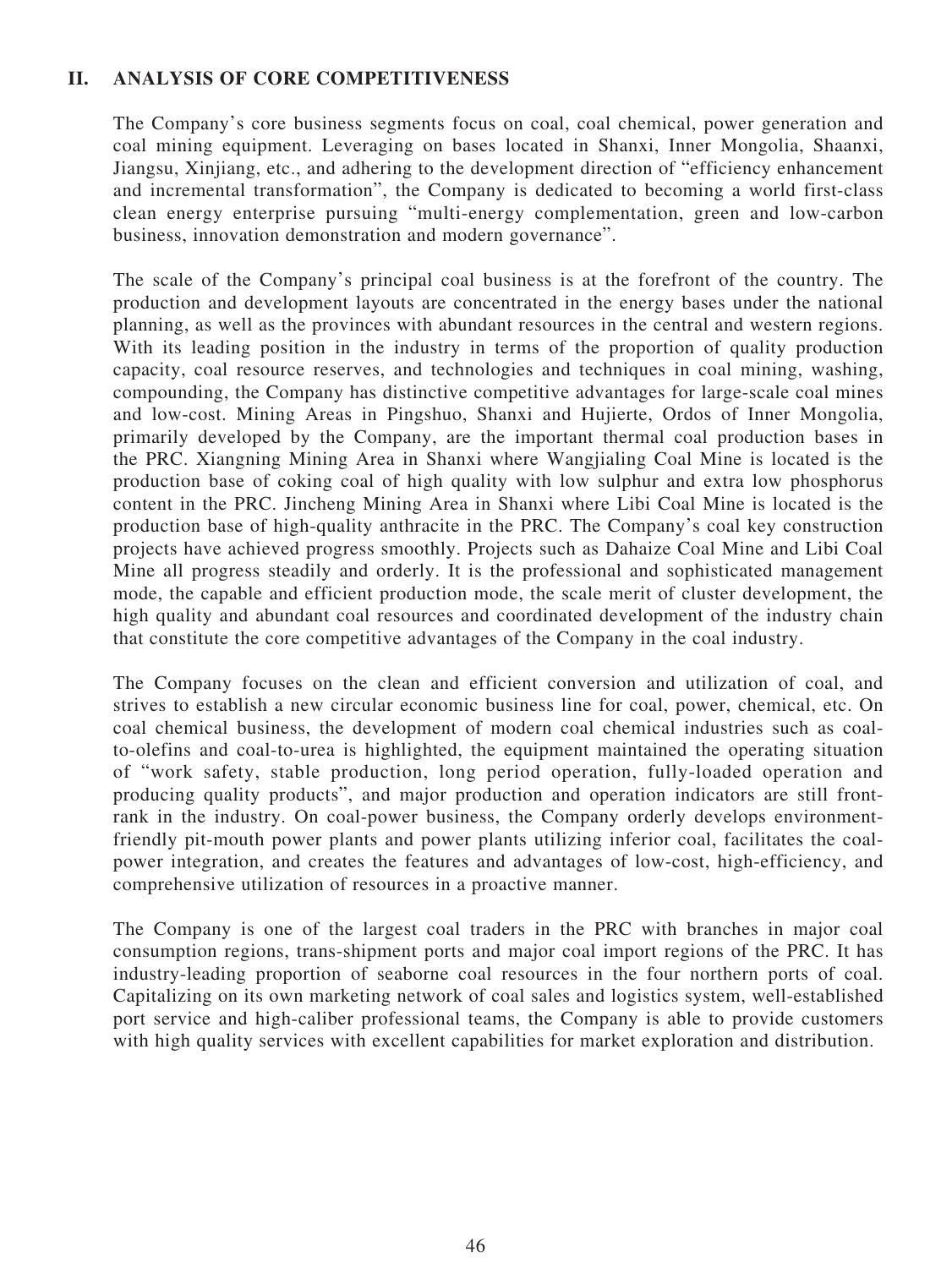The Company is the only large-scale energy enterprise in China, or even in the world, which is able to engage in manufacturing coal mining equipment, coal mining, washing, preparation and processing, logistics and transportation as well as provision of systematic solution, with the advantages of the whole industry chain for coal business. Under the new situation, the Company has a solid business foundation in expanding the market of intelligent transformation of coal mines and providing energy efficiency improvement and comprehensive energy services for the industry and the society.

The Company insists on innovation-driven growth and becomes the leader of the industry. With the increased investment in research and development, the Company strives to push forward the construction of research and development platform to ensure innovative development. It also actively carries out the construction of the first group of national intelligent demonstration coal mines, which opens up the market to intelligent construction. New achievements were made in key technological projects, and the implementation of a batch of national technological projects achieved stage results. Through strengthening the research on key technologies and setting up a special mechanism for key technological projects, the Company made solid progress in two key technological projects, including the "Key Technologies for Rock Burst Prevention and Control in the Areas of Inner Mongolia and Shaanxi". The Company takes a step forward for digital transformation, and the integration of informatization and industrialization enables the business to improve steadily.

The Company attaches great importance to the development of corporate culture, continuously improves its management system and creates a good internal development environment. The Company has implemented a reform of the headquarter's institutions and strived to build capable and efficient headquarters with "clear strategic orientation, excellent operational management and control, and first-class value creation". The Company has established a sound corporate management system and is gradually improving its internal control and risk control systems. The Company devotes major efforts to implement centralized management and control over sales of coal and coal chemical products as well as centralized management of finance, investment and material procurement, and enhances management by objectives and comprehensive budget control, significantly lowers the costs and enhances its advantages on productivity and operating efficiency. By promoting the development of the "harmony" culture of "respect and inclusion, trust and support, united minds and actions, and harmonious development", the Company has established a good corporate image and enhanced staff cohesion.

In recent years, the Company has adhered to the existing strategy and has firm confidence in development, and its principal coal business has achieved scale development. The Company has expedited the extension of coal business to coal chemical and coal power generation areas, and has enhanced value-added capabilities of the overall industry chain. The Company has promoted a shift of development model from a scale and speed-oriented extensive growth model to a quality and efficiency-focused intensive model, thus continuously improving its core competitiveness. The Company has vigorously pushed forward quality enhancement, cost reduction and efficiency improvement so as to maintain a sound financial structure and enhance risk resistance capability, thus laying a solid foundation for promoting high-quality development of the Company.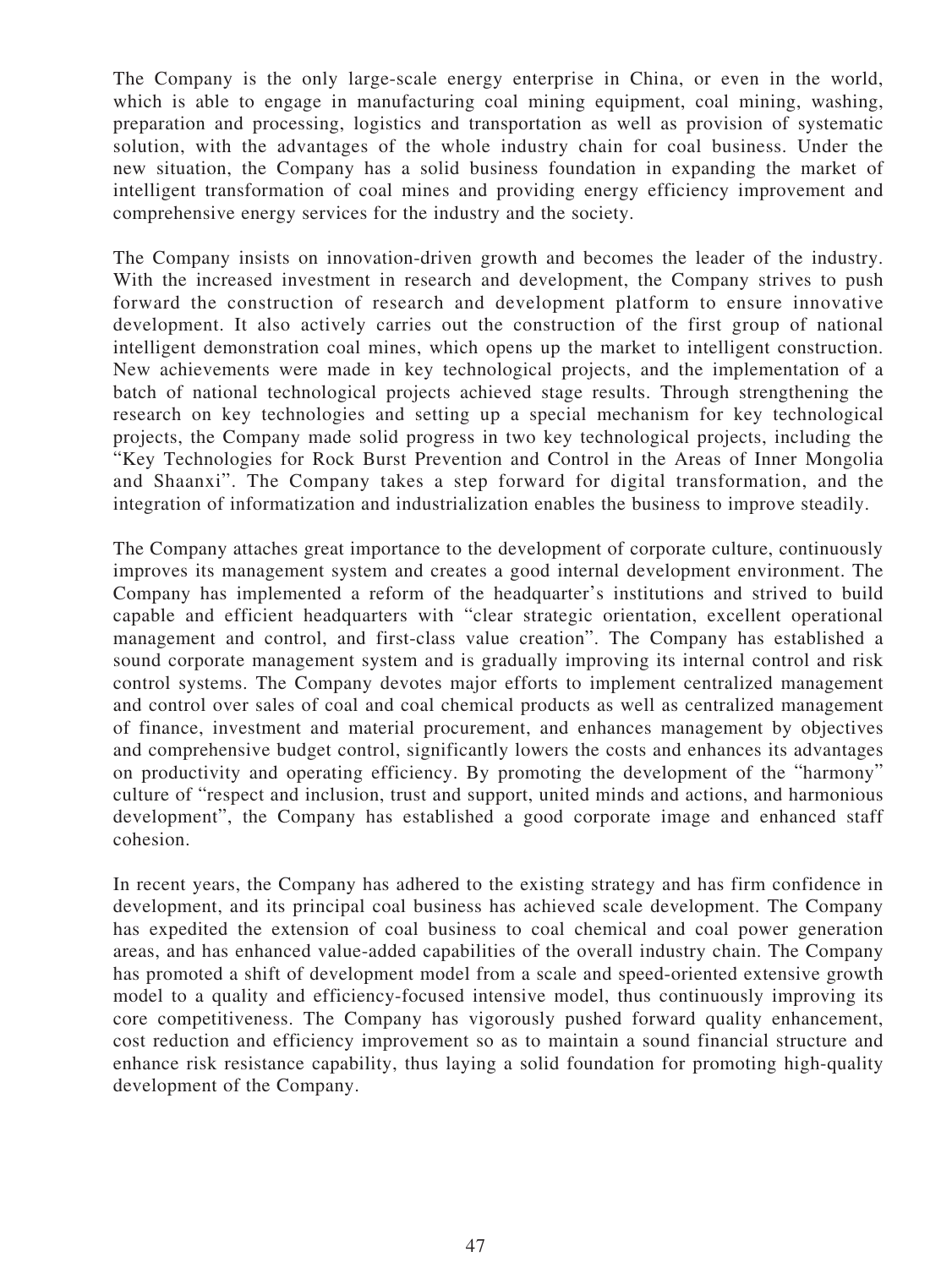# **COMPLIANCE WITH THE CORPORATE GOVERNANCE CODE**

The Company always attaches great importance to corporate governance and the enhancement of its transparency, complies with the requirements on corporate governance prescribed by domestic and overseas regulatory institutions in listing places and makes constant efforts to improve the internal control of the Company, so as to facilitate more standardised and efficient operation of the Company and ensure maximum returns for the Shareholders through excellent corporate governance.

During the reporting period, the Company had complied with the principles and code provisions under the Corporate Governance Code as set out in Appendix 14 of the Hong Kong Listing Rules.

# **MODEL CODE FOR SECURITIES TRANSACTIONS BY DIRECTORS AND SUPERVISORS**

The Company has adopted the "Model Code for Securities Transactions by Directors of Listed Issuers" as set out in Appendix 10 to the Hong Kong Listing Rules (the "Model Code"). After the Company made specific enquiries, all Directors and Supervisors of the Company confirmed that they had fully complied with the Model Code during the reporting period.

# **AUDIT AND RISK MANAGEMENT COMMITTEE**

The audit and risk management committee under the Board has reviewed the interim results of the Company for the six months ended 30 June 2021. Deloitte Touche Tohmatsu, the external auditor of the Company, conducted an independent review on the unaudited condensed consolidated interim financial information of the Company for the six months ended 30 June 2021 in accordance with the International Standard on Review Engagements 2410 "Review of Interim Financial Information Performed by the Independent Auditor of the Entity" issued by the International Auditing and Assurance Standards Board. On the basis of their review, which did not constitute an audit, Deloitte Touche Tohmatsu confirmed in writing that nothing came to their attention which would cause them to believe that the interim financial information was not, in any material aspect, properly prepared in accordance with the International Accounting Standard 34 "Interim Financial Reporting".

# **DISCLOSURE OF MAJOR EVENTS**

# **I. DISTRIBUTION OF FINAL DIVIDENDS FOR 2020**

The Company's plan of profit distribution for the year of 2020 was considered and approved at the Company's 2020 annual general meeting held on 11 May 2021. Cash dividend of RMB1,771,250,100 was distributed to the Shareholders, representing 30% of the net profit attributable to the equity holders of the listed Company which was RMB5,904,167,000, for the year of 2020 as set out in the consolidated financial statements of 2020 prepared in accordance with the Chinese accounting standards for business enterprises. The proposed dividend distribution was based on the Company's entire issued share capital of 13,258,663,400 Shares, representing a dividend of RMB0.134 per share (tax inclusive). During the reporting period, the aforesaid dividends were duly paid to the Shareholders.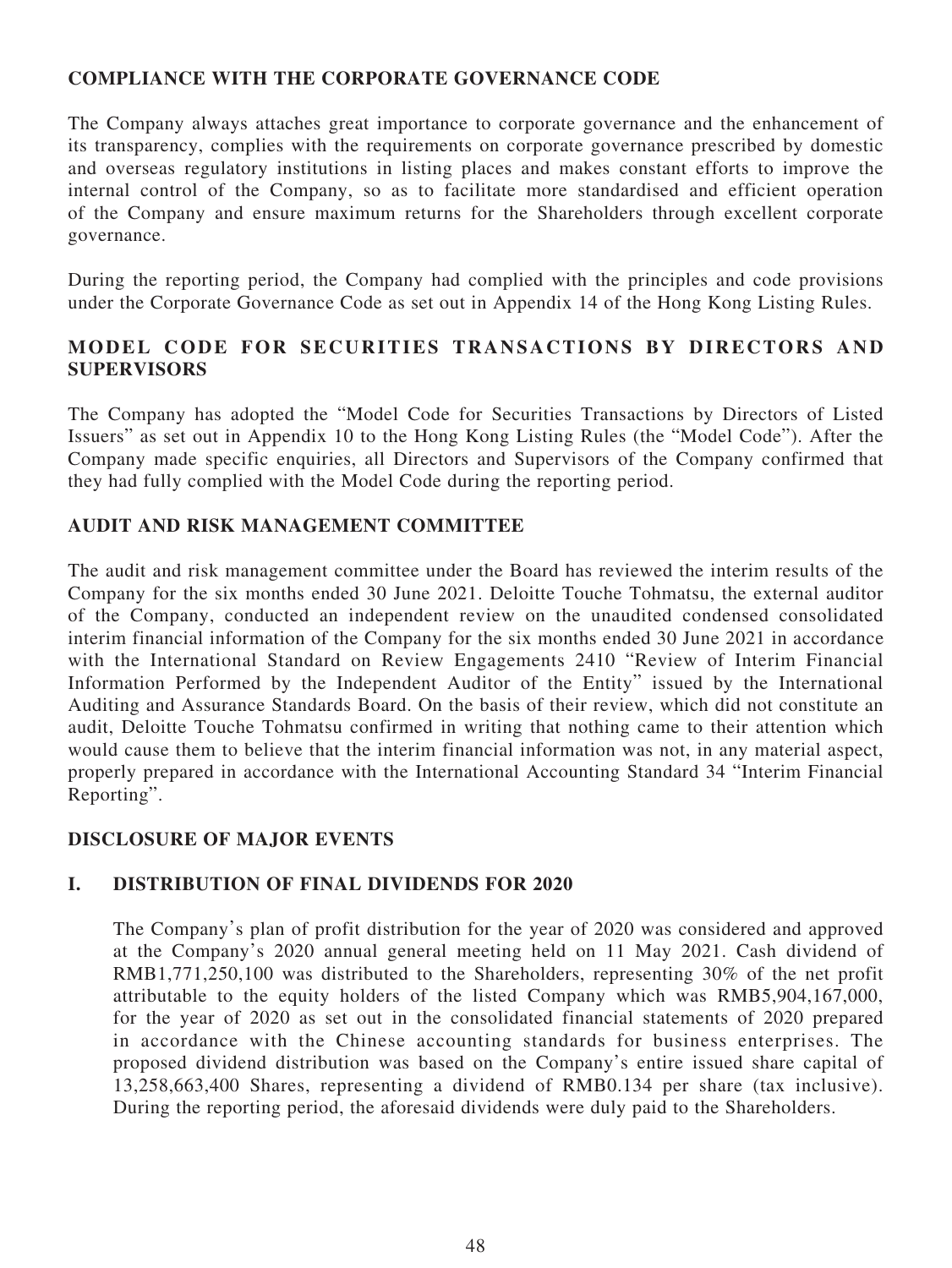## **II. INTERIM PORFIT DISTRIBUTION PLAN FOR 2021**

The Company does not distribute any interim profit for 2021 and has no proposal to increase capital stock by transfer of reserve fund.

### **III. ASSETS TRANSACTION**

During the reporting period, the Company had no significant assets transactions.

# **IV. PURCHASE, SALE OR REDEMPTION OF LISTED SECURITIES OF THE COMPANY**

For the six months ended 30 June 2021, save as disclosed in this announcement, the Company and its subsidiaries had not purchased, sold or redeemed any securities (the term "securities" has the meaning ascribed to it under the Hong Kong Listing Rules) of the Company.

## **V. OTHER DISCLOSED EVENTS**

#### **(I) Increase of Annual Caps of Connected Transactions**

On 22 April 2021, the second meeting of the fourth session of the Board in 2021 considered and approved the "Proposal in respect of Adjusting the Annual Caps for Certain Continuing Connected Transactions of the Company for the years from 2021 to 2023". It was agreed to increase the annual caps for the three years from 2021 to 2023 for the continuing connected transactions in relation to the provision of coal and coal related products and services by the Company to Shanxi Coking Coal Group Co., Ltd. and its subsidiaries, and for the continuing related transactions in relation to the provision of coal and coal related products and services by Zhongtian Synergetic to the Company.

For details, please refer to the relevant announcement published by the Company on the websites of SSE, HKSE and the Company on 22 April 2021.

#### **(II) Disposal of Assets**

On 22 April 2021, Xinjiang Branch of the Company entered into an asset transfer agreement with China Coal Group Xinjiang Energy Co., Ltd. to transfer some real estates, vehicles and office equipment to China Coal Group Xinjiang Energy Co., Ltd. at a transaction amount of RMB65.7248 million. Currently, the aforesaid asset transfer has been completed.

For details, please refer to the relevant announcement published by the Company on the websites of SSE, HKSE and the Company on 22 April 2021.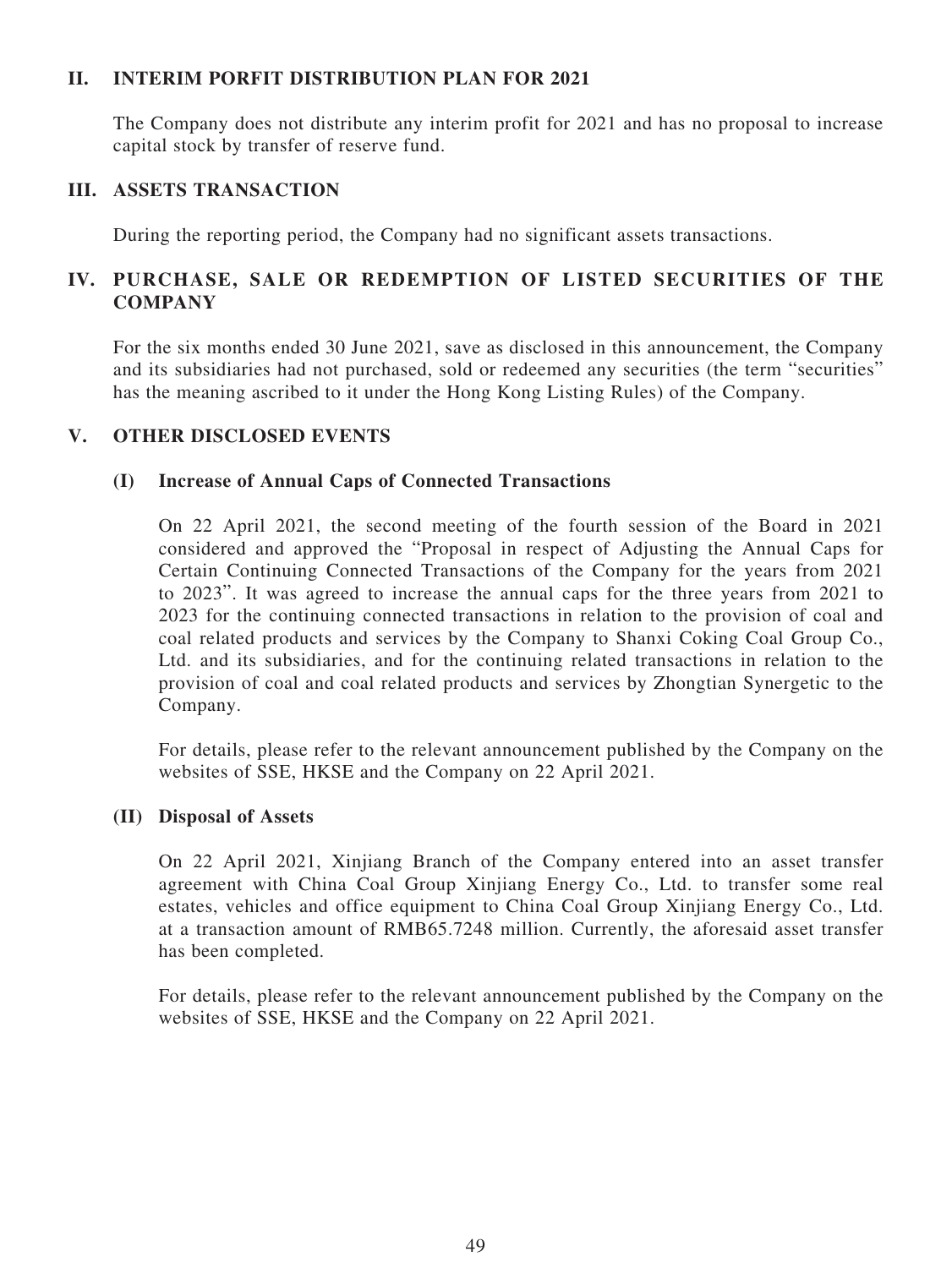### **(III) Extension of Undertaking on Avoiding Horizontal Competition**

On 11 May 2021, the "Proposal on the Application for Change in the Undertaking on Avoiding Horizontal Competition by the Controlling Shareholder upon Expiry" was considered and approved at the annual general meeting. China Coal Group's application for extending the performance period of the undertaking on avoiding horizontal competition expired on 11 May 2021 to 11 May 2028 was agreed. Contents of the undertaking would be adjusted appropriately based on actual situation. For the contents of the original undertaking that "within 7 years from the date of the Letter of Undertaking on Further Avoiding Horizontal Competition with China Coal Energy Company Limited, China Coal Group will invest its competing equity interests in Import and Export Company (now renamed as China Coal Resources Development Group Company Limited, abbreviated as "Resources Development Company"), Huayu Company and Heilongjiang Coal Chemical Group into China Coal Energy", it would be changed as "China Coal Group will, by 11 May 2028, transfer to China Coal Energy equity interests held by it in Resources Development Company and Huayu Company whose businesses involve horizontal competition with China Coal Energy under the legal conditions for injection into listed company and upon performing corresponding Board or general meeting procedures by China Coal Energy in accordance with applicable laws, regulations and the Articles of Association." Apart from such change, China Coal Group will continue to comply with the agreements under the Noncompetition Agreement to avoid potential horizontal competition with the Company.

For details, please refer to the relevant announcements published by the Company on the websites of SSE, HKSE and the Company on 24 March and 11 May 2021.

#### **(IV) Investment in Industry Fund by a Subsidiary**

On 23 June 2021, Pingshuo Group, a subsidiary of the Company, invested RMB1.0 billion for the acquisition of the stake of Shuozhou Huashuo Jinshi Energy Industry Transformation Parent Fund Partnership (Limited Partnership) Fund, and RMB0.2 billion has been funded.

For details, please refer to the relevant announcement published by the Company on the websites of SSE, HKSE and the Company on 23 June 2021.

#### **VI. SUBSEQUENT EVENT**

On 19 July 2021, the Company successfully registered medium-term notes of RMB5 billion. For details, please refer to the relevant announcement published by the Company on the websites of SSE, HKSE and the Company on 20 July 2021.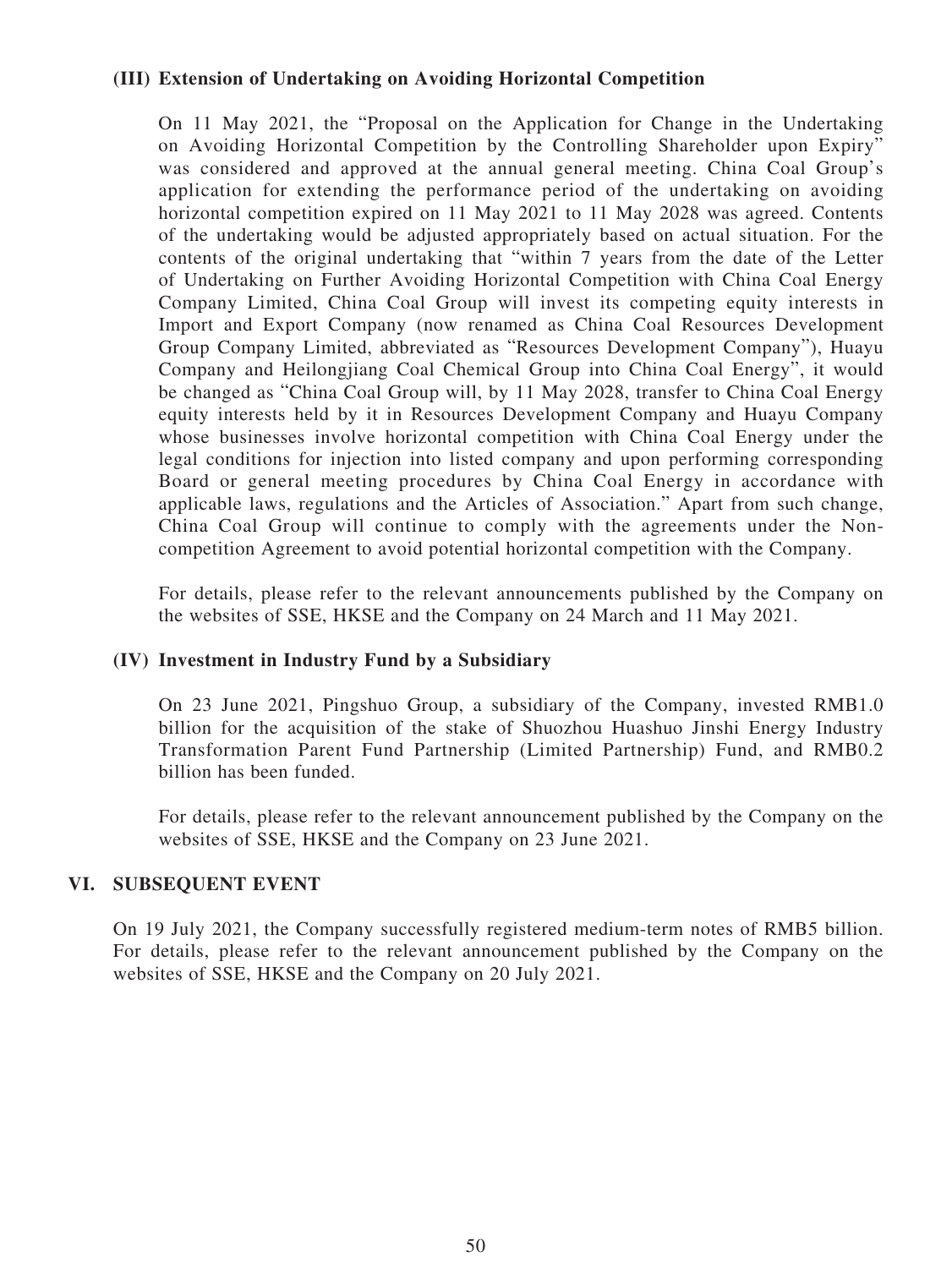### **FORWARD-LOOKING STATEMENT**

The Company would like to caution readers about the forward-looking nature of certain of the above statements. These forward-looking statements are subject to various risks, uncertainties and assumptions, which are beyond the Company's control. Potential risks and uncertainties include those concerning the market conditions of coal, coal chemical, coal mining equipment and electric power industry in China, the changes of the regulatory policies and environment and the Company's ability to successfully execute its business strategies. In addition, these forwardlooking statements only reflect the Company's current views with respect to future events but are not a guarantee of future performance. The Company does not intend to update these forwardlooking statements. Actual results of the Company may differ from the information contained in the forward-looking statements as a result of a number of factors.

# **DEFINITIONS**

In this announcement, unless the context otherwise requires, the following expressions have the following meanings:

| Company/China Coal Energy/<br>the Group/the Company                              | China Coal Energy Company Limited, unless otherwise<br>indicated, also includes all of its subsidiaries                                       |
|----------------------------------------------------------------------------------|-----------------------------------------------------------------------------------------------------------------------------------------------|
| Board of the Company/Board                                                       | the board of directors of China Coal Energy Company Limited                                                                                   |
| Directors                                                                        | the director(s) of the Company, including all the executive<br>directors, non-executive directors and independent non-<br>executive directors |
| Supervisors                                                                      | the supervisor $(s)$ of the Company                                                                                                           |
| China Coal Group                                                                 | China National Coal Group Corporation, the controlling<br>shareholder of the Company                                                          |
| China Coal Yuanxing<br>Company                                                   | Inner Mongolia China Coal Yuanxing Energy Chemical<br>Company Limited (內蒙古中煤遠興能源化工有限公司)                                                       |
| Dahaize Coal Mine                                                                | Dahaize Coal Mine Project of China Coal Shaanxi Yulin<br>Energy & Chemical Co., Ltd                                                           |
| Libi Coal Mine                                                                   | Libi Coal Mine of China Coal Huajin Group Jincheng Energy<br>Co., Ltd.                                                                        |
| The Tuke Project of Methanol<br>Output of 1 Million<br>Tonnes from Synthetic Gas | the project of annual methanol output of 1 million tonnes from<br>synthetic gas of China Coal Ordos Energy Chemical Company<br>Limited        |
| Pingshuo Group                                                                   | China Coal Pingshuo Group Company Limited                                                                                                     |
| Finance Company                                                                  | China Coal Finance Co., Ltd.                                                                                                                  |
| China Coal Shaanxi Company                                                       | China Coal Shaanxi Yulin Energy & Chemical Company<br>Limited                                                                                 |